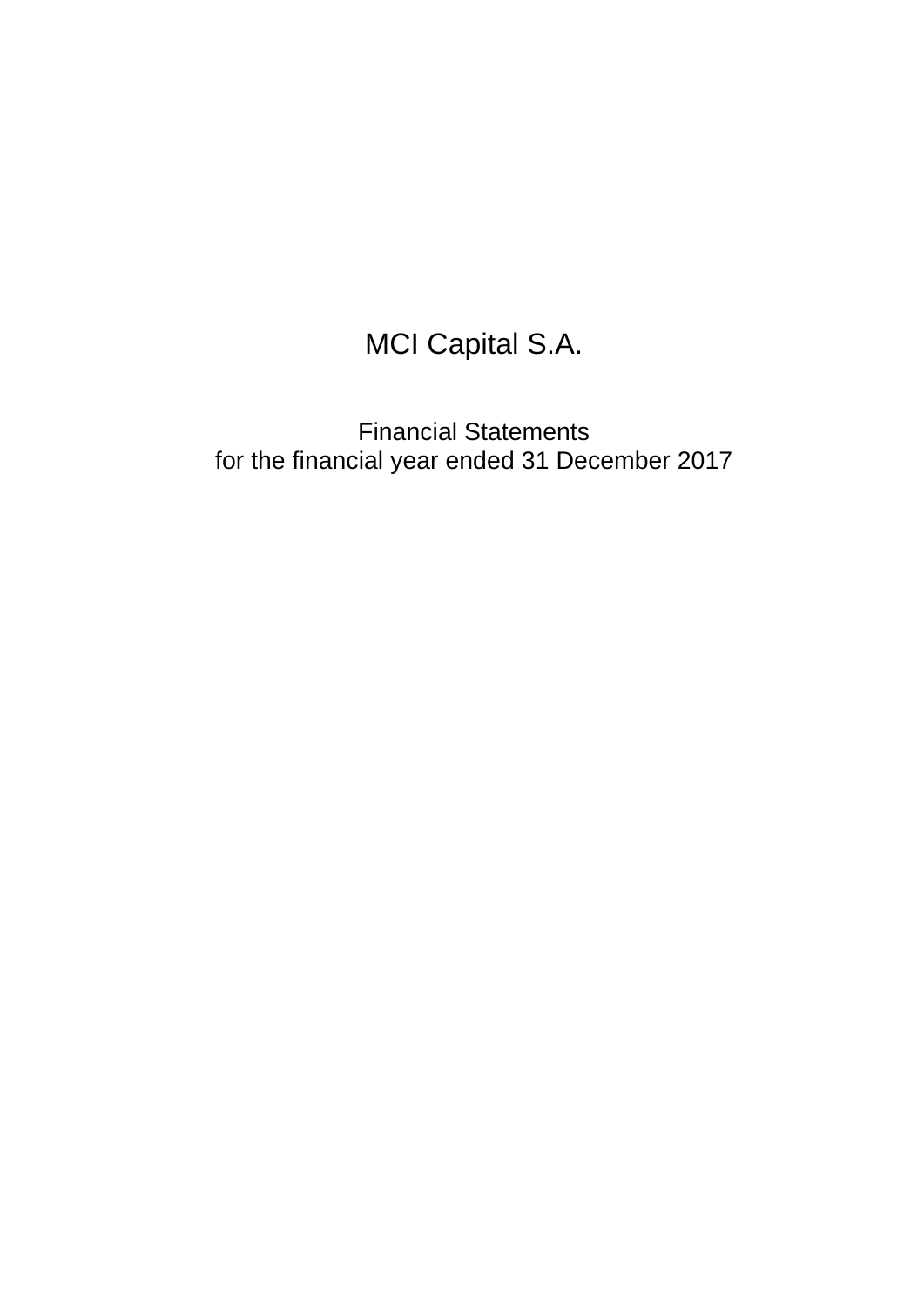

For the shareholders of MCI Capital S.A.

In accordance with the Regulation of the Minister of Finance of 19 February 2009 on current and periodic information provided by issuers of securities and the conditions for recognition as equivalent information required by the law of a non-Member State (Journal of Laws of 2014, No 133), the Management Board of the entity is obliged to procure preparation of the financial statements in accordance with governing accounting principles, which presents the true, fair and clear view of the financial and material situation of MCI Capital S.A. for the financial year ending on 31 December 2017 and its financial result for the financial year ending on that day.

These financial statements were approved for publication and signed by the Management Board of the Company.

| Name                                                                                        | Position/Function                           | Signature |
|---------------------------------------------------------------------------------------------|---------------------------------------------|-----------|
| <b>Tomasz Czechowicz</b>                                                                    | President of the Management<br><b>Board</b> |           |
| Ewa Ogryczak                                                                                | Vice-President of the<br>Management Board   |           |
| <b>Krzysztof Stupnicki</b>                                                                  | Vice-President of the<br>Management Board   |           |
| <b>Tomasz Masiarz</b>                                                                       | <b>Board Member</b>                         |           |
| Keeping the Books of Account:<br>Mazars Polska Sp. z o.o.<br>00-549 Warszawa, ul. Piękna 18 |                                             |           |

**Warsaw, 27 April 2018**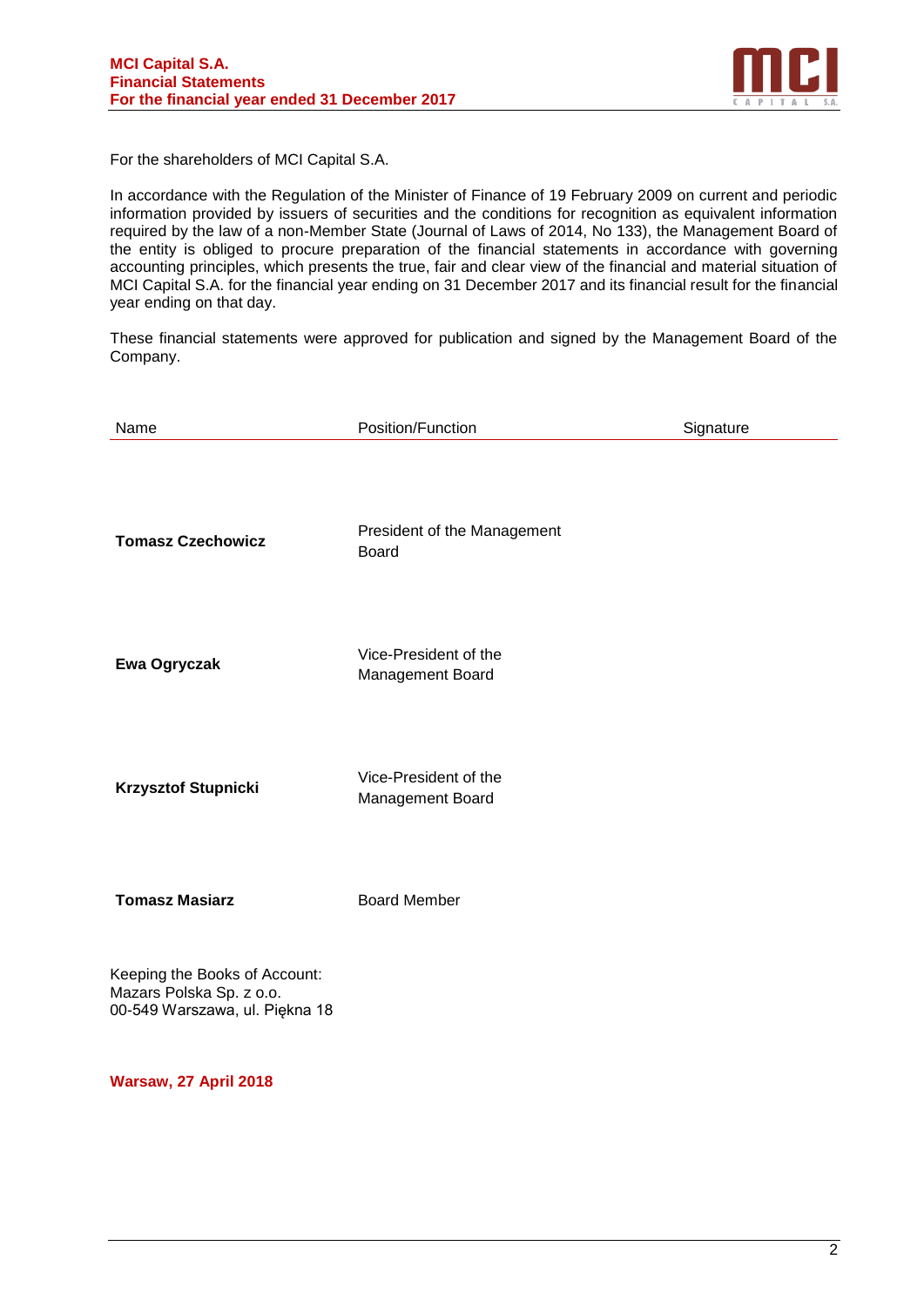

# **TABLE OF CONTENTS**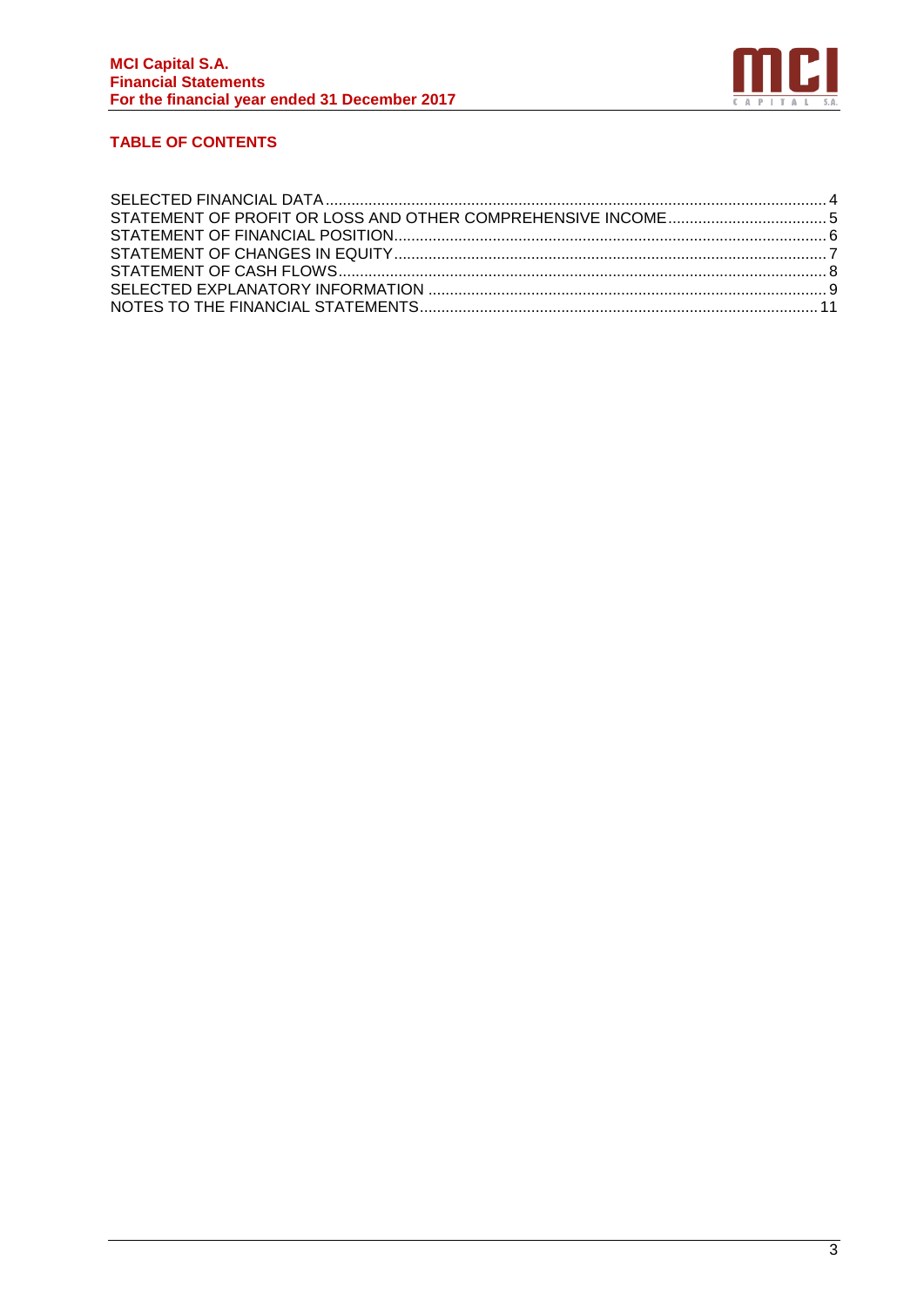

# <span id="page-3-0"></span>**SELECTED FINANCIAL DATA**

|                                                      | For the period:                  | For the period:                  | For the period:                  | For the period:                  |
|------------------------------------------------------|----------------------------------|----------------------------------|----------------------------------|----------------------------------|
|                                                      | from 01.01.2017<br>to 31.12.2017 | from 01.01.2016<br>to 31.12.2016 | from 01.01.2017<br>to 31.12.2017 | from 01.01.2016<br>to 31.12.2016 |
|                                                      | <b>PLN'000</b>                   | <b>PLN'000</b>                   | <b>EUR'000</b>                   | <b>EUR'000</b>                   |
| Investment profit                                    | 123 517                          | (74948)                          | 29 0 99                          | (17128)                          |
| Profit on operating activities                       | 118 971                          | (80146)                          | 28 0 28                          | (18316)                          |
| Profit before taxation                               | 107 623                          | (85313)                          | 25 355                           | (19.497)                         |
| Net profit                                           | 104 686                          | (82 243)                         | 24 663                           | (18795)                          |
| Net cash from operating activities                   | 16 408                           | 72 404                           | 3866                             | 16 547                           |
| Net cash from investment activities                  | 28 711                           | (59 286)                         | 6764                             | (13549)                          |
| Net cash from financial activities                   | (101151)                         | 7818                             | (23 830)                         | 1787                             |
| Net increase/(decrease) of cash and cash equivalents | (56032)                          | 20 936                           | (13 200)                         | 4 7 8 5                          |

|                                                                            | <b>Balance as at</b> | <b>Balance as at</b> | <b>Balance as at</b> | <b>Balance as at</b> |
|----------------------------------------------------------------------------|----------------------|----------------------|----------------------|----------------------|
|                                                                            | 31.12.2017           | 31.12.2016           | 31.12.2017           | 31.12.2016           |
|                                                                            | <b>PLN'000</b>       | <b>PLN'000</b>       | <b>EUR'000</b>       | <b>EUR'000</b>       |
| Total assets                                                               | 1 361 499            | 1 340 871            | 326 428              | 303 090              |
| Non-current liabilities                                                    | 134 039              | 221 422              | 32 137               | 50 050               |
| <b>Current liabilities</b>                                                 | 137 392              | 76 784               | 32 941               | 17 356               |
| Equity                                                                     | 1 090 067            | 1 042 665            | 261 351              | 235 684              |
| Share capital                                                              | 52 887               | 58 752               | 12 680               | 13 280               |
| No of shares (in items)                                                    | 52 886 596           | 58 752 198           | 52 886 596           | 58 752 198           |
| Weighted average no of shares (in items)                                   | 55 652 879           | 61 527 334           | 55 652 879           | 61 527 334           |
| Profit (loss) per one weighted average ordinary share<br>(in $PLN / EUR$ ) | 1,88                 | (1, 34)              | 0,44                 | (0, 31)              |
| Book value per one share (in PLN / EUR)                                    | 20,61                | 17,75                | 4,94                 | 4,01                 |

The above selected financial data are in addition to the financial statements prepared in accordance with the EU IFRS and have been converted into EUR according to the following principles:

- individual assets and liabilities as at the balance sheet date according to the average exchange rate prevailing as at the balance sheet date, announced by the National Bank of Poland; respectively as at 31 December 2017 – 4,1709, and as at 31 December 2016 – 4,4240;
- individual items in the statement of profit and loss and other comprehensive income and the statement of cash flows for the period from 1 January to 31 December of the given year - at the average rate, calculated as the arithmetic average of exchange rates published by National Bank of Poland on the last day of the month during the period; respectively for the period from 1 January to 31 December 2017 – 4,2447 and from 1 January to 31 December 2016 – 4,3757.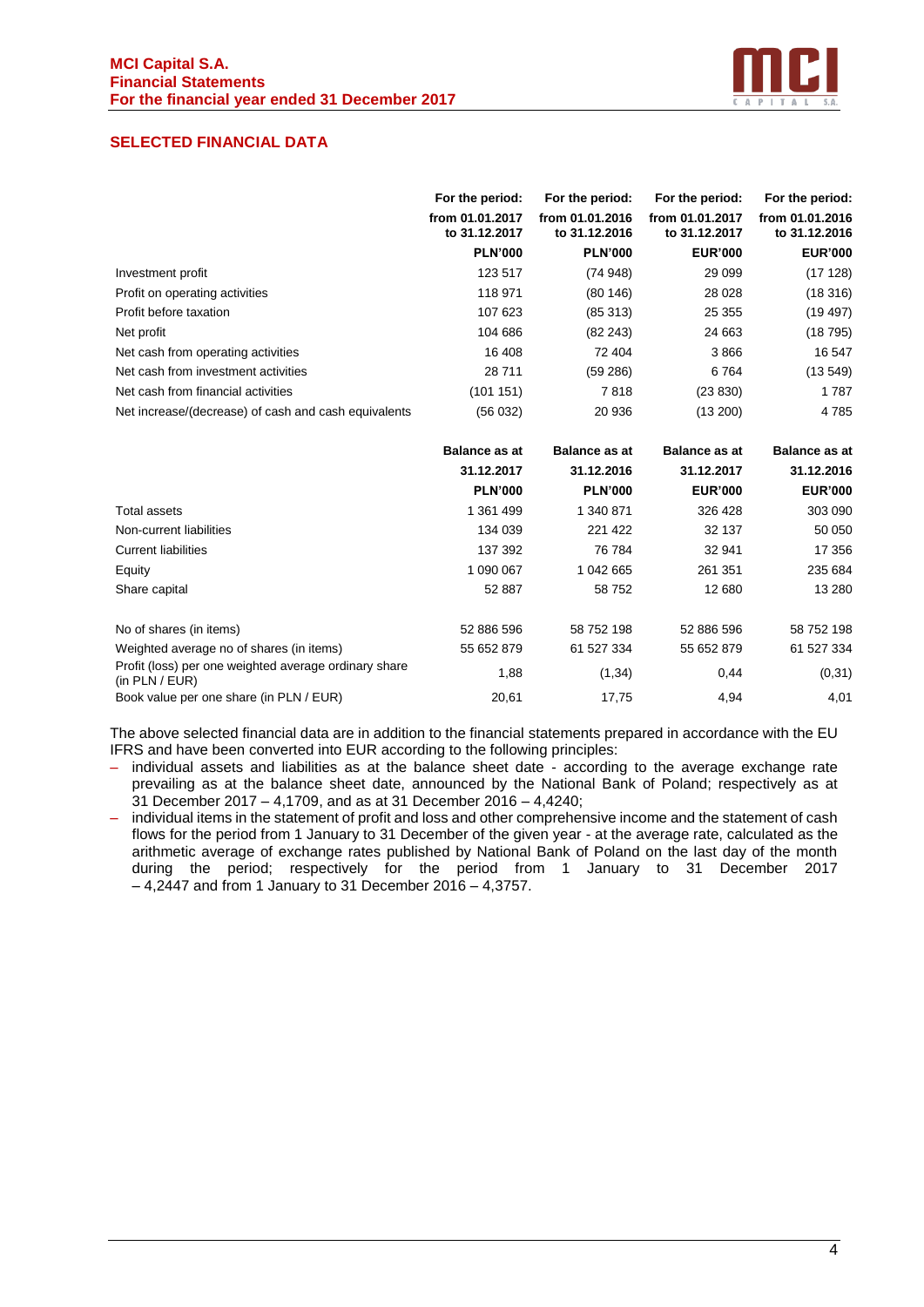

# <span id="page-4-0"></span>**STATEMENT OF PROFIT OR LOSS AND OTHER COMPREHENSIVE INCOME for the financial year ended 31 December 2017**

|                                                 |                         | For the period:                  | For the period:                  |
|-------------------------------------------------|-------------------------|----------------------------------|----------------------------------|
|                                                 |                         | from 01.01.2017<br>to 31.12.2017 | from 01.01.2016<br>to 31.12.2016 |
|                                                 | <b>NOTES</b>            | <b>PLN'000</b>                   | <b>PLN'000</b>                   |
| Revaluation of shares                           | 1a                      | 117 144                          | (76395)                          |
| Profit on investment certificates               | 1 <sub>b</sub>          | 8 2 8 3                          | (10959)                          |
| Revaluation of derivative financial instruments | 1 <sub>c</sub>          | (1910)                           | 326                              |
| Other income on investments                     | $\overline{\mathbf{2}}$ |                                  | 12 080                           |
| Investment profit (loss)                        |                         | 123 517                          | (74948)                          |
| Operating expenses                              | 3                       | (4044)                           | (5351)                           |
| Other operating income                          |                         | 221                              | 153                              |
| Other operating expenses                        |                         | (723)                            |                                  |
| Profit (loss) on operating activities           |                         | 118 971                          | (80146)                          |
| Revenues from dividends received                | 4                       | 1 0 2 7                          | 5 0 5 3                          |
| Financial income                                | 5                       | 5 5 5 2                          | 5 1 9 6                          |
| Financial expenses                              | 5                       | (17926)                          | (15416)                          |
| Profit (loss) before taxation                   |                         | 107 623                          | (85313)                          |
| Income tax                                      | 6                       | (2938)                           | 3 0 7 1                          |
| Net profit (loss)                               |                         | 104 686                          | (82243)                          |
| Other net comprehensive income                  |                         |                                  |                                  |
| Other comprehensive income                      |                         | 104 686                          | (82243)                          |
| Earnings (loss) per share                       |                         |                                  |                                  |
| <b>Basic</b>                                    | $\overline{7}$          | 1,88                             | (1, 34)                          |
| <b>Diluted</b>                                  | $\overline{7}$          | 1,81                             | (1, 23)                          |

The statement on profit or loss and other comprehensive income should be read in conjunction with selected explanatory notes and the notes to the financial statements on pages 9 to 48.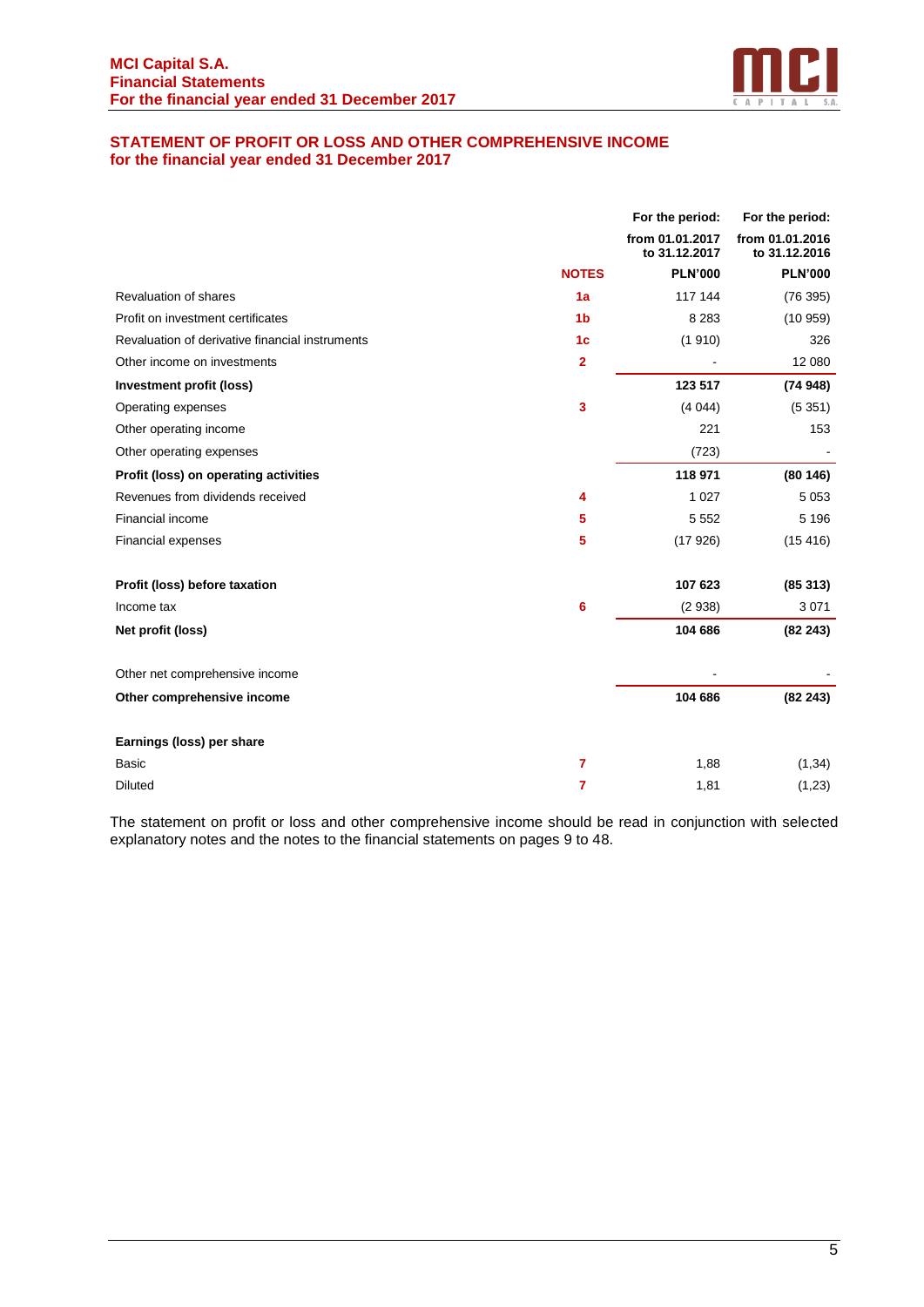

# <span id="page-5-0"></span>**STATEMENT OF FINANCIAL POSITION As at 31 December 2017**

|                                     |             | <b>Balance as at</b> | <b>Balance as at</b> |
|-------------------------------------|-------------|----------------------|----------------------|
|                                     |             | 31.12.2017           | 31.12.2016           |
|                                     | <b>NOTY</b> | <b>PLN'000</b>       | <b>PLN'000</b>       |
| <b>ASSETS</b>                       |             |                      |                      |
| <b>Non-current assets</b>           |             |                      |                      |
| Tangible fixed assets               |             | 545                  | 784                  |
| Investment certificates             | 8           | 80 999               | 113 945              |
| Investments in subsidiaries         | 9           | 1 207 174            | 1 083 838            |
| Investments in associates           | 10          | 15 078               | 21 389               |
| Investments in other entities       |             | $\overline{7}$       | 7                    |
| Loans granted                       | 11          |                      | 205                  |
| Trade and other receivables         | 12          | 412                  | 437                  |
| Deferred income tax assets          | 5           | 7 1 3 4              | 8 0 0 0              |
| Derivatives                         | 1           | 200                  | 2 1 1 0              |
|                                     |             | 1 311 549            | 1 230 715            |
| <b>Current assets</b>               |             |                      |                      |
| Trade and other receivables         | 12          | 24 720               | 1 9 6 0              |
| Receivables from bills of exchange  | 13          |                      | 26 063               |
| Loans granted                       | 11          |                      | 871                  |
| Cash and cash equivalents           | 14          | 25 230               | 81 262               |
|                                     |             | 49 950               | 110 156              |
|                                     |             |                      |                      |
| <b>Total assets</b>                 |             | 1 361 499            | 1 340 871            |
| <b>EQUITY AND LIABILITIES</b>       |             |                      |                      |
| <b>Equity</b>                       |             |                      |                      |
| Share capital                       | 15          | 52 887               | 58752                |
| Reserve capital                     | 15          | 886 687              | 1 020 712            |
| Other reserve capital               |             | 44 137               | 43773                |
| Retained earnings                   |             | 1671                 | 1671                 |
| Net profit (loss)                   |             | 104 686              | (82 243)             |
|                                     |             | 1 090 067            | 1 042 665            |
| <b>Non-current liabilities</b>      |             |                      |                      |
| Received loans                      |             |                      | 107                  |
| Liabilities on bonds                | 17          | 133 001              | 221 315              |
| Trade and other liabilities         |             | 1 0 38               |                      |
|                                     |             | 134 039              | 221 422              |
| <b>Current liabilities</b>          |             |                      |                      |
| Trade and other liabilities         | 18          | 2811                 | 4 1 0 8              |
| Liabilities on bonds                | 17          | 122 729              | 44 747               |
| Bills of exchange                   | 19          |                      | 16 031               |
| Received loans                      |             |                      | 41                   |
| Provisions                          | 20          | 11 853               | 11 857               |
|                                     |             | 137 392              | 76 784               |
| <b>Total Equity and Liabilities</b> |             | 1 361 499            | 1 340 871            |

The statement of financial position should be read in conjunction with selected explanatory notes and the notes to the financial statements on pages 9 to 48.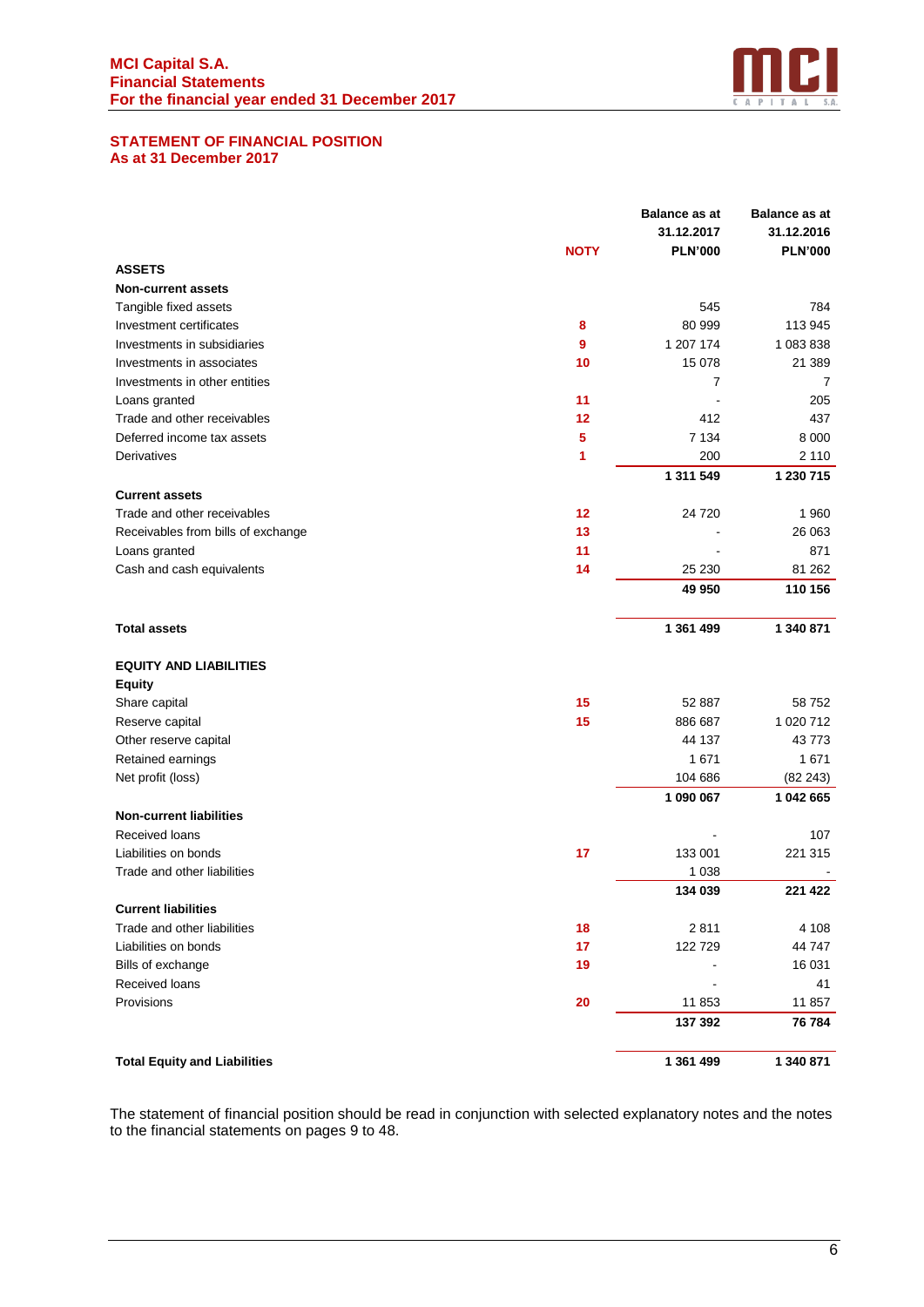# **MCI Capital S.A. Financial Statements For the financial year ended 31 December 2017**



# **STATEMENT OF CHANGES IN EQUITY for the period from 1 January to 31 December 2017**

|                                             |                         |                                                                                     | Reserve capital                                                                          |                                                          |                                  | Other reserve capital                                                         |                                                       |                             |                                |               |                        |
|---------------------------------------------|-------------------------|-------------------------------------------------------------------------------------|------------------------------------------------------------------------------------------|----------------------------------------------------------|----------------------------------|-------------------------------------------------------------------------------|-------------------------------------------------------|-----------------------------|--------------------------------|---------------|------------------------|
| <b>PLN'000</b>                              | <b>Share</b><br>capital | <b>Issue of</b><br>shares as<br>part of<br>conversion<br>οf<br>convertible<br>bonds | <b>Issue of shares</b><br>implementation<br>of the<br>management<br>options<br>programme | Issue of<br>shares<br>above<br>their<br>nominal<br>value | <b>Distribution</b><br>of profit | Management<br>incentive<br>programme and<br>other share-<br>based<br>payments | <b>Valuation of</b><br>the bond<br>capital<br>element | <b>Retained</b><br>earnings | <b>Net</b><br>profit<br>(loss) | Own<br>shares | <b>Total</b><br>equity |
| As at 01.01.2016                            | 61 780                  | 28 175                                                                              | 2792                                                                                     | 106 440                                                  | 788 802                          | 38 249                                                                        | 5 3 9 5                                               | 1671                        | 121 463                        | (150)         | 154 617                |
| Transfer of profit (loss)                   |                         |                                                                                     |                                                                                          |                                                          | 121 463                          |                                                                               |                                                       |                             | (121 463)                      |               |                        |
| Purchase of own shares (Nota 15)            | (3028)                  |                                                                                     |                                                                                          |                                                          | (26960)                          |                                                                               |                                                       |                             |                                |               | (29988)                |
| Share based payments (Nota 23)              |                         |                                                                                     |                                                                                          |                                                          |                                  | 207                                                                           |                                                       |                             |                                | 150           | 357                    |
| Settlement of option programmes             |                         |                                                                                     |                                                                                          |                                                          |                                  | (78)                                                                          |                                                       |                             |                                |               | (78)                   |
| Profit (loss) for the period                |                         |                                                                                     |                                                                                          |                                                          |                                  |                                                                               |                                                       |                             | (82 243)                       |               | (82 243)               |
| As at 31.12.2016                            | 58752                   | 28 175                                                                              | 2792                                                                                     | 106 440                                                  | 883 305                          | 38 378                                                                        | 5 3 9 5                                               | 1671                        | (82 243)                       |               | $-1042665$             |
| As at 01.01.2017                            | 58752                   | 28 175                                                                              | 2792                                                                                     | 106 440                                                  | 883 305                          | 38 378                                                                        | 5 3 9 5                                               | 1 671                       | (82 243)                       |               | 1 042 665              |
| Transfer of profit (loss)                   |                         |                                                                                     |                                                                                          |                                                          | (82 243)                         |                                                                               |                                                       |                             | 82 243                         |               |                        |
| Purchase/redemption of own shares (Nota 15) | (5899)                  |                                                                                     |                                                                                          |                                                          | (51783)                          |                                                                               |                                                       |                             |                                |               | (57682)                |
| Share based payments (Nota 23)              | 34                      |                                                                                     |                                                                                          |                                                          |                                  | 364                                                                           |                                                       |                             |                                |               | 398                    |
| Profit (loss) for the period                |                         |                                                                                     |                                                                                          |                                                          |                                  |                                                                               |                                                       |                             | 104 686                        |               | 104 686                |
| As at 31.12.2017                            | 52 887                  | 28 175                                                                              | 2792                                                                                     | 106 440                                                  | 749 279                          | 38742                                                                         | 5 3 9 5                                               | 1671                        | 104 686                        |               | $-1090067$             |

<span id="page-6-0"></span>The statement of changes in equity should be read in conjunction with selected explanatory notes and the notes to the financial statements on pages 9 to 48.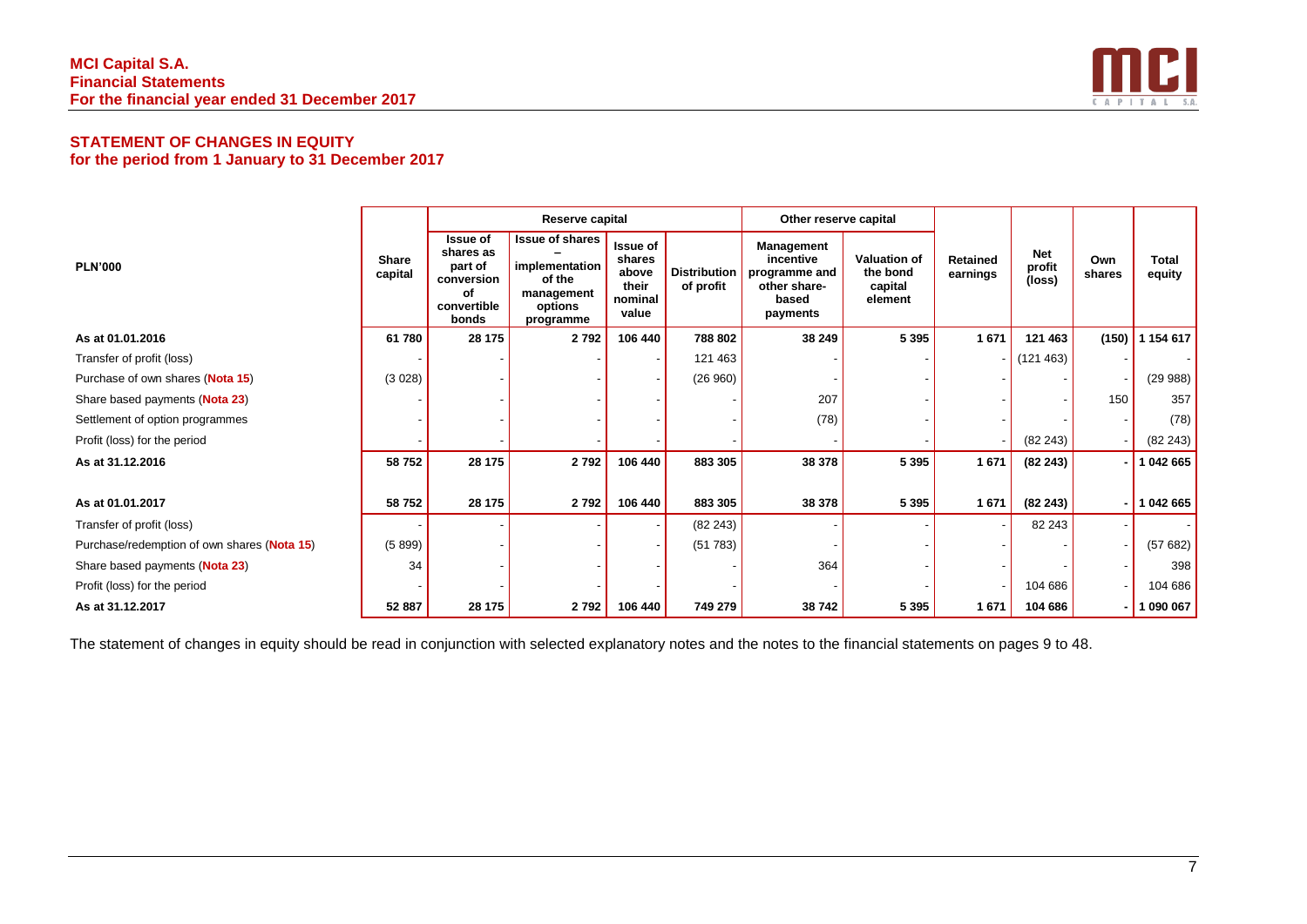

# <span id="page-7-0"></span>**STATEMENT OF CASH FLOWS for the period from 1 January to 31 December 2017**

|                                                       | For the period:<br>from 01.01.2017<br>to 31.12.2017<br><b>PLN'000</b> | For the period:<br>from 01.01.2016<br>to 31.12.2016<br><b>PLN'000</b> |
|-------------------------------------------------------|-----------------------------------------------------------------------|-----------------------------------------------------------------------|
| Cash flows from operating activities                  |                                                                       |                                                                       |
| Net profit for the reporting period                   | 104 686                                                               | (82 243)                                                              |
| Adjustments:                                          |                                                                       |                                                                       |
| Depreciation of tangible fixed assets                 | 186                                                                   | 347                                                                   |
| Revaluation of shares, certificates and derivatives   | (123 396)                                                             | 87 027                                                                |
| Share-based incentive programmes                      | 364                                                                   | 357                                                                   |
| Change in investment certificates*                    | 41 229                                                                | 60 542                                                                |
| Costs of issue of bonds - paid                        | (220)                                                                 | (1147)                                                                |
| Deposits paid                                         |                                                                       | (421)                                                                 |
| Finance income and expenses                           | 17430                                                                 | 9816                                                                  |
| Flat-rate income tax collected                        | (1594)                                                                | (118)                                                                 |
| Other adjustments                                     | (144)                                                                 | (137)                                                                 |
| Change in provisions                                  | (4)                                                                   | 107                                                                   |
| Change in trade and other receivables                 | (22735)                                                               | (839)                                                                 |
| Change in trade and other payables                    | (259)                                                                 | 3509                                                                  |
| Change in deferred tax assets and liabilities         | 866                                                                   | (4397)                                                                |
| Net cash from operating activities                    | 16 408                                                                | 72 404                                                                |
| Cash flows from investment activities                 |                                                                       |                                                                       |
| Dividends received                                    | 1 0 2 7                                                               | 5 0 5 3                                                               |
| Proceeds from sale and repayment of bills of exchange | 45 955                                                                | 14 119                                                                |
| Proceeds from disposal of fixed assets                | 106                                                                   | 1 381                                                                 |
| Proceeds from granted loans                           | 557                                                                   |                                                                       |
| Proceeds from acquisition of subsidiaries             | 122                                                                   |                                                                       |
| Outflows for granted loans                            |                                                                       | (200)                                                                 |
| Outflows for the purchase of bills of exchange        | (19000)                                                               | (35000)                                                               |
| Outflows for the purchase of shares of subsidiaries   | (3)                                                                   | (43975)                                                               |
| Outflows for the purchase of fixed assets             | (53)                                                                  | (664)                                                                 |
| Net cash from investment activities                   | 28 711                                                                | (59 286)                                                              |
| Cash flows from financial activities                  |                                                                       |                                                                       |
| Outflows for the purchase of own shares               | (57682)                                                               | (29947)                                                               |
| Options programme                                     | 33                                                                    |                                                                       |
| Issue of bills of exchange                            |                                                                       | 16 000                                                                |
| Issue of bonds                                        | 20 000                                                                | 120 150                                                               |
| Repayment of bills of exchange with interests         | (16 190)                                                              |                                                                       |
| Repayment of loans with interests                     | (148)                                                                 | (42)                                                                  |
| Repayment of bonds                                    | (31 000)                                                              | (84 800)                                                              |
| Interests paid on bonds                               | (16 164)                                                              | (13543)                                                               |
| Net cash from financial activities                    | (101151)                                                              | 7818                                                                  |
| Net increase/(decrease) of cash and cash equivalents  | (56032)                                                               | 20 936                                                                |
| Opening balance of cash and cash equivalents          | 81 262                                                                | 60 326                                                                |
| Closing balance of cash and cash equivalents          | 25 230                                                                | 81 262                                                                |

\*Change in comparative data concerns the presentation of inflows from sale of investment certificates and outflows for purchase of investment certificates.

The statement of cash flows should be read in conjunction with selected explanatory notes and the notes to the financial statements on pages 9 to 48.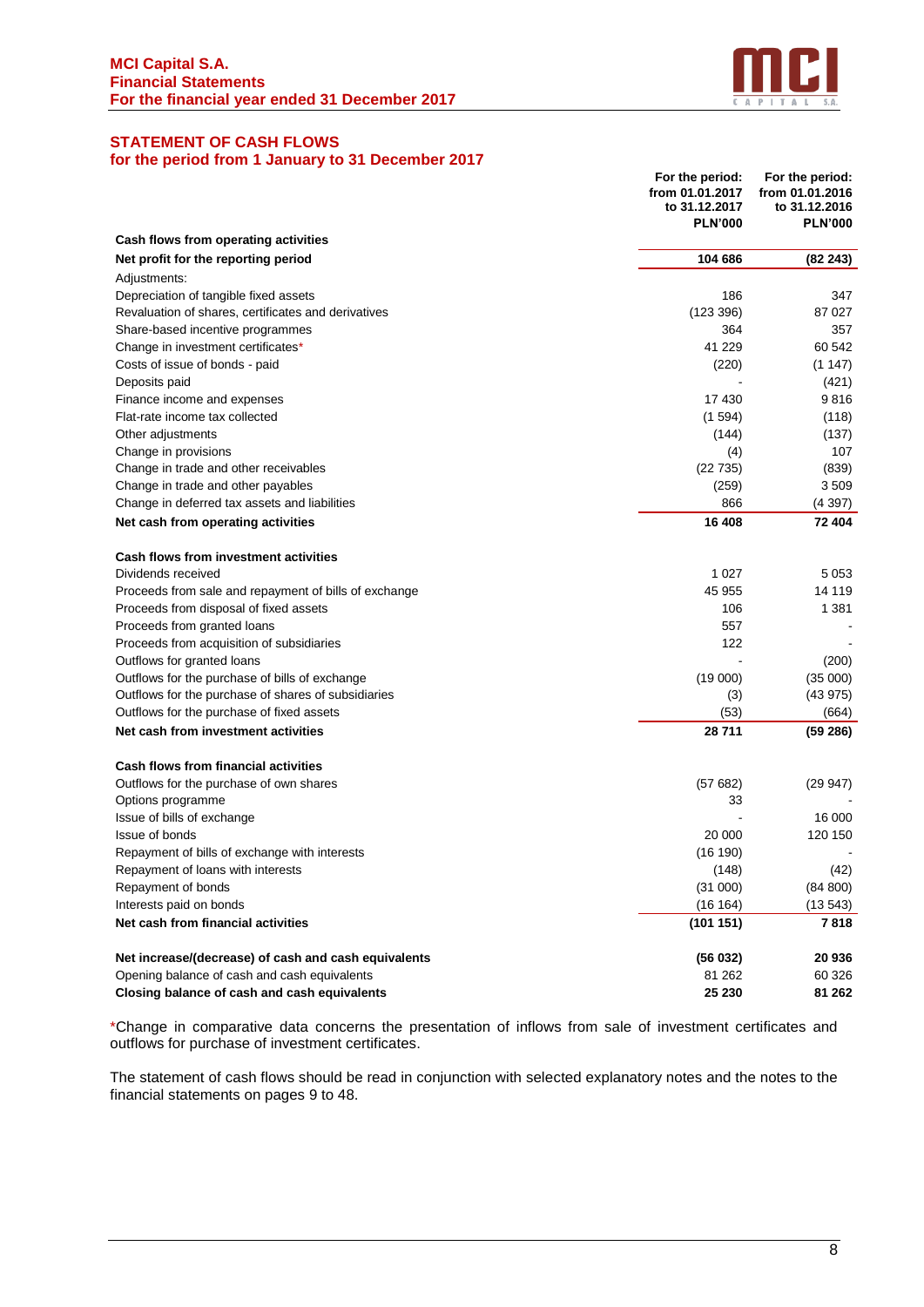

# <span id="page-8-0"></span>**SELECTED EXPLANATORY INFORMATION**

## **General information**

With a decision of the District Court for the city of Wrocław-Fabryczna of 21 July 1999, MCI Capital S.A. (hereinafter referred to as the "Company", "Issuer" or "MCI") was entered into the Commercial Register under RHB No 8752. With a decision of the District Court for Wrocław-Fabryczna in Wrocław, 6<sup>th</sup> Commercial Division of the National Court Register of 28 March 2001, the Company was entered into the National Court Register under No 0000004542. The Company was assigned:

- − Statistical Number REGON: 932038308,
- − NIP (tax ID): 899-22-96-521,
- − The registered office of the Company is located at Pl. Europejski 1 in Warsaw,
- − The life of the Company is unlimited.

MCI carries on direct investment activities of the private equity / venture capital type and invests its assets through 5 investment funds of diversified investment strategy. The funds invest entrusted funds in investment assets in accordance with their investment strategy. From large buyout and growth investment (MCI.EuroVentures 1.0 FIZ and MCI.TechVentures 1.0 FIZ) to investments in start-ups and small technology companies (Helix Ventures FIZ and Internet Ventures FIZ) to debt instruments and property (MCI.CreditVentures 2.0 FIZ). Investments in portfolio companies are made in the horizon of several years, during which management actively supports development of companies and supervises execution of business strategy by them, and then looks for opportunities to sell. The most important assets are shares in companies and other financial instruments, such as: bonds, investment certificates, bills of exchange, loans and deposits.

## **Basis for the preparation of the Financial Statements**

These financial statements were prepared in accordance with the International Financial Reporting Standards as approved by the European Union (IFRS). The IFRS include standards and interpretations issued by the International Accounting Standards Board ("IASB") and the International Financial Reporting Interpretations Committee ("IFRIC") and incorporated into European Union law ("EU") in the form of implementing regulations of the European Commission.

#### **Information concerning the preparation of the consolidated financial statements**

In accordance with the criteria of paragraph 27 of IFRS 10, an entity meets the definition of an investment entity if it:

- − obtains funds from one or more investors for the purpose of providing those investor(s) with investment management services;
- − commits to its investor(s) that its business purpose is to invest funds solely for returns from capital appreciation, investment income, or both; and
- measures and evaluates the performance of substantially all of its investments on a fair value basis, thus it can be classified as an investment entity.

The main goal of MCI in purchasing the investment certificates for funds was to earn benefits by investing in financial assets and earning profit from an increase in the value of net assets of the funds. The company invests funds in order to obtain returns from the increase in the value of investments (investment certificates). The sole activity of the Company is to invest funds to five closed-end investment funds and thus obtain a return on the invested capital. The company, as a public company, has many investors for whom the most important issue is the return on the invested capital over the long term. The Management Board analyses and evaluates the performance of the Company's activities through the prism of the increase in the fair value of assets being held, which are portfolio investments of closed-end investment funds, through which the Company conducts its investments. The fair value is the best reflection of the value of assets held by the Company.

The Company meets the criteria for classification as an investment entity as defined in paragraph 27 of IFRS 10 *Consolidated Financial Statements* ("IFRS 10"). The Company does not prepare consolidated financial statements because it does not have subsidiaries which provide services related to investment activities of the Company.

These financial statements of MCI Capital S.A. are the only financial statements prepared by MCI Capital S.A.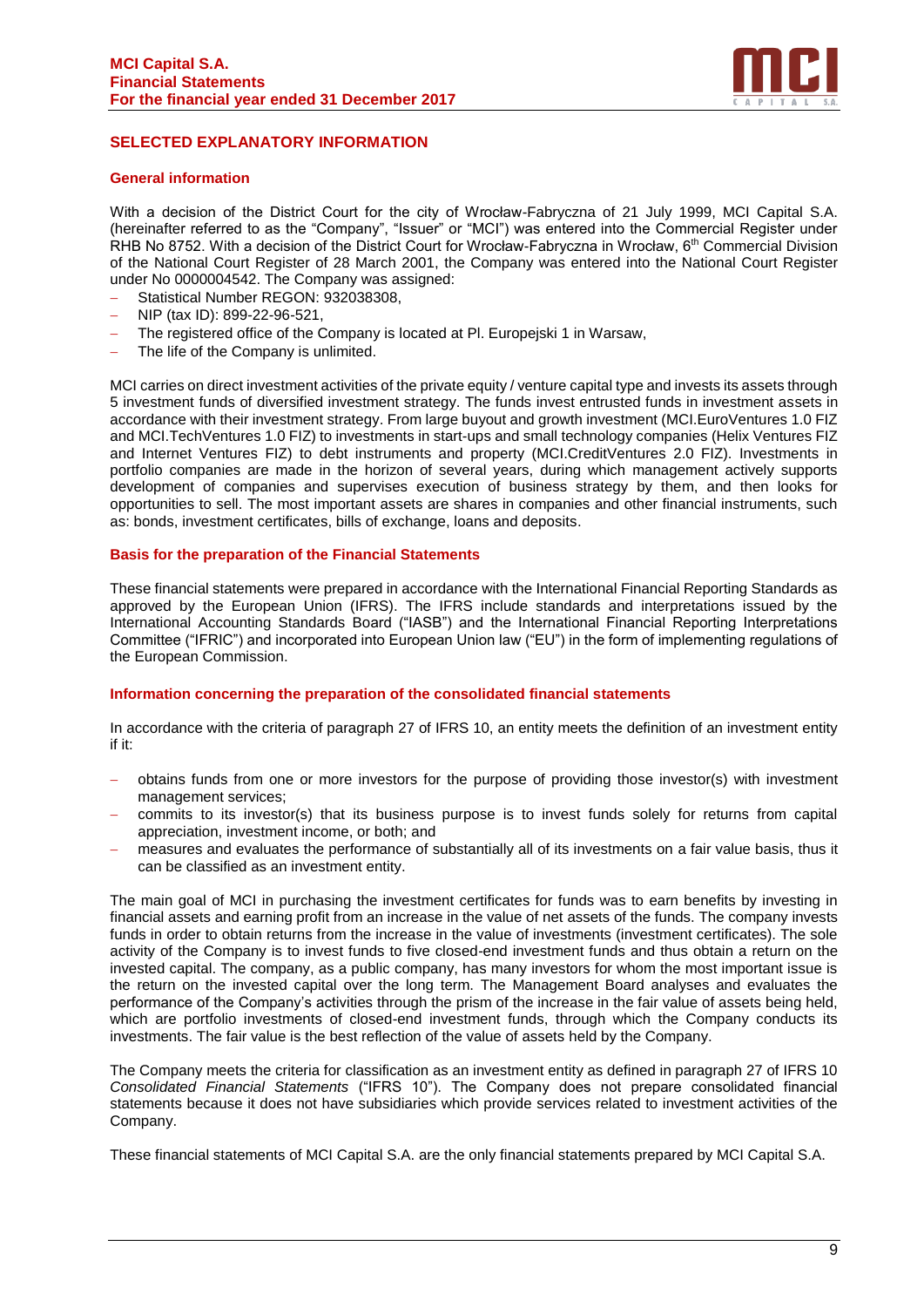

# **Date of approval of the financial statements for the current financial year**

The financial statements were approved by the Management Board of the Company on 27 April 2018

## **Date of approval of the financial statements for the previous financial year**

The financial statements were approved by the Management Board of the Company on 21 March 2017.

## **Functional currency and presentation currency**

The items included in the financial statements relating to the Company are measured and presented using the primary currency of the economic environment in which the Company operates ("the functional currency"), which is the Polish zloty. The data in the financial statements are presented in thousands of Polish zloty, unless stated otherwise.

#### **Judgements and estimates**

The preparation of the financial statements requires the Management Board of the Company to make judgements, estimates and assumptions that affect the adopted accounting policies and presented amounts reported in the financial statements. Actual values may differ from those estimates.

All judgements, assumptions and estimates which have been made for the purposes of these financial statements are presented in the required disclosures relating to individual items of these financial statements, in the supplementary notes to the financial statements, which form an integral part thereof. Estimates and judgements are subject to ongoing verification. They are based on historical experience, including expectations of future events that are reasonable in a given situation and new information.

Below are the key assumptions concerning the future and other basic reasons for uncertainty of estimates as at the balance sheet date.

## **Fair value of financial instruments**

The model and assumptions adopted for the fair value measurement. Significant risks relate to the fair value of shares in subsidiaries, which are strongly influenced by accepted models of measurement. Main assumptions and judgements are presented in **Note 9,** *"Investments in subsidiaries"*.

#### **Share-based payments**

Determination of the value of individual programmes of share-based payments is based on estimates of the Company adopted for the fair value measurement of equity instruments granted, including: the actual strike price of shares of MCI Capital S.A. on the grant date, the estimate of historical volatility, risk-free interest rate, the expected dividend yield, the period in which the holder may exercise rights under the programme and accepted model of measurement. More information is included in **Note 22** *"Employee Benefits"*.

#### **Accounting Policy**

The accounting principles used in these financial statements are the same as those applied by the Company for the financial statements as at the date and for the year ended on 31 December 2016.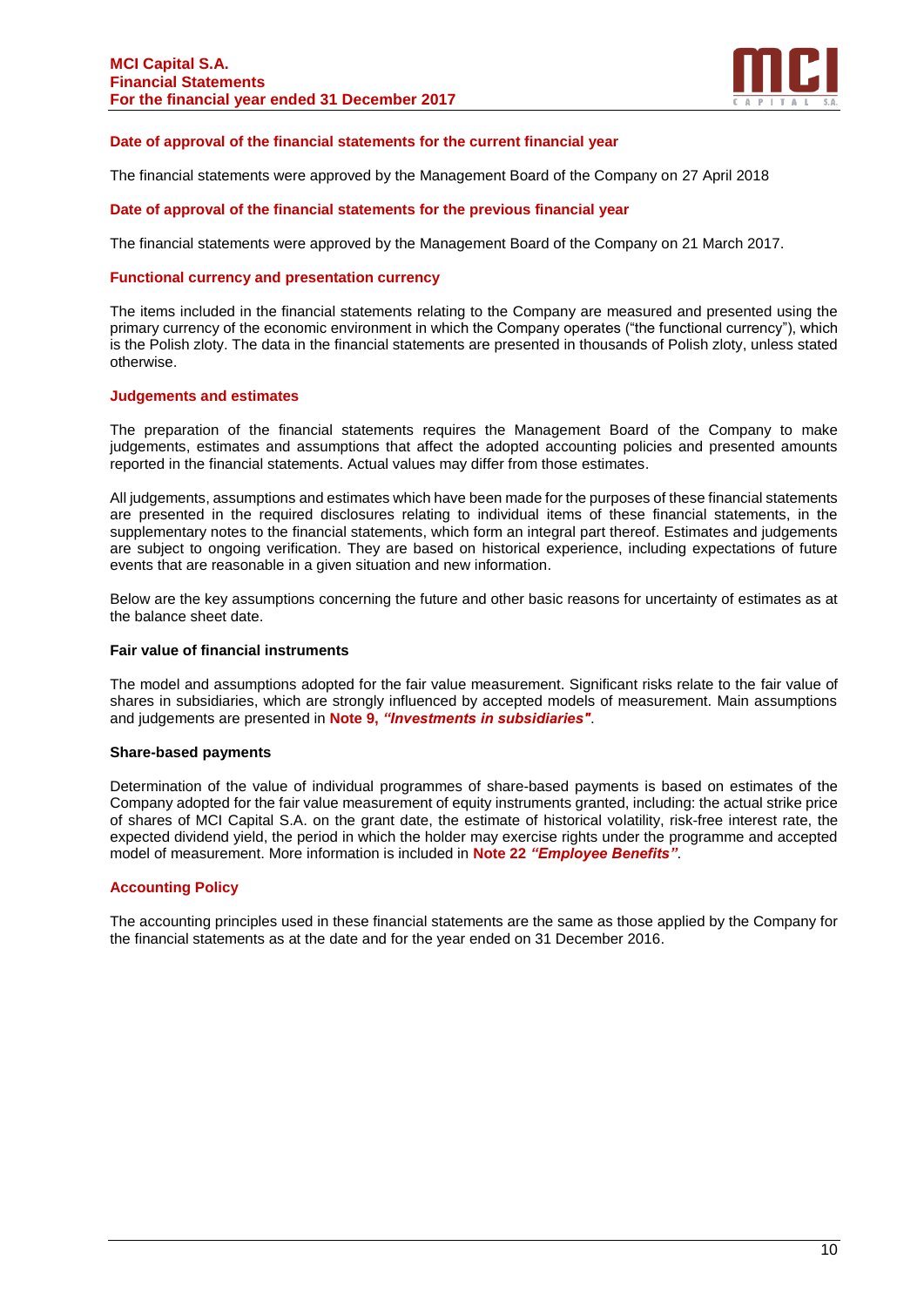

# <span id="page-10-0"></span>**NOTES TO THE FINANCIAL STATEMENTS for the period from 1 January to 31 December 2017**

# **1. Investment profit**

The item of gains and losses arising from changes in the fair value includes revaluation of financial assets:

- shares and interests in subsidiaries, associates and other entities,
- investment certificates of closed-end investment funds ("FIZ") which belong to MCI.
- derivative instruments,
- other income on investments.

# **1a. Revaluation of shares and realised profit on sale of shares**

|                                                                | For the period:<br>from 01.01.2017<br>to 31.12.2017<br><b>PLN'000</b> | For the period:<br>from 01.01.2016<br>to 31.12.2016<br><b>PLN'000</b> |
|----------------------------------------------------------------|-----------------------------------------------------------------------|-----------------------------------------------------------------------|
| <b>Revaluation of subsidiaries</b>                             |                                                                       |                                                                       |
| MCI Fund Management Sp. z o.o.*                                | 95 765                                                                | (54765)                                                               |
| MCI Fund Management Sp. z o.o. II MCI. Private Ventures S.K.A. | 21 082                                                                | (3128)                                                                |
| MCI Fund Management Sp. z o.o. IV MCI. Private Ventures S.K.A. | 6487                                                                  | 1835                                                                  |
|                                                                | 123 334                                                               | (56058)                                                               |
| <b>Revaluation of associates</b>                               |                                                                       |                                                                       |
| Private Equity Managers S.A.                                   | (6312)                                                                | (20 337)                                                              |
|                                                                | (6312)                                                                | (20337)                                                               |
| Realised profit on sale of shares of other entities            |                                                                       |                                                                       |
| Digital Avenue S.A.                                            | 122                                                                   |                                                                       |
|                                                                | 122                                                                   |                                                                       |
| <b>Revaluation of shares, total</b>                            | 117 144                                                               | (76 395)                                                              |

\*The value of assets of MCI Fund Management Sp. z o.o. in 97% consists of value of investment certificates of MCI.TechVentures 1.0. and MCI.EuroVentures 1.0. subfunds, separated from MCI.PrivateVentures FIZ. This implicates that indirectly update of the value of MCI Fund Management Sp. z o.o. is a result of revaluation of the investment certificates of the abovementioned subfunds, to the amount of PLN 124.169 thousand (profit), of which PLN 117.928 thousand is unrealised profit on revaluation of investment certificates and PLN 6.241 thousand is realised profit.

Subsidiaries do not provide investment management services or any other services related to MCI's investment activities.

In 2017 MCI Capital S.A. disposed of Digital Avenue S.A., on which realised profit amounted to PLN 122 thousand.

Information on the measurement of subsidiaries and associates is presented in **Note 9** *"Investments in subsidiaries"* and in **Note 10** *"Investments in associates***"**.

# **1b. Profit on investment certificates**

|                                                             | For the period:                  | For the period: |
|-------------------------------------------------------------|----------------------------------|-----------------|
|                                                             | from 01.01.2017<br>to 31.12.2017 | from 01.01.2016 |
|                                                             |                                  |                 |
|                                                             | <b>PLN'000</b>                   | <b>PLN'000</b>  |
| Investment certificates of Helix Ventures Partners FIZ*     | (295)                            | (6509)          |
| Investment certificates of Internet Ventures FIZ**          | 3 2 4 3                          | (5842)          |
| Investment certificates of MCI.CreditVentures FIZ 2.0***    | 3 1 3 8                          | 1 959           |
| Unrealised profit on revaluation of investment certificates | 6086                             | (10392)         |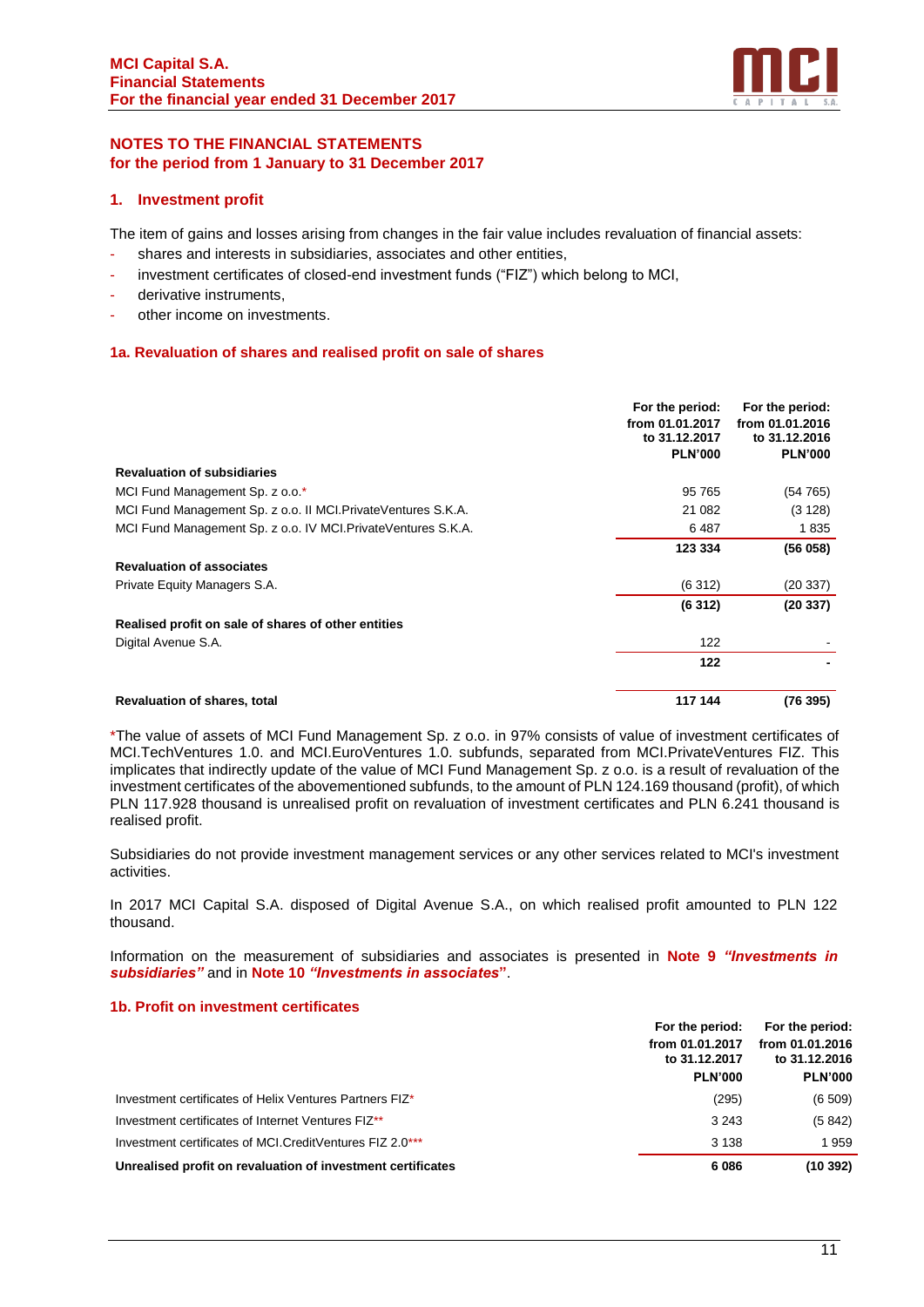

\*The negative result from revaluation of investment certificates of Helix Ventures Partners FIZ in 2017 stems from negative result on operations of the fund in the amount of PLN 0,7 million, which comprises mainly loss on disposal of investments in the amount of PLN 1,4 million in 2017. The negative result on revaluation of investment certificates of Helix Ventures Partners in 2016 was mainly due to decrease in net assets value of the fund related to the profit distribution. In 2016 the fund paid out its revenues to a total of PLN 14,6 million to the participants, of which PLN 12,1 million was received by MCI (details are described in **Note 2** *"Other income on investments"*). Net assets value of the fund fell in 2016 by PLN 12,4 million.

\*\*The positive result from revaluation of investment certificates of Internet Ventures FIZ in 2017 was caused mainly by changes in net asset value of the fund as a result of generating positive result on operations in the amount of PLN 6,9 million due to increase in revaluation of investments of the fund. The fund has generated higher result on operations in 2017 (increase by PLN 16,5 million in comparison to 2016), which was mainly caused by unrealised profit on revaluation of investments in the amount of PLN 9,5 million in 2017 in comparison to unrealised loss on revaluation of investments in the amount of PLN 8 million in 2016.

\*\*\*The positive result from revaluation of investment certificates of MCI.CreditVentures FIZ in 2017 was caused mainly by change in net asset value of the fund as a result of generating positive result on operations in the amount of PLN 13,3 million and of net inflow to the fund in the amount of PLN 2,3 million. The fund generated higher result on operations in 2017 (increase by PLN 9 million in comparison to 2016), which was mainly due to increase in unrealised profit on revaluation of fund's investments and to net revenue from investments (interest income on financing granted by the fund).

|                                                          | For the period: | For the period: |
|----------------------------------------------------------|-----------------|-----------------|
|                                                          | from 01.01.2017 | from 01.01.2016 |
|                                                          | to 31.12.2017   | to 31.12.2016   |
|                                                          | <b>PLN'000</b>  | <b>PLN'000</b>  |
| Investment certificates of Helix Ventures Partners FIZ   | (26)            |                 |
| Investment certificates of Internet Ventures FIZ         | 58              | (1520)          |
| Investment certificates of MCI.CreditVentures FIZ 2.0    | 2 1 6 5         | 953             |
| Realised profit on redemption of investment certificates | 2 1 9 7         | (567)           |
|                                                          |                 |                 |
| <b>Profit on investment certificates</b>                 | 8 2 8 3         | (10959)         |

Information on the measurement of the above items is presented in **Note 8** *"Investment certificates"*.

# **1c. Revaluation of derivative financial instruments**

|                                                                            | For the period:                  | For the period:                  |
|----------------------------------------------------------------------------|----------------------------------|----------------------------------|
|                                                                            | from 01.01.2017<br>to 31.12.2017 | from 01.01.2016<br>to 31.12.2016 |
|                                                                            | <b>PLN'000</b>                   | <b>PLN'000</b>                   |
| Embedded derivative on investment certificates Internet Ventures FIZ       | (1110)                           | 1 1 1 0                          |
| Embedded derivative on investment certificates Helix Ventures Partners FIZ | (800)                            | (784)                            |
|                                                                            | (1910)                           | 326                              |

#### **1d. Carrying amount of derivative financial instruments**

|                                                                            | <b>Balance as at</b>         | <b>Balance as at</b> |
|----------------------------------------------------------------------------|------------------------------|----------------------|
|                                                                            | 31.12.2017                   | 31.12.2016           |
|                                                                            | <b>PLN'000</b>               | <b>PLN'000</b>       |
| Embedded derivative on investment certificates Internet Ventures FIZ       | $\qquad \qquad \blacksquare$ | 1 1 1 0              |
| Embedded derivative on investment certificates Helix Ventures Partners FIZ | 200                          | 1 000                |
|                                                                            | 200                          | 2 1 1 0              |

The Company measures the embedded financial instrument, namely the mechanism of privileged distribution of funds invested in investments made by Internet Ventures FIZ and Helix Ventures Partners FIZ. The Company has a priority of return from invested funds in the event of the exit from the investments.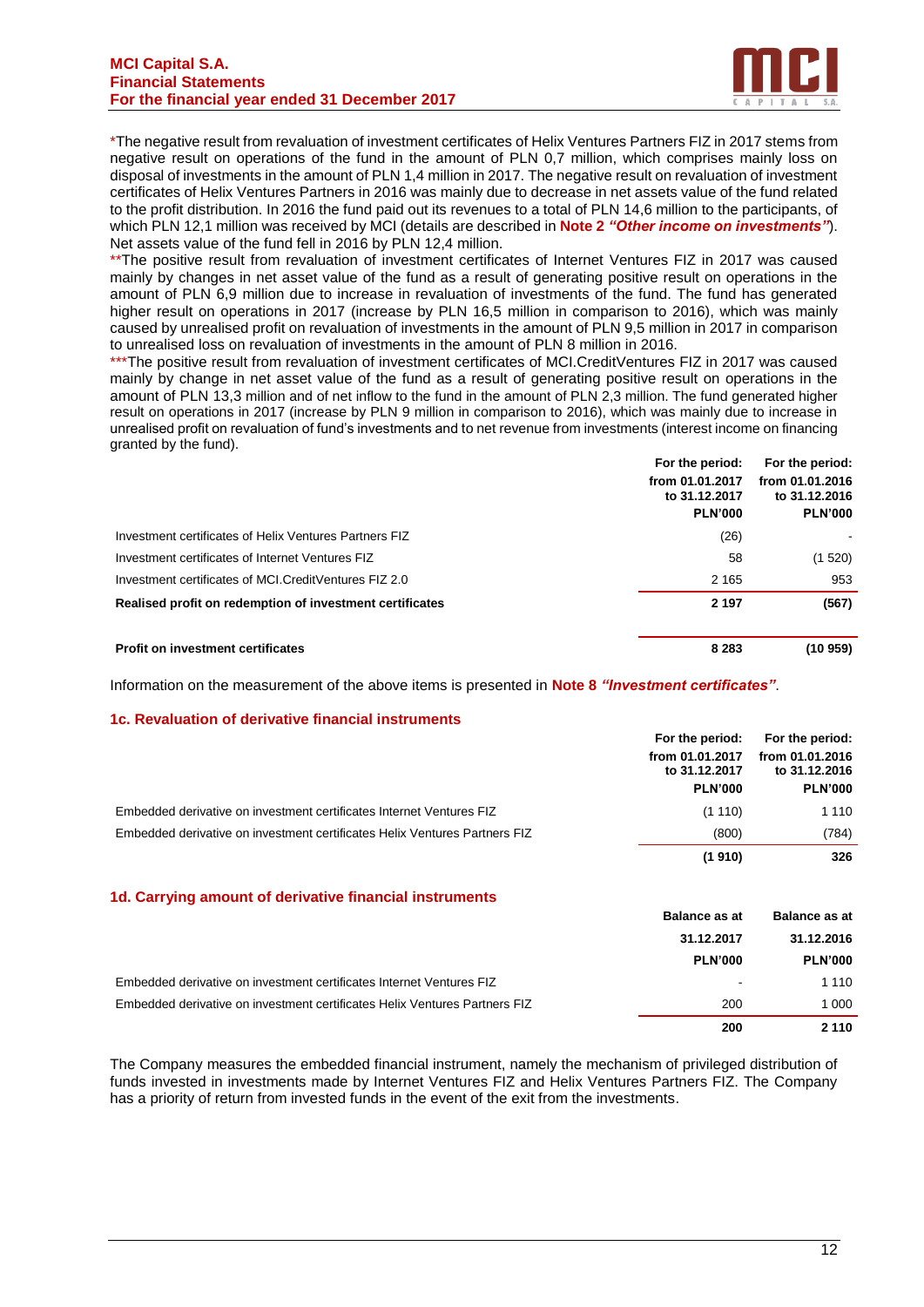

# **2. Other income on investments**

In October 2016, MCI Capital S.A. as a MCI Helix Ventures Partners FIZ fund participant received PLN 12.080 thousand of income, as a result of accomplished investment in Mediasoft Sp. z o.o. (eBroker). Payment of income from the fund was made in accordance with the provisions of the fund's articles of association, in particular Art. 31 (1), and (2) and in line with Art. 29 and Art. 31 (3) of the fund's articles of association.

# **3. General administrative expenses**

|                                                                    | For the period:                  | For the period:                  |
|--------------------------------------------------------------------|----------------------------------|----------------------------------|
|                                                                    | from 01.01.2017<br>to 31.12.2017 | from 01.01.2016<br>to 31.12.2016 |
|                                                                    | <b>PLN'000</b>                   | <b>PLN'000</b>                   |
| Depreciation of fixed assets and amortization of intangible assets | (186)                            | (347)                            |
| Consumption of materials and energy                                | (56)                             | (176)                            |
| Outsourced services*                                               | (1609)                           | (2746)                           |
| Taxes and fees                                                     | (126)                            | (53)                             |
| Wages and salaries                                                 | (1787)                           | (1824)                           |
| Employee benefits                                                  | (58)                             | (75)                             |
| Social insurance                                                   | (45)                             | (34)                             |
| Other costs                                                        | (177)                            | (96)                             |
|                                                                    | (4044)                           | (5351)                           |

\*Decrease in outsourced services is mainly due to lower legal costs by PLN 1 million. High level of legal costs in 2016 resulted from incurring costs related to JTT trial (details: **note 26** *"Contingent assets and liabilities"*).

# **4. Revenues from dividends received**

In 2017, the Company received a dividend from Private Equity Managers S.A. from the profit generated in 2016 in the total amount of PLN 1.027.378,13. The Company possessed 350.641 shares entitled to the dividend. The dividend date was fixed on 16 November 2017 in the amount of PLN 2,93 per 1 share.

In 2016, the Company received a dividend from Private Equity Managers S.A. from the profit generated for 2015 in the total amount of PLN 5.052.736,81. The Company possessed 350.641 shares entitled to the dividend. The dividend date was fixed on 29 June 2016. The payments were made in two instalments: the first instalment payable on 15 July 2016 in the amount of PLN 8,00 for 1 share (PLN 2.805.128,00 in total) and the second instalment payable on 30 September 2016 in the amount of PLN 6,41 per 1 share (PLN 2.247.608,81 in total).

# **5. Financial income and expenses**

# **Financial income**

|                                                             | For the period:                  | For the period:                  |
|-------------------------------------------------------------|----------------------------------|----------------------------------|
|                                                             | from 01.01.2017<br>to 31.12.2017 | from 01.01.2016<br>to 31.12.2016 |
|                                                             | <b>PLN'000</b>                   | <b>PLN'000</b>                   |
| Interests on short-term bank deposits                       | 76                               | 200                              |
| Fee and commission income - quarantees*                     | 4 1 0 8                          | 4 1 7 5                          |
| Income on revaluation or realisation of participation units | 420                              | $\blacksquare$                   |
| Interest income on purchased bills of exchange              | 890                              | 478                              |
| Interest income on loans                                    | 58                               | 66                               |
| Foreign currency exchange gains or losses                   |                                  | 3                                |
| Other financial income                                      |                                  | 274                              |
|                                                             | 5 5 5 2                          | 5 1 9 6                          |

\*MCI Capital S.A. provides services related to investments which consist in financial support to the entity in which an investment in the form of suretyship and guarantee was made to maximise returns from investing in investments, this activity does not constitute a separate significant activity or a separate major source of revenue for the investment entity.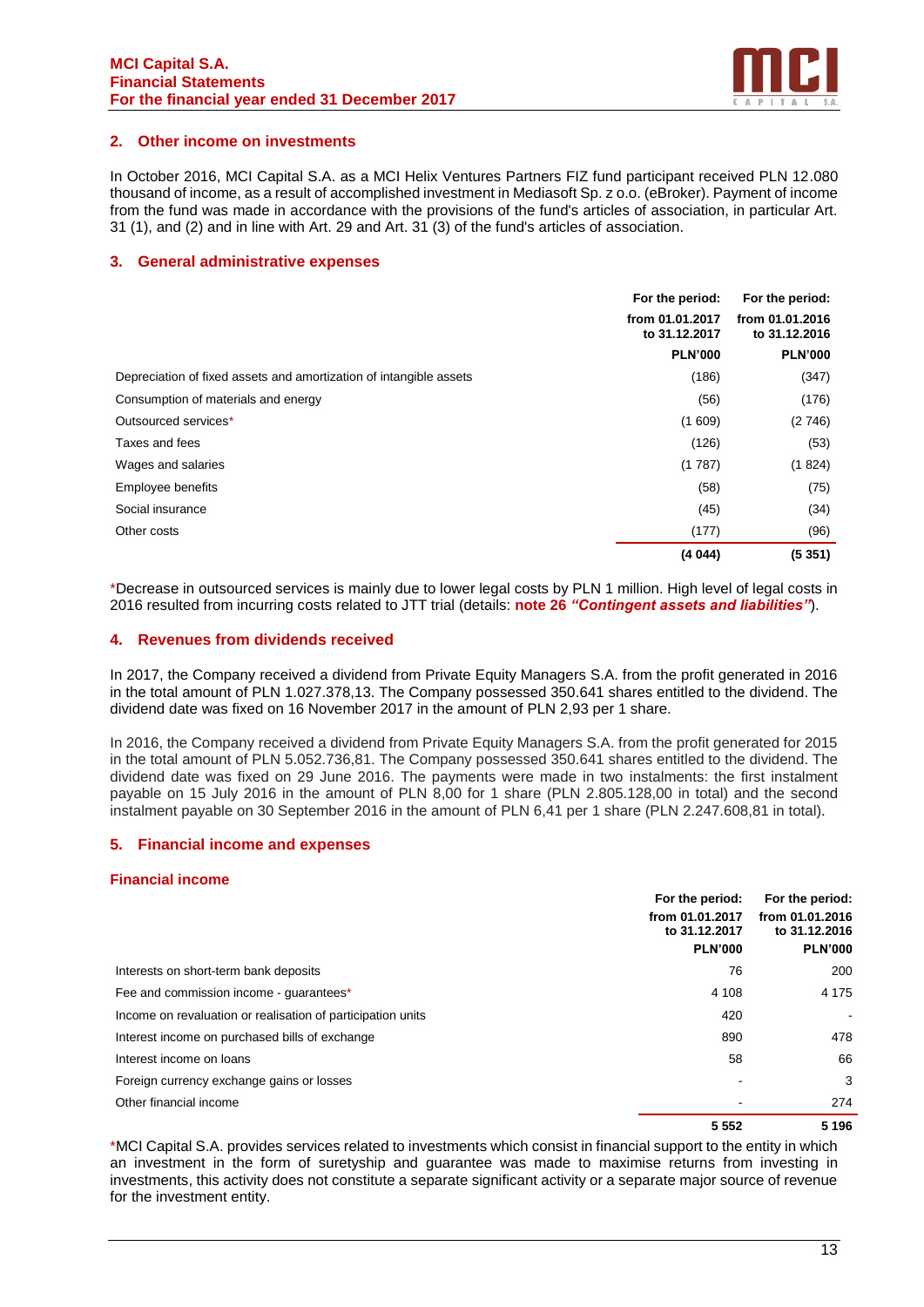

# **Financial expenses**

|                                                             | For the period:<br>from 01.01.2017 | For the period:<br>from 01.01.2016 |
|-------------------------------------------------------------|------------------------------------|------------------------------------|
|                                                             | to 31.12.2017                      | to 31,12,2016                      |
|                                                             | <b>PLN'000</b>                     | <b>PLN'000</b>                     |
| Interests costs on:                                         |                                    |                                    |
| Issued bills of exchange                                    | (157)                              | (31)                               |
| <b>Bank loans</b>                                           | (2)                                | (5)                                |
| Loans received                                              |                                    | (2)                                |
| Issued bonds                                                | (17052)                            | (14611)                            |
| Budgetary interest or other interest                        | (1)                                |                                    |
| Gains and losses on foreign exchange rate differences (net) | (26)                               | (1)                                |
| Other*                                                      | (689)                              | (766)                              |
|                                                             | (17926)                            | (15416)                            |

\*This item includes the remuneration for the subsidiary of MCI Capital S.A., i.e. MCI Fund Management Sp. z o.o. for making available the investment certificates of MCI.TechVentures 1.0 and MCI.EuroVentures 1.0 subfunds, which are collateral for bonds issued by MCI Capital S.A.

## **6. Income tax**

#### **Income tax recognized in the statement of comprehensive income**

| For the period:<br>from 01.01.2017<br>to 31.12.2017<br><b>PLN'000</b> |                 | For the period:<br>from 01.01.2016<br>to 31.12.2016<br><b>PLN'000</b> |
|-----------------------------------------------------------------------|-----------------|-----------------------------------------------------------------------|
| Income tax - current part                                             | (2072)          | (1326)                                                                |
| Income tax - deferred part                                            | (866)<br>(2938) | 4 3 9 7<br>3071                                                       |

# **Reconciliation of income tax**

|                                                                     | For the period:<br>from 01.01.2017<br>to 31.12.2017<br><b>PLN'000</b> | For the period:<br>from 01.01.2016<br>to 31.12.2016<br><b>PLN'000</b> |
|---------------------------------------------------------------------|-----------------------------------------------------------------------|-----------------------------------------------------------------------|
| Profit before taxation                                              | 107 623                                                               | (85313)                                                               |
| Income tax recognized in the financial result<br>Effective tax rate | 2938<br>2,7%                                                          | (3071)<br>3,6%                                                        |
| Non-taxable income (-)                                              | (138680)                                                              | (19121)                                                               |
| revaluation of shares                                               | (123 334)                                                             | (1835)                                                                |
| revaluation of investment certificates                              | (8928)                                                                | (7606)                                                                |
| dividends received                                                  | (1027)                                                                | (5053)                                                                |
| revenue on guarantees                                               | (4108)                                                                | (4175)                                                                |
| revaluation of bills of exchange                                    | (408)                                                                 | (368)                                                                 |
| other                                                               | (874)                                                                 | (84)                                                                  |
| Taxable income not recognised in the income statement $(+)$         | 5408                                                                  | 4 1 5 5                                                               |
| invoiced sureties                                                   | 4 1 2 9                                                               | 3819                                                                  |
| revenues from sharing logo                                          | 1 2 1 2                                                               |                                                                       |
| received interest from loans and bills of exchange                  | 67                                                                    | 336                                                                   |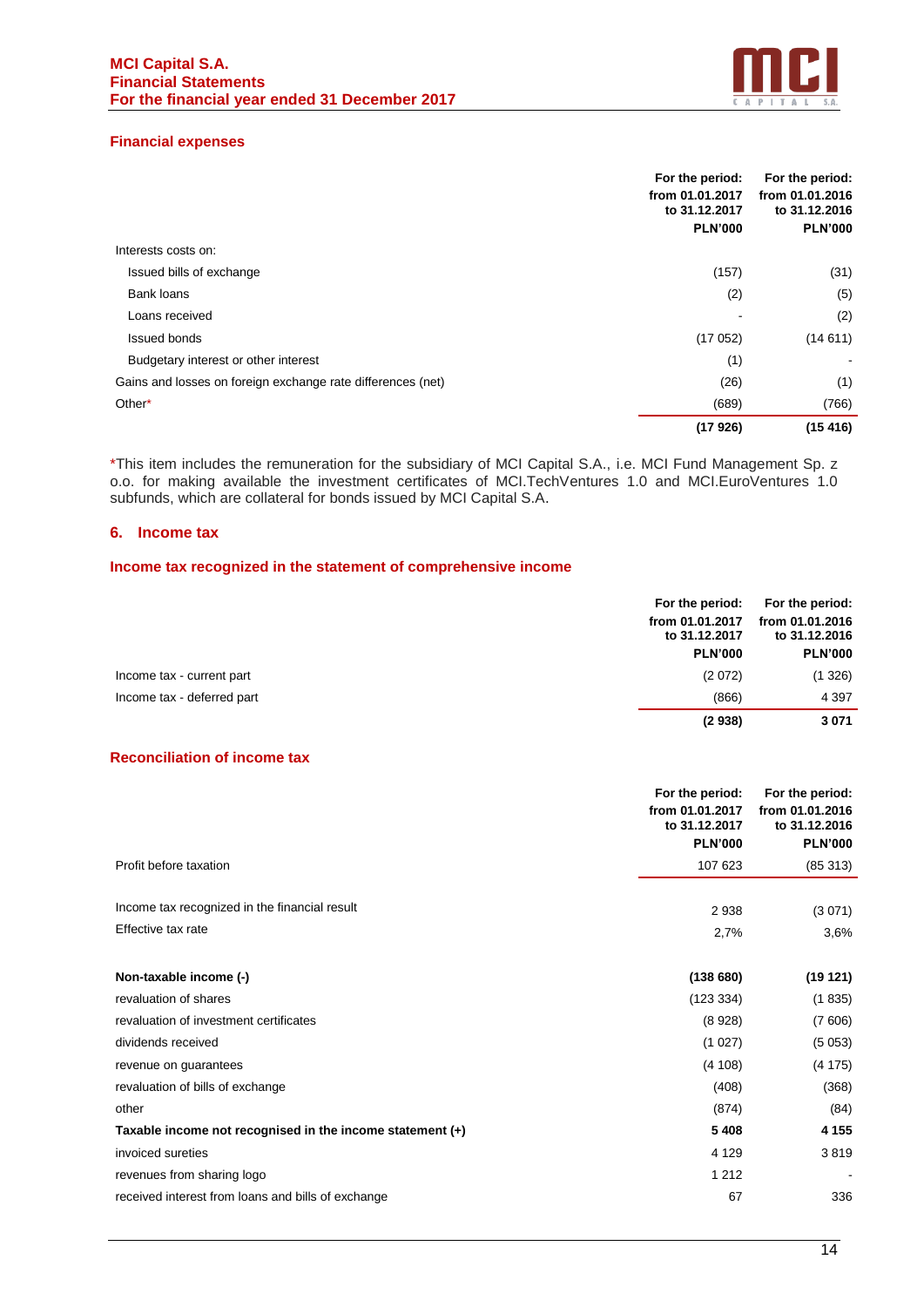

| Non-taxable costs recognised in the income statement $(+)$                           | 17757    | 111 006 |
|--------------------------------------------------------------------------------------|----------|---------|
| revaluation of shares                                                                | 6 3 1 1  | 78 230  |
| revaluation of investment certificates                                               | 4 1 5 4  | 25 192  |
| accrued interest on bonds                                                            | 2 3 8 9  | 2869    |
| revaluation of derivative financial instruments                                      | 1910     | 2936    |
| allowances                                                                           | 719      |         |
| provisions                                                                           | 642      | 658     |
| share-based incentive programme and options programmes                               | 521      | 357     |
| revaluation of bills of exchange                                                     | 571      | 31      |
| other                                                                                | 540      | 733     |
| Tax costs not recognised in the income statement (-)                                 | (2587)   | (3014)  |
| interest on bonds - paid                                                             | (1501)   | (1800)  |
| costs of issue of bonds                                                              | (464)    | (675)   |
| dissolution of provisions                                                            | (562)    | (198)   |
| other                                                                                | (60)     | (341)   |
|                                                                                      | (118102) | 93 027  |
| Loss for the period 01.01.2016-30.06.2016                                            |          | (2890)  |
| Taxable amount MCI Capital S.A. (for the period 01.07.2016-31.12.2016)               |          | 10 604  |
| Taxable amount MCI Fund Management Sp. z o.o. (for the period 01.07.2016-31.12.2016) |          | (3622)  |
| Taxable amount MCI Capital S.A. (for the period 01.01.2017-31.12.2017)               | (10478)  |         |
| Taxable amount MCI Fund Management Sp. z o.o. (for the period 01.01.2017-31.12.2017) | 21 382   |         |
| Taxable amount MCI Tax Group                                                         | 10 904   | 6982    |
| Current income tax                                                                   | 2072     | 1 3 2 6 |

MCI Capital S.A. is a parent company in the Tax Group together with MCI Fund Management Spółka z o.o. created in 2016. Fiscal year of the Tax Group lasts from 1 July until 30 June. Agreement has been concluded for the 3-years period. As of the day of preparation of these financial statements, the Company is during the second year of functioning of the Tax Group.

During the lifetime of the Tax Group, companies comprising the Tax Group are obliged to maintain each year tax profitability ratio of at least 3% (share of profit in revenues). Otherwise, the Tax Group will be dissolved. At the same time, companies may not benefit from any other tax exemption under other legal acts.

Loss generated by companies before entering the Tax Group are not subject to expiration. For this reason, MCI will be entitled to settle tax losses for the next five consecutive fiscal years, with the Tas Group period not being taken into account when calculating successive tax years.

As a result, the Company recognised deferred tax assets for tax losses incurred prior to the Tax Group due to the fact that they will be settled later (deferred tax assets to be realised after 12 months). At the same time, the Company confirms that it is able to generate tax revenue in the future allowing it to settle its tax losses.

# **Tax losses**

| Incurred in | Incurred at | Utilised at    | To be utilised at | To be utilised until            |
|-------------|-------------|----------------|-------------------|---------------------------------|
| year        | 000'PLN     | 000'PLN        | 000'PLN           | vear                            |
| 2012        | 2 3 5 8     | ٠              | 2 3 5 8           | year after leaving Tax Group    |
| 2013        | 9 5 9 0     | ٠              | 9 590             | 2 years after leaving Tax Group |
| 2014        | 3528        | ۰              | 3 5 2 8           | 3 years after leaving Tax Group |
| 2015        | 9 1 2 8     | ٠              | 9 1 2 8           | 4 years after leaving Tax Group |
| 1H2016*     | 2890        | ٠              | 2890              | 5 years after leaving Tax Group |
|             | 27 494      | $\blacksquare$ | 27 494            |                                 |

\*Before establishment of the Tax Group on 1 July 2017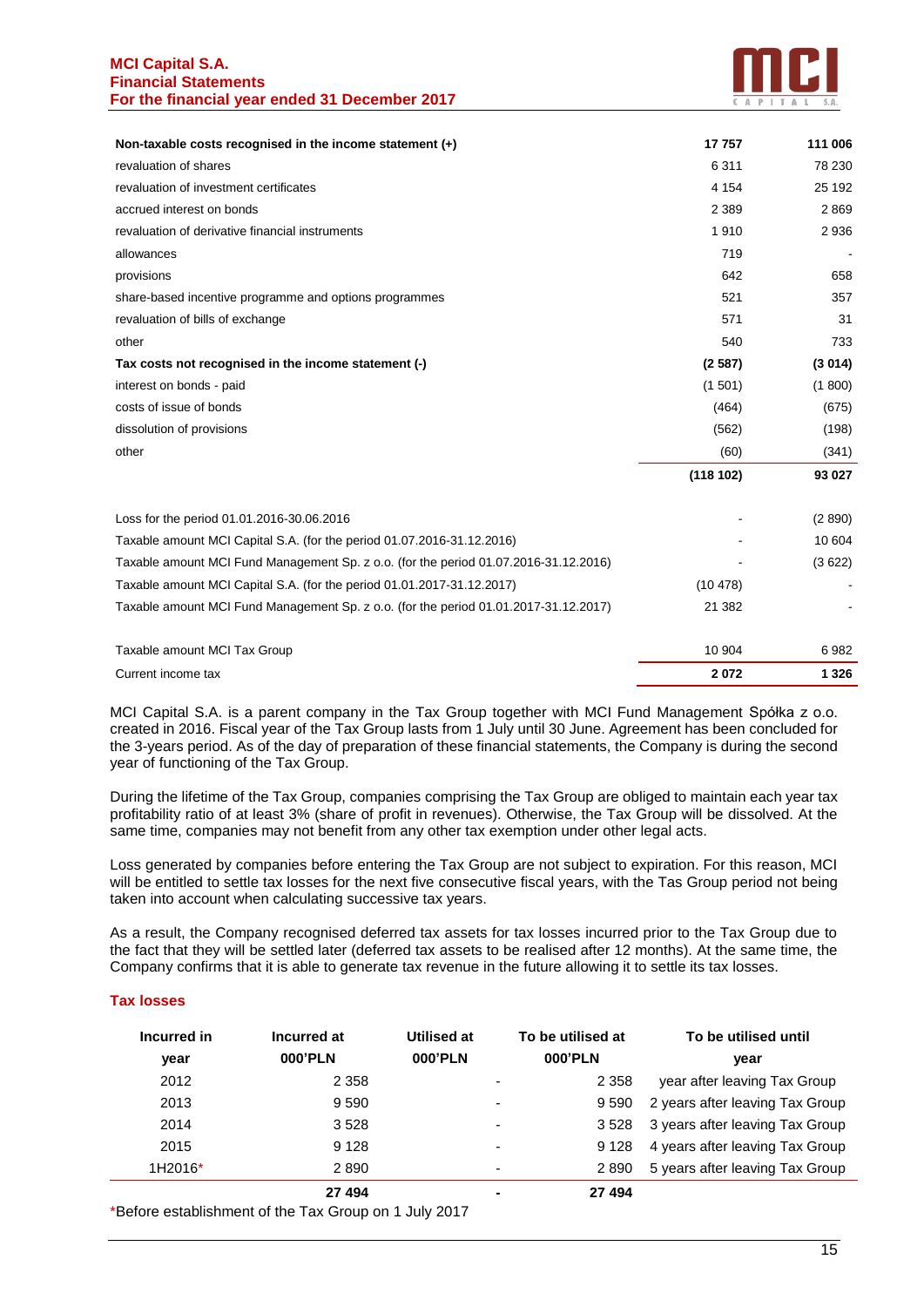

# **Deferred tax**

|                                     | <b>Balance as at</b> | <b>Balance as at</b> |
|-------------------------------------|----------------------|----------------------|
|                                     | 31.12.2017           | 31.12.2016           |
|                                     | <b>PLN'000</b>       | <b>PLN'000</b>       |
| Deferred tax assets:                |                      |                      |
| Due for settlement after 12 months  | 5 2 2 4              | 5672                 |
| Due for settlement within 12 months | 3639                 | 4 5 0 8              |
|                                     | 8863                 | 10 180               |
| Deferred tax liabilities:           |                      |                      |
| Due for settlement after 12 months  | ۰                    |                      |
| Due for settlement within 12 months | 1729                 | 2 1 8 0              |
|                                     | 1729                 | 2 1 8 0              |

In the statement of financial position, the Company compensates deferred tax assets and liabilities by disclosing them under one item.

# **Deferred tax assets**

|                          | <b>Tax losses</b><br>which can be<br>deducted | Temporary<br>difference* | <b>Total</b> |
|--------------------------|-----------------------------------------------|--------------------------|--------------|
|                          | <b>000' PLN</b>                               | <b>000' PLN</b>          | 000'PLN      |
| As at 31 December 2015   | 5 1 2 3                                       | 2 5 3 4                  | 7657         |
| Impact on profit or loss | 549                                           | 1974                     | 2 5 2 3      |
| Impact on equity         |                                               |                          |              |
| As at 31 December 2016   | 5672                                          | 4508                     | 10 180       |
| Impact on profit or loss | (448)                                         | (869)                    | (1317)       |
| Impact on equity         |                                               |                          |              |
| As at 31 December 2017   | 5 2 2 4                                       | 3639                     | 8863         |

\*The item pertains mainly to the provision for legal costs related to litigations.

# **Deferred tax liabilities**

|                          | <b>Revaluation of</b><br>portfolio<br>companies | <b>Interests</b> | Other<br>temporary<br>differences* | <b>Total</b>    |
|--------------------------|-------------------------------------------------|------------------|------------------------------------|-----------------|
|                          | <b>000' PLN</b>                                 | <b>000' PLN</b>  | <b>000' PLN</b>                    | <b>000' PLN</b> |
| As at 31 December 2015   | 1                                               | 146              | 3 9 0 7                            | 4 0 5 4         |
| Impact on profit or loss |                                                 | (22)             | (1852)                             | (1874)          |
| Impact on equity         |                                                 |                  |                                    |                 |
| As at 31 December 2016   | 1                                               | 124              | 2055                               | 2 1 8 0         |
| Impact on profit or loss | ٠                                               | (124)            | (327)                              | (451)           |
| Impact on equity         | $\overline{\phantom{a}}$                        |                  |                                    |                 |
| As at 31 December 2017   | 1                                               |                  | 1728                               | 1729            |

\*The item relates mainly to revaluation of investment certificates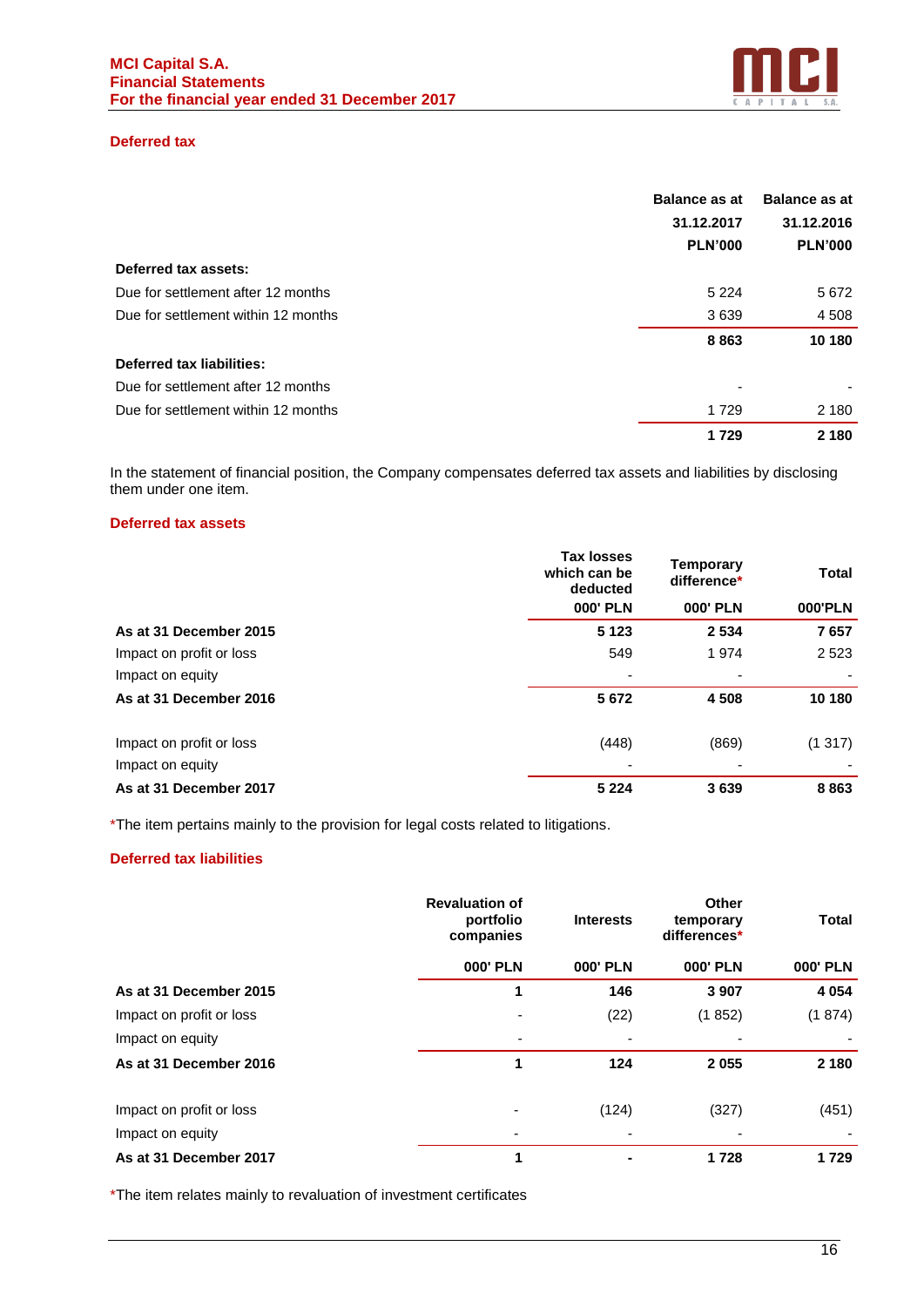

#### **Deferred tax net assets**

| As at 31 December 2017 | 7 1 3 4 |
|------------------------|---------|
| As at 31 December 2016 | 8 0 0 0 |

# **7. Earnings (loss) per share**

## **Earnings (loss) per share**

|                                                             | For the period:                  |                |
|-------------------------------------------------------------|----------------------------------|----------------|
|                                                             | from 01.01.2017<br>to 31.12.2017 |                |
|                                                             | <b>PLN'000</b>                   | <b>PLN'000</b> |
| Earnings (loss) attributable to shareholders of the Company | 104 686                          | (82 243)       |
| Weighted average no of ordinary shares (in 000s)            | 55 653                           | 61 527         |
| Basic earnings (loss) per share (in PLN per one share)      | 1,88                             | (1, 34)        |

## **Diluted earnings (loss) per share**

|                                                                                                 | For the period:                  | For the period:                  |
|-------------------------------------------------------------------------------------------------|----------------------------------|----------------------------------|
|                                                                                                 | from 01.01.2017<br>to 31.12.2017 | from 01.01.2016<br>to 31.12.2016 |
|                                                                                                 | <b>PLN'000</b>                   | <b>PLN'000</b>                   |
| Earnings (loss) attributable to shareholders of the Company                                     | 104 686                          | (82 243)                         |
| Earnings (loss) applied when determining diluted earnings per share                             | 107 309                          | (80 836)                         |
| Cost of interest on bonds (PLN 000s)                                                            | 3 2 3 8                          | 1 736                            |
| Net cost of interest on bonds (PLN 000s)                                                        | 2623                             | 1406                             |
| Weighted average no of ordinary shares (in 000s)                                                | 55 653                           | 61 527                           |
| Adjustments related to:                                                                         |                                  |                                  |
| remuneration program based on issuance of shares (000s)                                         | 33                               | 33                               |
| bonds convertible into shares (000s) (Note 17)                                                  | 3 5 3 4                          | 4 167                            |
| Weighted average number of ordinary shares for purposes of diluted earnings per share<br>(000s) | 59 219                           | 65 727                           |
| Diluted earnings (loss) per share (in PLN per one share)                                        | 1,81                             | (1, 23)                          |

# **8. Investment certificates**

|                                                         | <b>Balance as at</b> | <b>Balance as at</b> |
|---------------------------------------------------------|----------------------|----------------------|
|                                                         | 31.12.2017           | 31.12.2016           |
|                                                         | <b>PLN'000</b>       | <b>PLN'000</b>       |
| Investment certificates of Helix Ventures Partners FIZ  | 3666                 | 4 7 8 7              |
| Investment certificates of Internet Ventures FIZ        | 26 179               | 23 002               |
| Investment certificates of MCI. Credit Ventures FIZ 2.0 | 51 154               | 86 156               |
|                                                         | 80 999               | 113 945              |

#### **Measurement of certificates investment**

The measurement of investment certificates is carried out on a quarterly basis based on the fair value measurement of portfolio companies owned by these funds and other investments of these funds. Revaluation of certificates to their fair value from quarterly measurements is recognised in MCI's profit or loss at the end of each quarter.

The investment fair value showing the effect of increase and decrease of investment certificates value by 10 percentage points: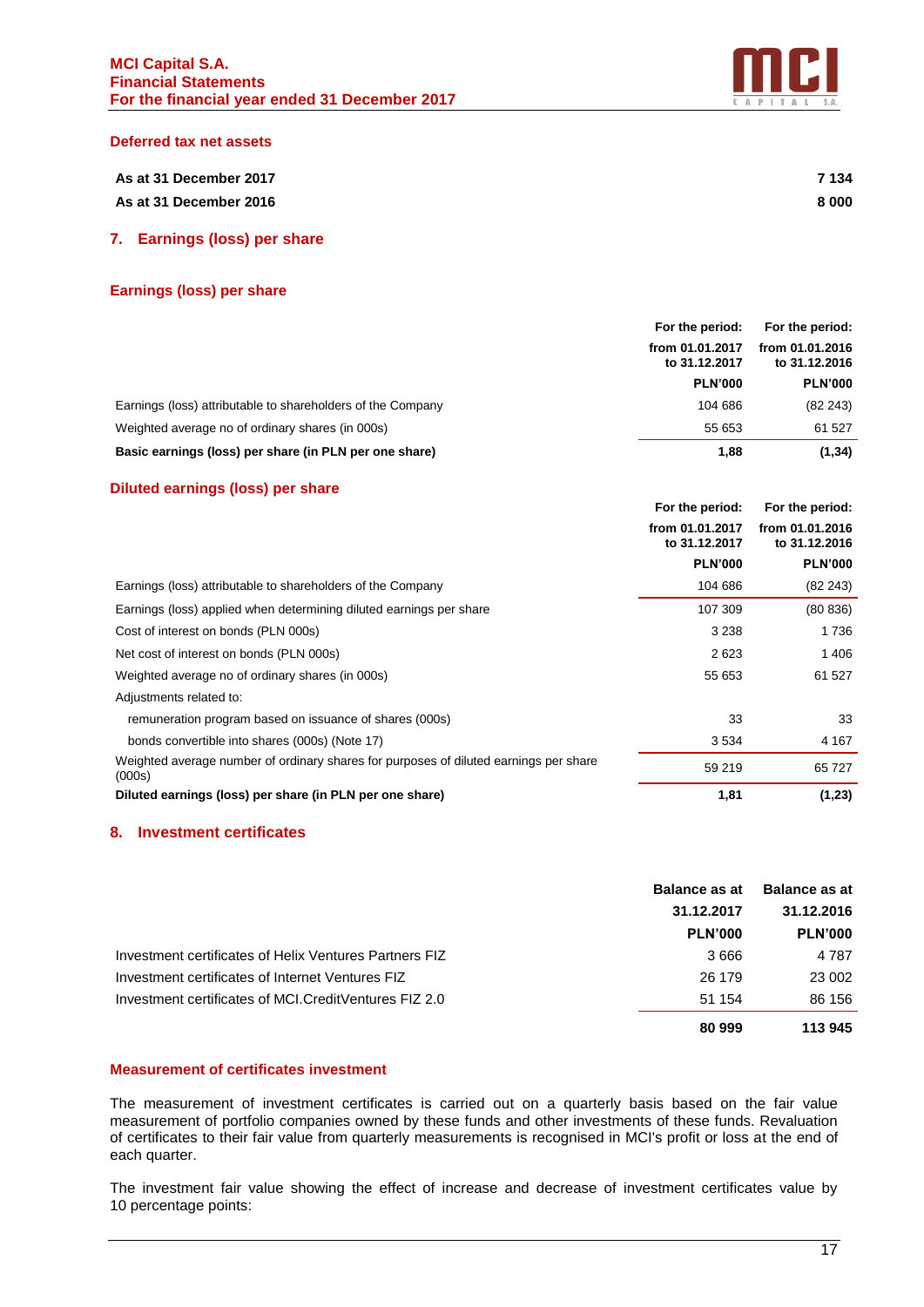## **MCI Capital S.A. Financial Statements For the financial year ended 31 December 2017**



| <b>Investment certificates</b>                                  | 10%                  | $-10%$               |
|-----------------------------------------------------------------|----------------------|----------------------|
| Investment certificates of Helix Ventures Partners FIZ          | 4 0 3 2              | 3 2 9 9              |
| Investment certificates of Internet Ventures FIZ                | 28 797               | 23 5 61              |
| Investment certificates of MCI.CreditVentures 2.0 FIZ           | 56 269               | 46 039               |
|                                                                 | 89 098               | 72899                |
| <b>Investments in subsidiaries</b><br>9.                        |                      |                      |
|                                                                 | <b>Balance as at</b> | <b>Balance as at</b> |
|                                                                 | 31.12.2017           | 31.12.2016           |
|                                                                 | <b>PLN'000</b>       | <b>PLN'000</b>       |
| MCI Fund Management Sp. z o. o.                                 | 1 207 171            | 149 805              |
| MCI Fund Management Sp. z o. o. II MCI. Private Ventures S.K.A. |                      | 738 453              |
| MCI Fund Management Sp. z o. o. IV MCI. Private Ventures S.K.A. |                      | 195 580              |
| Energy Mobility Partners Sp. z o.o.                             | 3                    |                      |
|                                                                 | 1 207 174            | 1083838              |

On 29 December 2017, as part of the simplification of structures of the Group, the merger within the Group of MCI Fund Management Sp. z o.o. (the acquiring company) and MCI Fund Management Sp. z o.o. II MCI.PrivateVentures S.K.A., MCI Fund Management II Sp. z o.o. (the companies being acquired) has been registered, which has been described in **Note 28** *"Important events in 2017"*.

# **Characteristics of subsidiaries**

# - **MCI Fund Management Sp. z o. o.**

A company with a registered office in Poland which holds certificates of (direct subsidiary of):

- MCI.TechVentures 1.0 Sub-fund separated within MCI.PrivateVentures FIZ.
- MCI.EuroVentures 1.0 Sub-fund separated within MCI.PrivateVentures FIZ.

# - **Energy Mobility Partners Sp. z o.o.**

A company with a registered office in Poland and does not run operating activities as of the day of preparation these financial statements.

All the abovementioned subsidiaries do not provide services related to investment activities of the Company.

The Company holds 100% of shares in MCI Fund Management Sp. z o.o. and 51% of shares in Energy Mobility Partners Sp. z o.o. (49% of shares is held by Krios Group Sp. z o.o.)

# **Measurement of shares in subsidiaries**

Shares in MCI Fund Management Sp. z o.o. are disclosed in fair value based on the adjusted net asset value of a company as at the balance sheet date. Adjusted net asset value is reflected in fair value of investments in subsidiaries - primarily investment certificates of closed-end investment funds.

The difference between the valuation of subsidiary and the value of investment certificates is affected by:

− Balance of granted and received borrowings, bills of exchange and other assets (receivables, cash and cash equivalents) of PLN 22 million.

The fair value of investment certificates in MCI Fund Management Sp. z o.o. is settled on the basis of published measurements of investment funds based on the reporting valuation or official valuation of the investment funds (in the absence of published financial statements of funds). The measurements of the above funds are carried out on a quarterly basis. The measurements are approved of by the Management Board of MCI Capital TFI S.A.

Measurement of Energy Mobility Partners Sp. z o.o. is an immaterial item and amounts to PLN 2.550.

Below we present a reconciliation of the value of investment certificates held by the Company through subsidiaries and investment certificates held by the Company directly with the value of these subsidiaries as at 31 December 2017 and investment certificates in the amount presented in the Company's balance sheet.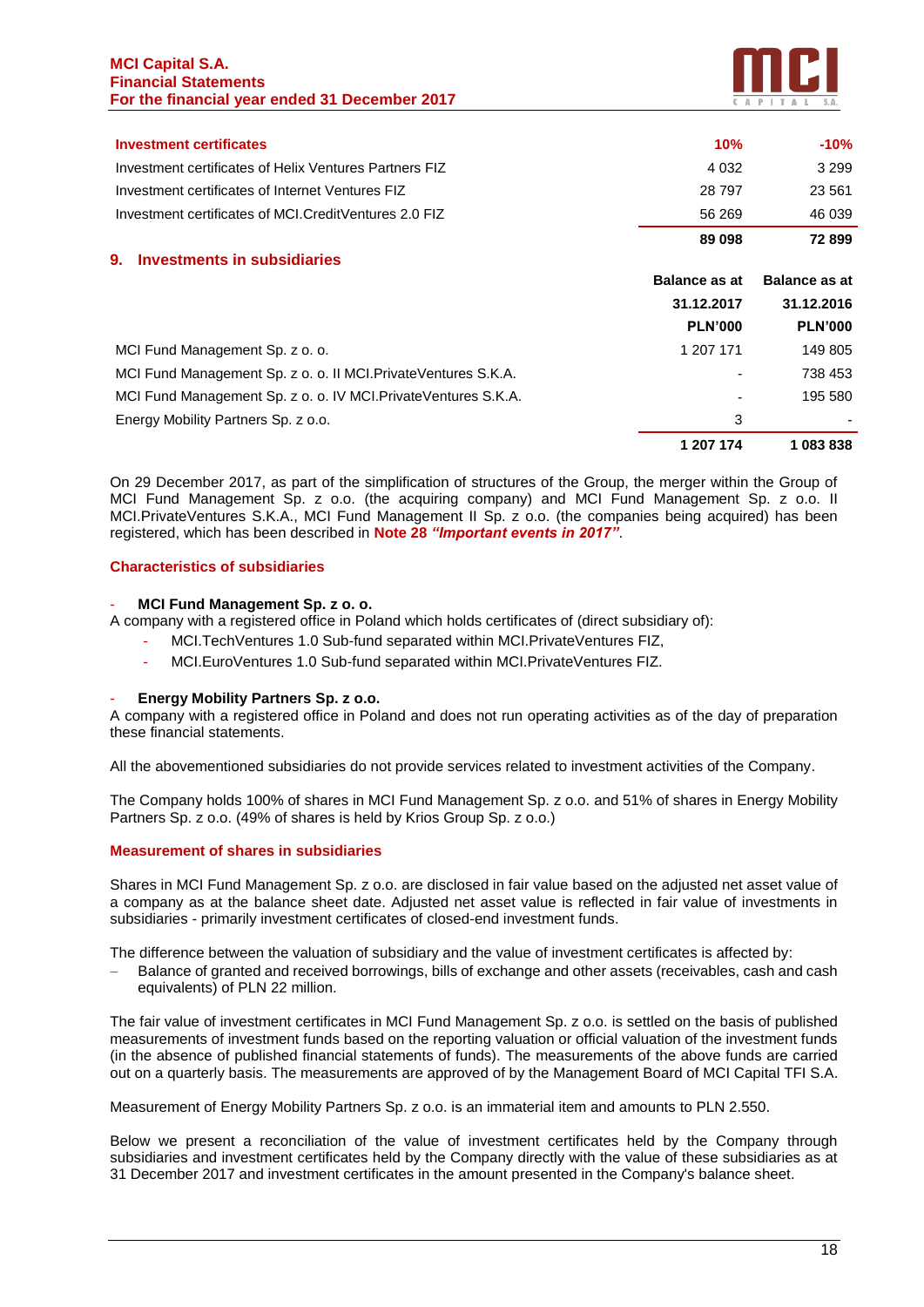$\mathbf{r}$ 



ï

The investment fair value in subsidiaries showing the effect of increase and decrease of investment certificates value by 10 percentage points:

| <b>Subsidiary</b>                 | 10%       | $-10%$    |
|-----------------------------------|-----------|-----------|
| MCI Fund Management Sp. z o. o. * | 1 330 074 | 1 084 271 |
|                                   | 1 330 074 | 1 084 271 |

\* The value of investment certificates subject to simulation as of 31 December 2017 is PLN 1.229.015 thousand.

## **Reconciliation of investment certificates held by MCI and assets value of subsidiaries and investment certificates presented in the MCI balance sheet as at 31 December 2017:**

| <b>Fund</b>                                    | Held<br>% | <b>NAV</b><br>as at 31.12.2017<br>attributable to MCI Group | NAV as at<br>31.12.2017 | NAV as at 31.12.2016 | Change<br>in NAV |
|------------------------------------------------|-----------|-------------------------------------------------------------|-------------------------|----------------------|------------------|
| MCI.TechVentures 1.0                           | 51.23%    | 442 797                                                     | 864 301                 | 990 248              | (125 947)        |
| MCI.EuroVentures 1.0<br>MCI.CreditVentures     | 93,34%    | 786 218                                                     | 842 271                 | 789 807              | 52 4 64          |
| 2.0 FIZ                                        | 25,38%    | 51 154                                                      | 201 559                 | 185 894              | 15 665           |
| Internet Ventures FIZ<br><b>Helix Ventures</b> | 47.21%    | 26 180                                                      | 55 452                  | 47898                | 7 5 5 4          |
| Partners FIZ                                   | 45,28%    | 3668                                                        | 8 100                   | 9574                 | (1474)           |
| <b>Total FIZ assets</b>                        |           | 1 310 017                                                   | 1971683                 | 2 023 421            | (51738)          |

| <b>Fund</b>                        | (a)<br>New issues | (b)<br><b>Redemptions</b> | (c)<br><b>Distribution of</b><br>profits | (d)<br><b>Operating results</b> | Total $(a+b+c+d)$ |
|------------------------------------|-------------------|---------------------------|------------------------------------------|---------------------------------|-------------------|
| MCI.TechVentures 1.0               | 99 550            | (280 923)                 |                                          | 55 4 26                         | (125947)          |
| MCI.EuroVentures 1.0               | 3918              | (53, 448)                 |                                          | 101 994                         | 52 4 64           |
| MCI.CreditVentures 2.0 FIZ         | 110 254           | (107 917)                 |                                          | 13 3 28                         | 15 665            |
| Internet Ventures FIZ              | 1486              | (867)                     |                                          | 6935                            | 7 5 5 4           |
| <b>Helix Ventures Partners FIZ</b> |                   | (800)                     |                                          | $-674$                          | (1474)            |
| <b>Total FIZ assets</b>            | 215 208           | (443 955)                 | -                                        | 177 009                         | (51 738)          |

| Investment certificates held by companies from MCI Group | 1 310 017 |
|----------------------------------------------------------|-----------|
| Liabilities of subsidiaries of MCI                       | (21844)   |
|                                                          |           |

**Investments in subsidiaries and investment certificates presented in MCI balance sheet (Note 8 & 9) 1 288 173**

**Reconciliation of investment certificates held by MCI and assets value of subsidiaries and investment certificates presented in the MCI balance sheet as at 31 December 2016:**

| Fund                               | Held<br>% | <b>NAV</b><br>as at<br>31.12.2016<br>attributable to<br><b>MCI Group</b> | NAV as at<br>31.12.2016 | NAV as at<br>31.12.2015 | Change in<br><b>NAV</b> |
|------------------------------------|-----------|--------------------------------------------------------------------------|-------------------------|-------------------------|-------------------------|
| MCI.TechVentures 1.0               | 55.44%    | 548 993                                                                  | 990 248                 | 939 936                 | 50 312                  |
| MCI.EuroVentures 1.0               | 91.37%    | 721 647                                                                  | 789 807                 | 823761                  | (33954)                 |
| MCI.CreditVentures 2.0 FIZ         | 46.34%    | 86 156                                                                   | 185 894                 | 184 489                 | 1 4 0 5                 |
| Internet Ventures FIZ              | 48.02%    | 23 001                                                                   | 47898                   | 54 468                  | (6570)                  |
| <b>Helix Ventures Partners FIZ</b> | 50.00%    | 4 7 8 7                                                                  | 9574                    | 21 946                  | (12372)                 |
| <b>Total FIZ assets</b>            |           | 1 384 584                                                                | 2 023 421               | 2 0 2 4 6 0 0           | (1179)                  |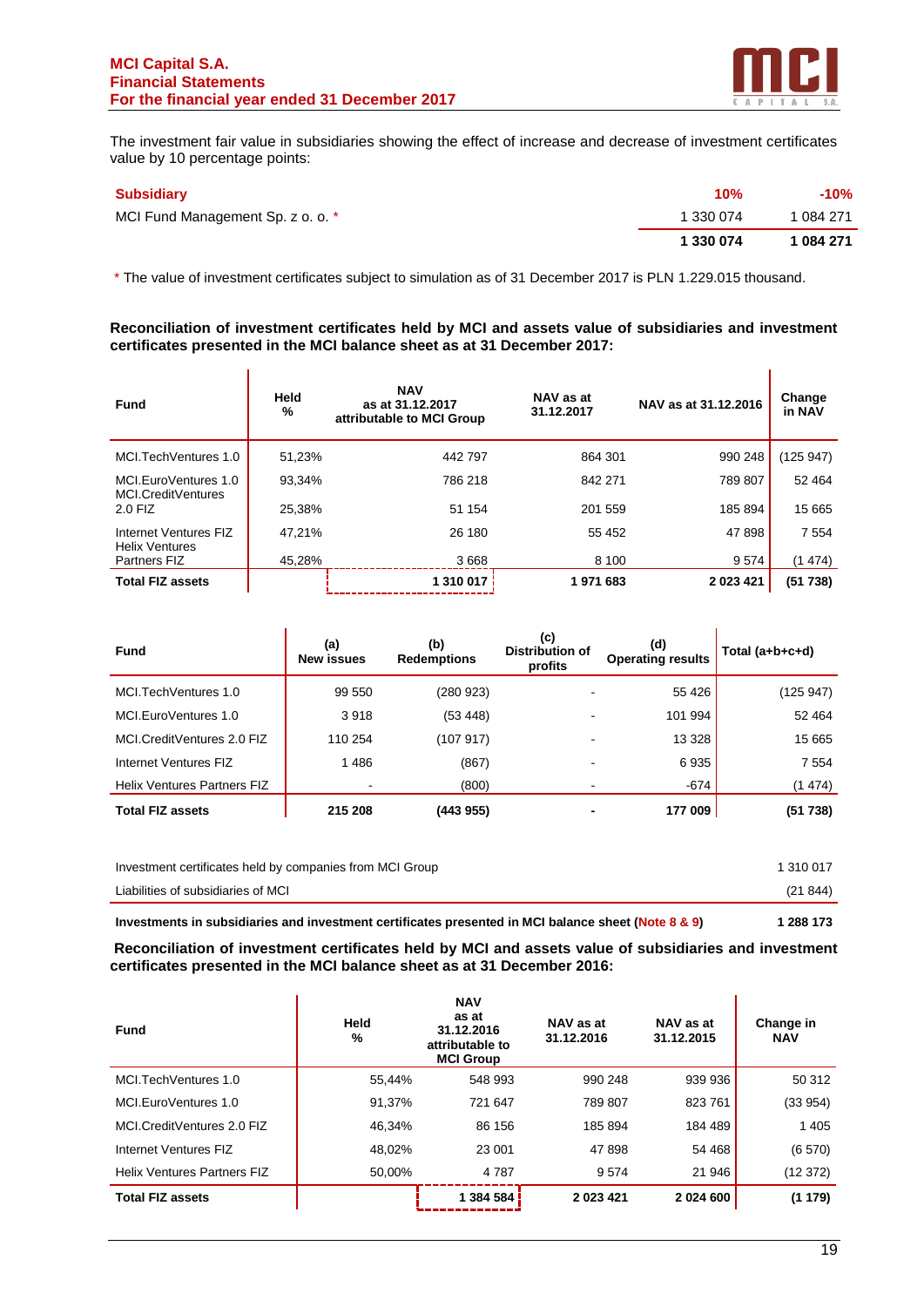

| <b>Fund</b>                        | (a)<br><b>New issues</b> | (b)<br><b>Redemptions</b> | (c)<br><b>Distribution of</b><br>profits | (d)<br>Operating<br>results | Total<br>$(a+b+c+d)$ |
|------------------------------------|--------------------------|---------------------------|------------------------------------------|-----------------------------|----------------------|
| MCI.TechVentures 1.0               | 155 210                  | (76 940)                  | ٠                                        | (27958)                     | 50 312               |
| MCI.EuroVentures 1.0               | 33 4 98                  | (14214)                   | ٠                                        | (53 238)                    | (33 954)             |
| MCI.CreditVentures 2.0 FIZ         | 71 238                   | (74046)                   | ٠                                        | 4 2 1 3                     | 1 4 0 5              |
| Internet Ventures FIZ              | 16 125                   | (13093)                   | ٠                                        | (9 602)                     | (6570)               |
| <b>Helix Ventures Partners FIZ</b> | 645                      | $\overline{\phantom{a}}$  | (14 614)                                 | 1597                        | (12 372)             |
| <b>Total FIZ assets</b>            | 276 716                  | (178293)                  | (14614)                                  | (84988)                     | (1179)               |

| Investments in subsidiaries and investment certificates presented in MCI balance sheet (Note 8 & 9) | 1 197 783 |
|-----------------------------------------------------------------------------------------------------|-----------|
| Liabilities related to unpaid series of issued investment certificates of MCI. Tech Ventures 1.0    | (95, 989) |
| Liabilities of subsidiaries of MCI                                                                  | (90813)   |
| Investment certificates held by companies from MCI Group                                            | 1 384 584 |

# **10. Investments in associates**

|                              | <b>Balance as at</b> | <b>Balance as at</b> |
|------------------------------|----------------------|----------------------|
|                              | 31.12.2017           | 31.12.2016           |
|                              | <b>PLN'000</b>       | <b>PLN'000</b>       |
| Private Equity Managers S.A. | 15 078               | 21 389               |
|                              | 15 078               | 21 3 8 9             |

# **Measurement of shares in the associates**

|                                                                               | <b>Balance as at</b> | <b>Balance as at</b> |
|-------------------------------------------------------------------------------|----------------------|----------------------|
|                                                                               | 31.12.2017           | 31.12.2016           |
| Number of shares of Private Equity Managers S.A. owned by<br>MCI Capital S.A. | 350 641              | 350 641              |
| Share price (PLN/share)                                                       | 43.00                | 61.00                |
| Value of investment                                                           | 15 078               | 21 3 8 9             |

As at 31 December 2017 the company holds directly 10.24% of shares of Private Equity Managers S.A. (hereinafter: "PEM"). PEM is the parent company of Private Equity Managers S.A. Capital Group, which focuses on the management of MCI assets (*private equity, venture capital and mezzanine debt*), is treated as an associate in connection with the share and personal ownership of the Company.

Since 9 April 2015 shares of the Company have been listed on the Warsaw Stock Exchange. Shares of Private Equity Managers S.A. were priced at PLN 43.00 per share, i.e. closing price of PEM shares at the session of the Warsaw Stock Exchange on 31 December 2017, and the change of their measurement was posted to the financial result. As at 31 December 2016 shares of PEM were measured at PLN 61.00 per share.

# **11. Loans granted**

#### **Loans granted to related entities**

As of 31 December 2016 the Company had receivables related to loans granted in the carrying amount of PLN 1.076 thousand, of which PLN 533 thousand were loans granted to related entities. All of the above loans were concluded on market terms.

The abovementioned loans were repaid in fourth quarter of 2017. As of 31 December 2017, the Company did not have granted loans.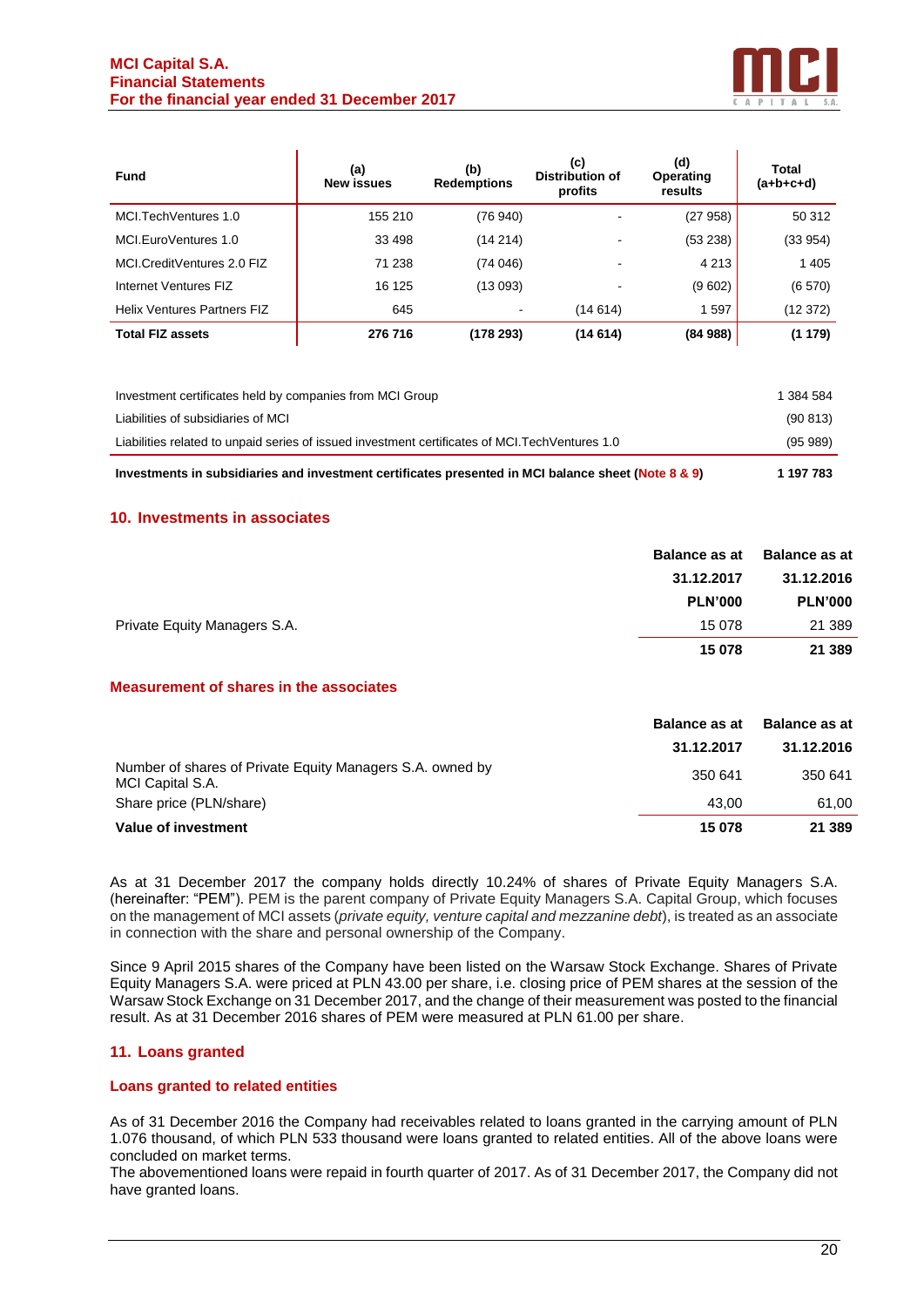

MCI Capital S.A. provides investment services involving financial support in the form of loans granted. This activity does not constitute a significant separate business or separate significant source of revenue for the investment entity.

# **12. Trade and other receivables**

## **Short-term receivables**

|                                    | <b>Balance as at</b> | <b>Balance as at</b> |
|------------------------------------|----------------------|----------------------|
|                                    | 31.12.2017           | 31.12.2016           |
|                                    | <b>PLN'000</b>       | <b>PLN'000</b>       |
| Trade receivables                  | 86                   | 116                  |
| Receivables from related entities* | 23 617               | 1 0 7 2              |
| Tax / budget fees                  | 90                   | 8                    |
| Accruals                           | 914                  | 581                  |
| Other receivables                  | 13                   | 183                  |
|                                    | 24 7 20              | 1960                 |

\*Receivables from related entities consist mainly from receivables related to redemption of H series investment certificates of MCI.CreditVentures 2.0. FIZ, redeemed on 29 December 2017 in the amount of PLN 19 810 thousand, as well as from sureties and financial guarantees granted, sublease charges, mobile phone and taxis, as well as overhead costs associated with the arrangement of the new office.

Due to the short-term nature of these receivables the carrying value is the best approximation of fair value.

## **Long-term receivables**

The balance of trade and other receivables presented as long-term receivables of PLN 412 thousand as at 31 December 2017 consisted of the guarantee deposit receivable that the Company paid to the lessor in connection with the lease of space in accordance with the terms of the lease. The guarantee deposit will remain on the tenant's account throughout the lease term plus three months.

#### **Receivables from related entities**

|                                             | <b>Balance as at</b> | <b>Balance as at</b> |
|---------------------------------------------|----------------------|----------------------|
|                                             | 31.12.2017           | 31.12.2016           |
|                                             | <b>PLN'000</b>       | <b>PLN'000</b>       |
| MCI.PrivateVentures FIZ*                    | 818                  | ٠                    |
| MCI Venture Projects Sp. z o.o. VI S.K.A.** | 721                  | ۰                    |
| MCI.CreditVentures 2.0 FIZ***               | 19887                | ٠                    |
| Private Equity Managers S.A.****            | 2081                 | 994                  |
| MCI Capital TFI S.A.                        | 39                   | 21                   |
| PEM Asset Management Sp. z o.o.             | 55                   | 41                   |
| <b>Others</b>                               | 17                   | 16                   |
|                                             | 23 617               | 1072                 |

**<sup>\*</sup>**Receivables from MCI.PrivateVentures consists mainly from sureties granted, which was described in **Note 27**  *"Suretyship and guarantees"*

<sup>\*\*</sup>Receivables from MCI Venture Projects Sp. z o.o. VI S.K.A. consist mainly from financial guarantees for Czech bonds, which was described in **Note 27** *"Suretyship and guarantees"*

<sup>\*\*\*</sup>Receivables from MCI.CreditVentures 2.0 FIZ consist mainly from H series investment certificates, redeemed on 29 December 2017 in the amount of PLN 19 810 thousand. The Company received the payment from the fund on 1 February 2018.

<sup>\*\*\*\*</sup>This item consists of receivables due to the invoices of telephone and taxi costs, as well as the re-invoiced costs associated with the arrangement of the new office.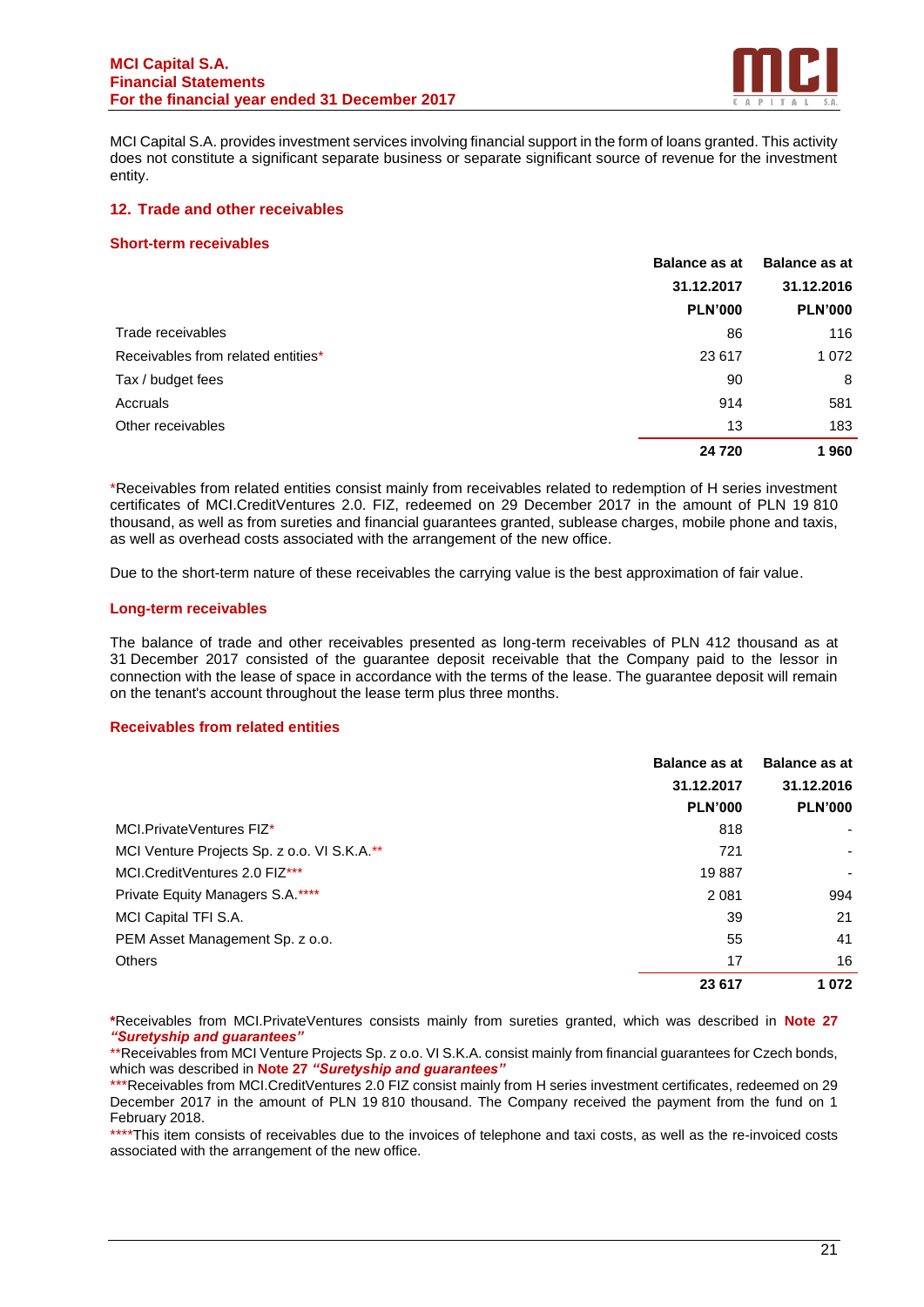

# **13. Receivables related to bills of exchange**

Bills of exchange are a liquidity management instrument in MCI Capital S.A.

## **As at 31.12.2017 the Company did not have receivables related to bills of exchange.**

# **As at 31.12.2016 the Company had receivables related to bills of exchange from the following entities:**

|                                       | <b>Nominal</b> | <b>Interest</b> | Interest rate   | Total          |
|---------------------------------------|----------------|-----------------|-----------------|----------------|
|                                       | <b>PLN'000</b> | <b>PLN'000</b>  | % over the year | <b>PLN'000</b> |
| MCI Fund Management Sp. z o.o.        | 22 000         | 148             | 3.20%           | 22 148         |
| MCI Fund Management Sp. z o.o. Sp. J. | 2 9 0 0        | 6               | 4.81%           | 2 9 0 6        |
| Private Equity Managers S.A.          | 1 000          | 9               | 4.79%           | 1 0 0 9        |
|                                       | 25 900         | 163             |                 | 26 063         |

# **14. Cash and cash equivalents**

As at the balance sheet date the balance of cash and cash equivalents of PLN 25,23 thousand comprised primarily cash in bank and bank deposits and investment units of Quercus Ochrony Kapitału Subfund seat aside in Quercus Parasolowy SFIO.

Investment units of Quercus Capital Protection Subfund (balance at the balance sheet date of PLN 20,004 thousand) are treated as cash equivalents because they are highly liquid assets, i.e. they can be withdrawn from the Subfund within 4 days, easily exchanged for specified amounts in cash and exposed to a slight risk of change in value.

As at 31 December 2016, the balance of cash and cash equivalents amounted to PLN 81,262 thousand.

# **15. Equity**

#### **Share capital**

|                                          | <b>Balance as at</b> | <b>Balance as at</b> |
|------------------------------------------|----------------------|----------------------|
|                                          | 31.12.2017           | 31.12.2016           |
| Share capital issued and paid (PLN 000s) | 52 887               | 58 752               |
| Number of shares                         | 52 886 596           | 58 752 198           |
| Nominal value per share (PLN)            | 1.00                 | 1.00                 |
| Nominal value of all shares (PLN 000s)   | 52 887               | 58752                |

In 2017 the Company implemented the Share Buyback Programme in order to its redemption. Redemption of own shares was processed in accordance with resolution no. 4/NWZ/2017 of the Extraordinary General Shareholders Meeting of 5 June 2017 on redemption of 5.899.084 own shares of the Company (shares bought back in 2017 as part of the Share Buyback Programme), which was described in Current report no. 45/2017.

On 21 November 2017 33.482 subscription warrants (« Warrants ») of C series were issued, which were taken by Tomasz Czechowicz. Every single Warrant entitled to take one bearer share in the share capital of the Company in the amount of PLN 1,00/share. On 21 November 2017, the Warrants were converted into shares as part of conditional increase of share capital, which was described by the Company in Current report no. 84/2017.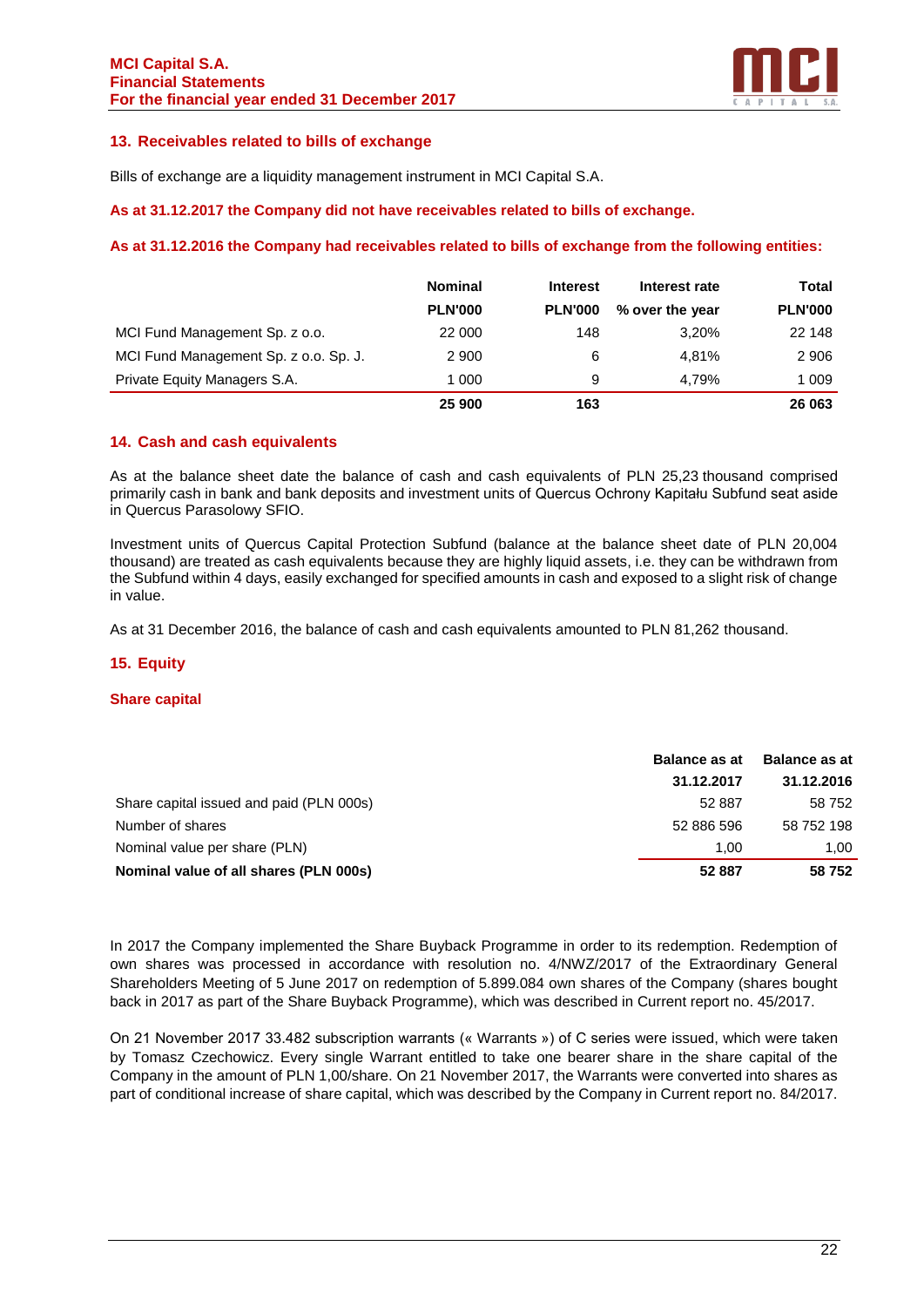

# **Reserve capital**

|                                                                | <b>Balance as at</b> | <b>Balance as at</b> |
|----------------------------------------------------------------|----------------------|----------------------|
|                                                                | 31.12.2017           | 31.12.2016           |
|                                                                | <b>PLN'000</b>       | <b>PLN'000</b>       |
| Balance at the beginning of period                             | 1 020 712            | 926 209              |
| Decrease due to redemption of shares (Note 28)                 | (51 783)             | (26960)              |
| Transfer of previous year profit/(loss) to the reserve capital | (82 243)             | 121 463              |
| Balance at the end of period                                   | 886 687              | 1 020 712            |

# **Own shares**

In 2017 the Company implemented the Share Buyback Program in order to its redemption. During 2017, the Company acquired a total of 5.899.084 own shares. Shares were redeemed in June 2017. As at the balance sheet date, the Company did not hold any own shares.

# **16. Shareholding structure**

# **Major shareholders of the Company as at 31 December 2017**

|                            | Participation in the share capital |                                       | Participation in the total number of votes at the General Meeting |                                                                   |  |
|----------------------------|------------------------------------|---------------------------------------|-------------------------------------------------------------------|-------------------------------------------------------------------|--|
|                            | Number of shares                   | Participation in the<br>share capital | Number of votes at the General<br>Meeting                         | Share in the overall number<br>of votes at the General<br>Meetina |  |
| Tomasz Czechowicz          | 345 482                            | 0.65%                                 | 345 482                                                           | 0.65%                                                             |  |
| MCI Management Sp. z o.o.* | 33 537 126                         | 63.41%                                | 33 537 126                                                        | 63.41%                                                            |  |
| <b>Others</b>              | 19 003 988                         | 35.93%                                | 19 003 988                                                        | 35.93%                                                            |  |
|                            | 52 886 596                         | 100.00%                               | 52 886 596                                                        | 100.00%                                                           |  |

\*Company controlled by Tomasz Czechowicz (previously Alternative Investment Partners Sp. z o.o.).

# **Major shareholders of the Company as at 31 December 2016**

|                                                                                   |                  | Participation in the share capital    |                                           | Participation in the total number of votes at<br>the General Meeting     |
|-----------------------------------------------------------------------------------|------------------|---------------------------------------|-------------------------------------------|--------------------------------------------------------------------------|
|                                                                                   | Number of shares | Participation in the<br>share capital | Number of votes at<br>the General Meeting | Share in the overall<br>number of votes at the<br><b>General Meeting</b> |
| <b>Tomasz Czechowicz</b>                                                          | 312 000          | 0.53%                                 | 312 000                                   | 0,53%                                                                    |
| MCI Management Sp. z o.o.*<br>Quercus Towarzystwo Funduszy<br>Inwestycyjnych S.A. | 32 278 974       | 54,94%                                | 32 278 974                                | 54,94%                                                                   |
|                                                                                   | 3 154 209        | 5,37%                                 | 3 154 209                                 | 5.37%                                                                    |
| BZ WBK Towarzystwo Funduszy<br>Inwestycyjnych S.A.                                | 3 068 411        | 5,22%                                 | 3 068 411                                 | 5,22%                                                                    |
| <b>Others</b>                                                                     | 19 938 604       | 33,94%                                | 19 938 604                                | 33,94%                                                                   |
|                                                                                   | 58 752 198       | 100,00%                               | 58 752 198                                | 100.00%                                                                  |

\*Company controlled by Tomasz Czechowicz (previously Alternative Investment Partners Sp. z o.o.).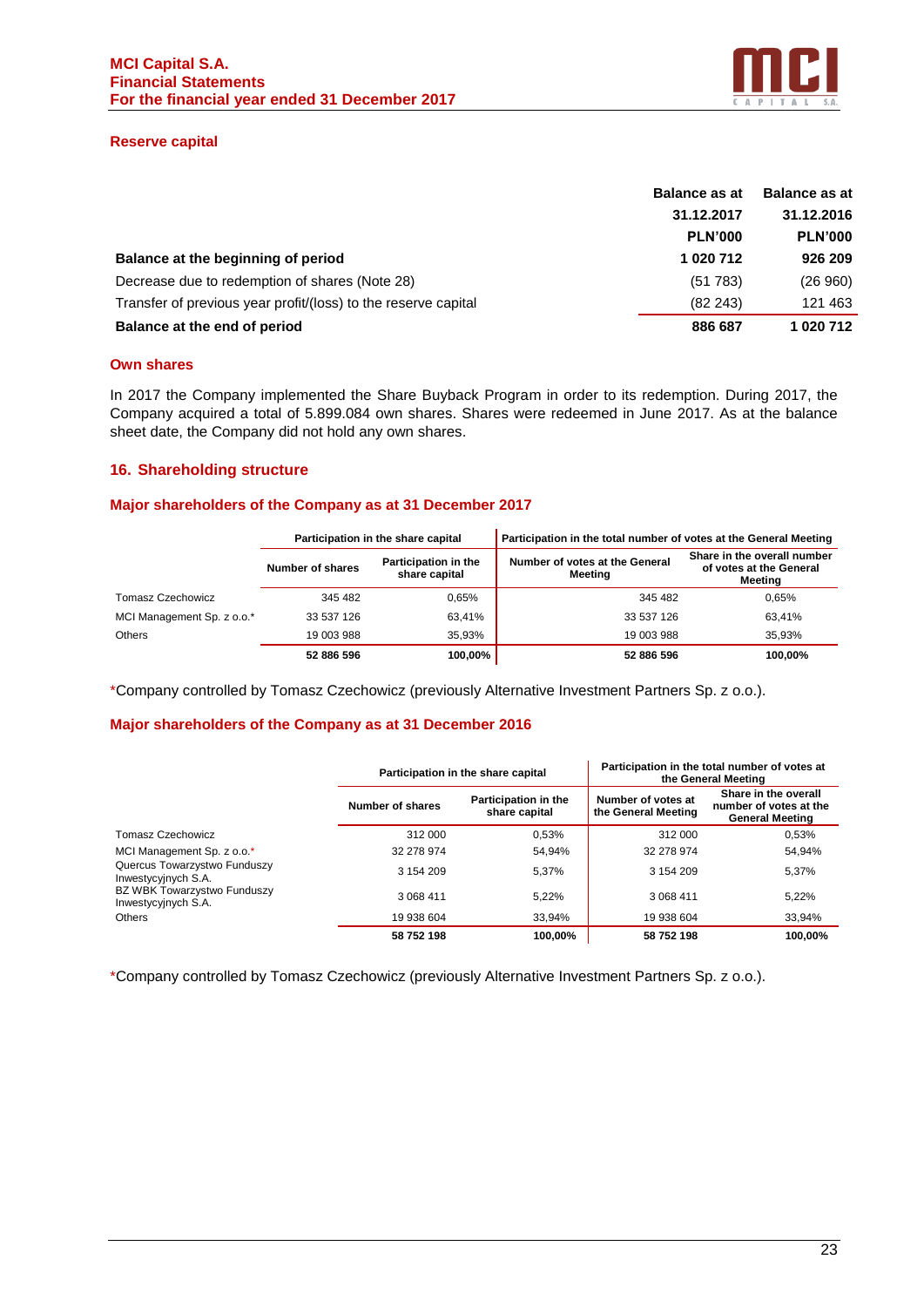

# **17. Bond liabilities**

|                                                               | <b>Balance as at</b> | <b>Balance as at</b> |
|---------------------------------------------------------------|----------------------|----------------------|
|                                                               | 31.12.2017           | 31.12.2016           |
|                                                               | <b>PLN'000</b>       | <b>PLN'000</b>       |
| The value of the liability at the date of issue at face value | 287 150              | 351 950              |
| The value of costs related to the issue                       | (4267)               | (5297)               |
| Carrying value of liability as at issue date                  | 282 883              | 346 653              |
| Equity component (without deferred tax)*                      | (578)                | (578)                |
| Liability component as at issue date                          | 282 305              | 346 075              |
| Interest accrued - costs YTD                                  | 36 911               | 38 398               |
| Interest paid - costs YTD                                     | (32, 486)            | (33611)              |
| Repayment                                                     | (31 000)             | (84 800)             |
| Carrying value of liability as at balance sheet date          | 255 730              | 266 062              |
| Non-current part:                                             | 133 001              | 221 315              |
| Current part:                                                 | 122729               | 44 747               |
|                                                               | 255 730              | 266 062              |

\* applies to series G1 shares redeemed on 21 March 2018

# **Bonds issued by MCI Capital S.A.**

The following table presents the value of bond liabilities, issue date, redemption date, balance of interest paid and interest rates of particular bonds.

On 30 June 2017 the Company issued O series bonds (nominal value PLN 20 000 thousand). In October 2017, the Company redeemed I1 series bonds in accordance with its redemption date.

| Series of<br>bonds | Date of<br>allocation | Date of<br>redemption | Number of<br>bonds | <b>Interest</b>    | <b>Nominal</b><br>value of<br>bonds | Interest paid<br>until 31.12.2017 |
|--------------------|-----------------------|-----------------------|--------------------|--------------------|-------------------------------------|-----------------------------------|
|                    |                       |                       |                    |                    | <b>000' PLN</b>                     | <b>000' PLN</b>                   |
| G1* Series         | 21.03.2014            | 21.03.2018            | 50 000             | WIBOR.6M + $3.9\%$ | 50 000                              | 10 344                            |
| 11 Series          | 17.10.2014            | 17.10.2017            | 31 000             | WIBOR.6M + $3.9\%$ | 31 000                              | 5 3 1 5                           |
| J1 Series          | 11.12.2015            | 11.12.2018            | 66 000             | WIBOR.6M + $3.9\%$ | 66 000                              | 7511                              |
| K Series           | 14.06.2016            | 24.06.2019            | 54 500             | WIBOR.6M + $3.9\%$ | 54 500                              | 4 641                             |
| M Series           | 23.12.2016            | 20.12.2019            | 20 650             | WIBOR.6M + $3.9\%$ | 20 650                              | 1 1 7 6                           |
| N Series           | 29.12.2016            | 29.12.2021            | 45 000             | 6.5%               | 45 000                              | 2925                              |
| O Series           | 20.06.2017            | 19.06.2020            | 20 000             | WIBOR.6M + $3.9\%$ | 20 000                              | 573                               |
|                    |                       |                       |                    |                    | 007150                              | 00100                             |

**287 150 32 486**

\*The series of convertible bonds of MCI Capital S.A. The conversion price as at the date of publication of these financial statements amounted to PLN 14,15. Bonds were redeemed on 21 March 2018.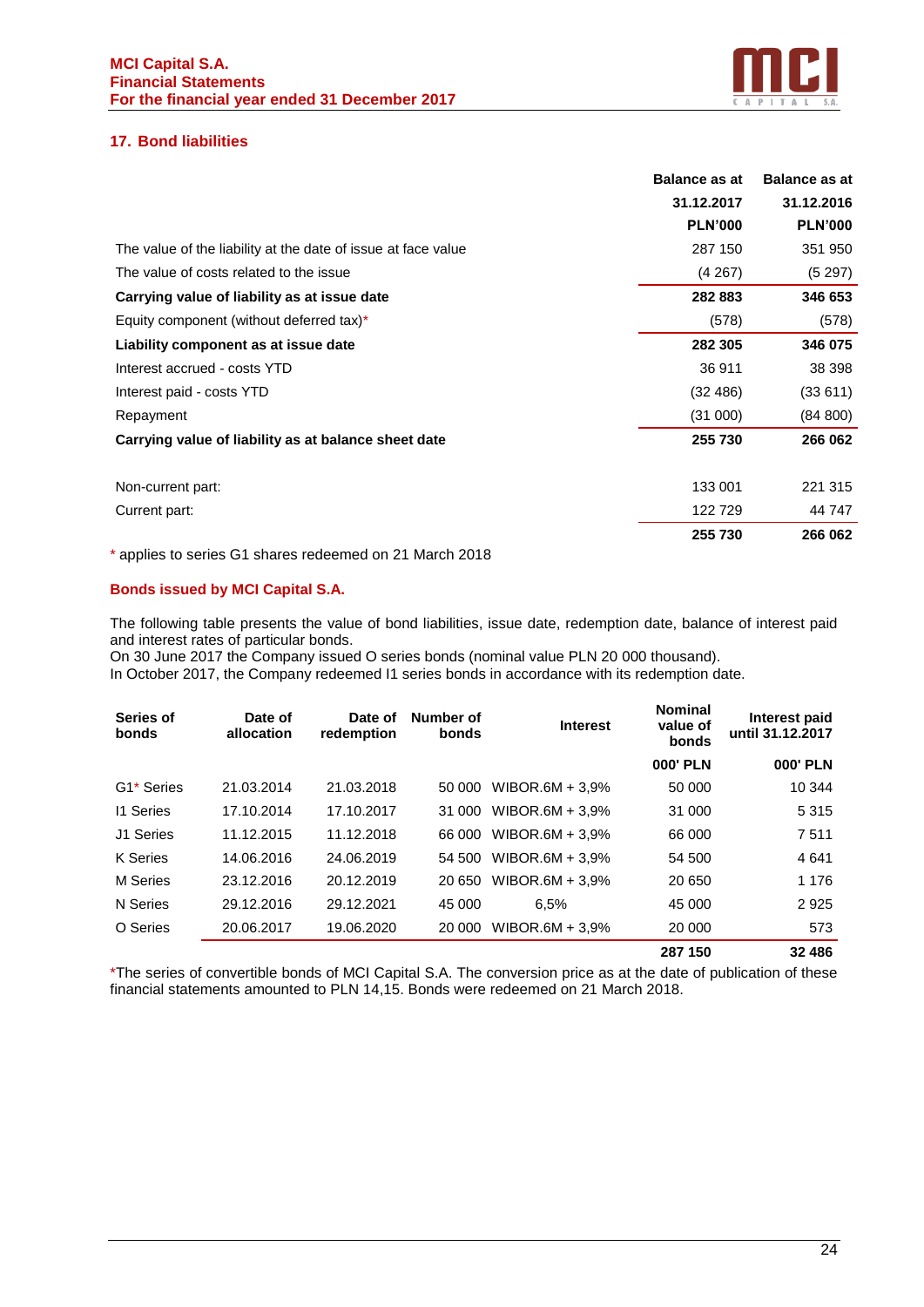

# **18. Trade and other payables**

|                                                | <b>Balance as at</b> | <b>Balance as at</b> |
|------------------------------------------------|----------------------|----------------------|
|                                                | 31.12.2017           | 31.12.2016           |
|                                                | <b>PLN'000</b>       | <b>PLN'000</b>       |
| Trade payables                                 | 528                  | 1 2 1 5              |
| Payables to related entities                   | 158                  | 882                  |
| Tax liabilities*                               | 1696                 | 1 2 1 6              |
| Social insurance and other burdens liabilities | 38                   | 55                   |
| Accrued income                                 | 1428                 | 294                  |
| <b>Other liabilities</b>                       |                      | 446                  |
|                                                | 3849                 | 4 1 0 8              |
| Non-current part:                              | 1 0 3 8              |                      |
| Current part:                                  | 2811                 | 4 1 0 8              |
|                                                | 3849                 | 4 108                |

\* The item consists mainly of tax capital group corporate income tax liability.

# **19. Liabilities related to bills of exchange**

# **As at 31.12.2017 the Company did not have liabilities related to bills of exchange.**

## **As at 31.12.2016 the Company had liabilities related to bills of exchange to following entities:**

|                           | <b>Nominal value</b><br><b>PLN'000</b> | <b>Interests</b><br><b>PLN'000</b> | Interest rate<br>% over the year | Total<br><b>PLN'000</b> |
|---------------------------|----------------------------------------|------------------------------------|----------------------------------|-------------------------|
| Cash Ventures Sp. z o.o.* | 16 000                                 | 31                                 | 4.81%                            | 16 031                  |
|                           | 16 000                                 | 31                                 |                                  | 16 031                  |

\*The portfolio company of MCI.CreditVentures FIZ 2.0. The bill of exchange was repaid by MCI on March 15 2017.

# **20. Provisions**

|                                          | <b>Balance as at</b> | Balance as at  |
|------------------------------------------|----------------------|----------------|
|                                          | 31.12.2017           | 31.12.2016     |
|                                          | <b>PLN'000</b>       | <b>PLN'000</b> |
| Provisions for the costs of litigations* | 11 4 6 6             | 11 466         |
| Provisions for bonuses and holidays      | 216                  | 221            |
| Other provisions                         | 171                  | 170            |
|                                          | 11853                | 11857          |

**\*** The provision was set up in connection with the cost of the litigation concerning damages for the bankruptcy of JTT. For details, see **Note 26** *"Contingent assets and liabilities"*.

# **21. Financial assets and liabilities measured at fair value**

The Company discloses at fair value the following components of financial assets and liabilities:

#### **Financial assets designated as measured at fair value through profit/loss at initial recognition:**

Investments in shares in subsidiaries, associated entities and other entities which do not run investment operations, as well as investment certificates of investment funds and derivatives are recognised at fair value at initial recognition with changes in fair value disclosed in profit/loss.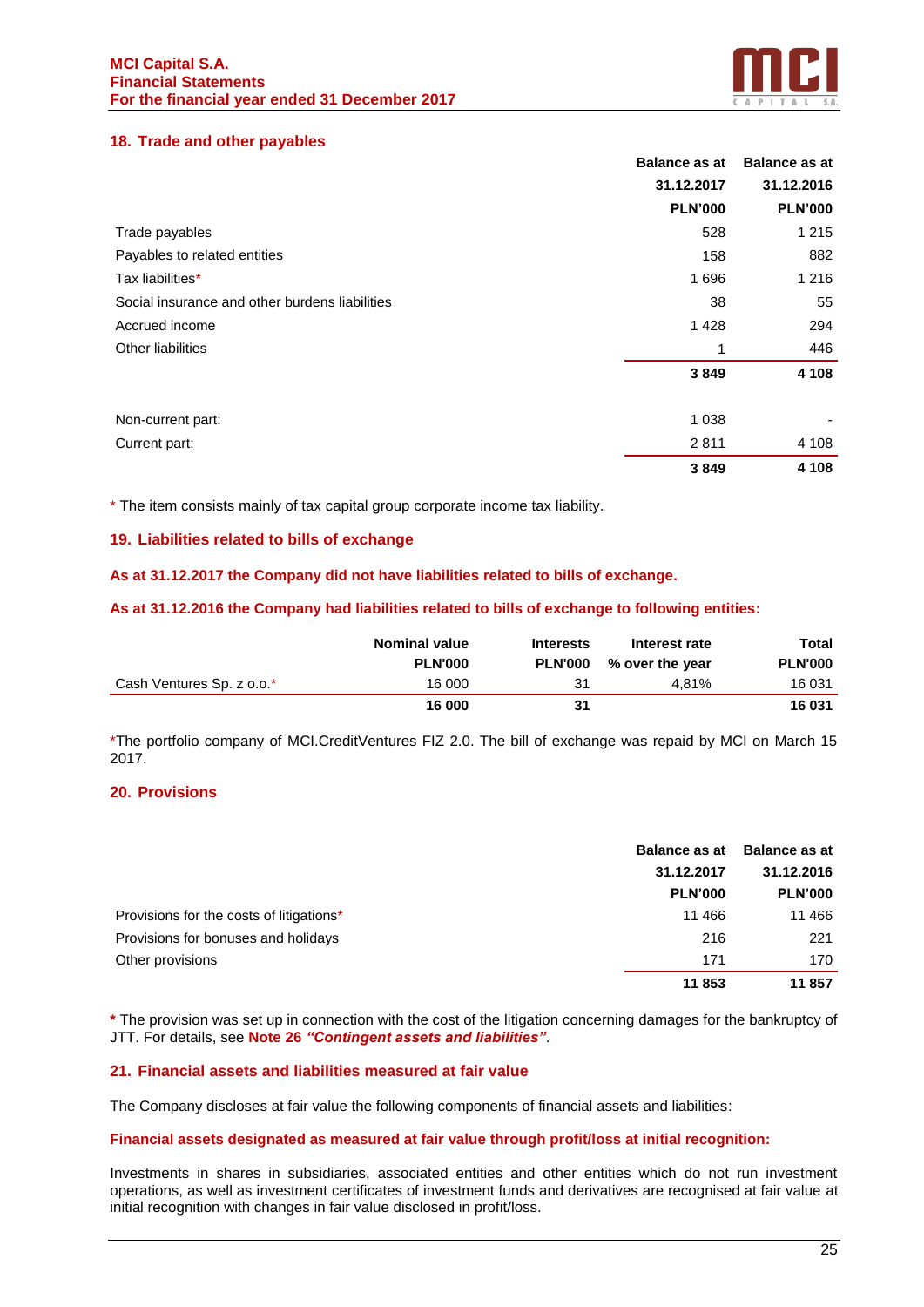

The method of shares measurement depends on the type of available source information used in the measurement. For entities the shares of which are not quoted on the active market, the fair value is determined on the basis of measurement techniques commonly applied by market participants. The presumptions of measurement techniques are not based on information coming from the active market, but indicate best the fair value of these entities.

The Company classifies the principles of fair value measurement using the hierarchy below which reflects the importance of source data applied during measurements:

- **Level I** financial assets/ liabilities measured directly based on prices quoted on the active market.
- **Level II** financial assets/ liabilities measured with measurement techniques based on information coming from the active market or market observations.
- **Level III** financial assets/ liabilities measured with techniques commonly applied by market participants. The presumptions of measurement techniques are not based on information coming from the active market.

# **The table below presents a classification to the relevant measurement level:**

|                                                                               | <b>Balance as at</b> |                                                                                                                                     |       | <b>Balance as at</b>                                                                                                                |
|-------------------------------------------------------------------------------|----------------------|-------------------------------------------------------------------------------------------------------------------------------------|-------|-------------------------------------------------------------------------------------------------------------------------------------|
|                                                                               |                      | 31.12.2017                                                                                                                          |       | 31.12.2016                                                                                                                          |
|                                                                               | Level                | <b>Measurement method</b>                                                                                                           | Level | <b>Measurement method</b>                                                                                                           |
| <b>Investments in subsidiaries</b>                                            |                      |                                                                                                                                     |       |                                                                                                                                     |
| MCI Fund Management Sp. z o. o.                                               | 3                    | Adjusted net assets                                                                                                                 | 3     | Adjusted net assets                                                                                                                 |
| MCI Fund Management Sp. z o. o.<br>II MCI. Private Ventures S.K.A.            |                      |                                                                                                                                     | 3     | Adjusted net assets                                                                                                                 |
| MCI Fund Management Sp. z o. o.<br>IV MCI. Private Ventures S.K.A.            |                      |                                                                                                                                     | 3     | Adjusted net assets                                                                                                                 |
| Energy Mobility Partners Sp. z o.o.                                           | 3                    | Adjusted net assets                                                                                                                 |       |                                                                                                                                     |
| <b>Investments in associates</b>                                              |                      |                                                                                                                                     |       |                                                                                                                                     |
| Private Equity Managers S.A.                                                  | 1                    | Price quoted on the active<br>market (WSE)                                                                                          | 1     | Price quoted on the active<br>market (WSE)                                                                                          |
| <b>Investment certificates</b>                                                |                      |                                                                                                                                     |       |                                                                                                                                     |
| Investment certificates of<br><b>Helix Ventures Partners FIZ</b>              | 3                    | Net Asset Value (NAV)                                                                                                               | 3     | Net Asset Value (NAV)                                                                                                               |
| Investment certificates of<br>Internet Ventures FIZ                           | 3                    | Net Asset Value (NAV)                                                                                                               | 3     | Net Asset Value (NAV)                                                                                                               |
| Investment certificates of<br>MCI.CreditVentures 2.0 FIZ                      | 3                    | Net Asset Value (NAV)                                                                                                               | 3     | Net Asset Value (NAV)                                                                                                               |
| <b>Derivatives</b>                                                            |                      |                                                                                                                                     |       |                                                                                                                                     |
| Embedded derivative on investment<br>certificates Internet Ventures FIZ       | 3                    | According to the contractual<br>terms (valuation of the<br>option giving the MCI a<br>guarantee of return on the<br>invested funds) | 3     | According to the contractual<br>terms (valuation of the<br>option giving the MCI a<br>guarantee of return on the<br>invested funds) |
| Embedded derivative on investment<br>certificates Helix Ventures Partners FIZ | 3                    | According to the contractual<br>terms (valuation of the<br>option giving the MCI a<br>quarantee of return on the<br>invested funds) | 3     | According to the contractual<br>terms (valuation of the<br>option giving the MCI a<br>quarantee of return on the<br>invested funds) |

In the Company's opinion, measurement of investment certificates at the net asset value ("NAV") and measurement of investments in subsidiaries at the value of adjusted net assets is the best reflection of the fair value of these investments.

The Company makes transfers between levels of the fair value hierarchy when the change of conditions results in fulfilment of non-fulfilment of the criteria for classification to a particular level. The Company makes transfers between levels of the fair value hierarchy in the interim period in which the event giving rise to the change of conditions occurred. The Company applies a consistent approach to transfers to and from different levels of the fair value hierarchy.

Portfolio companies are measured by different valuation methods, depending on the stage of development of the company, the nature of the business and the industry in which the company operates (comparative methods, invested funds, recent comparable transactions, market prices). The adopted valuation methods are the best reflection of the fair value of individual companies.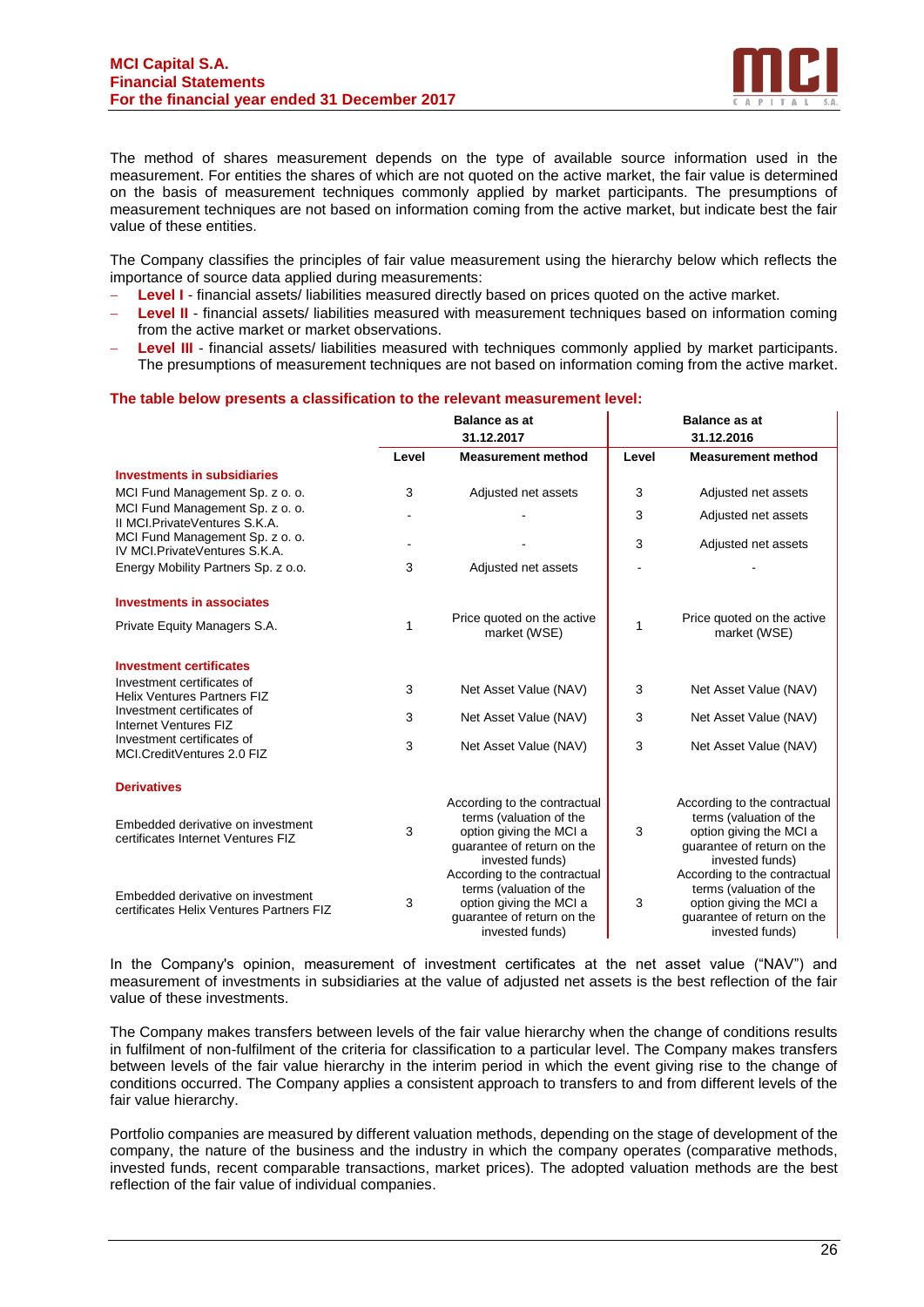

# **Measurement of financial instruments measured at fair value in the statement of financial position**

|                                  |                                                             | <b>Balance as at</b> | <b>Balance as at</b><br>31.12.2016 |  |
|----------------------------------|-------------------------------------------------------------|----------------------|------------------------------------|--|
| Type of the financial instrument | Method of measurement of the financial<br><b>instrument</b> | 31.12.2017           |                                    |  |
|                                  |                                                             | <b>PLN'000</b>       | <b>PLN'000</b>                     |  |
| <b>Non-current assets</b>        |                                                             |                      |                                    |  |
| Investment certificates          | Measured at fair value through profit/loss                  | 80 999               | 113 945                            |  |
| Investments in subsidiaries      | Measured at fair value through profit/loss                  | 1 207 174            | 1 083 838                          |  |
| Investments in associates        | Measured at fair value through profit/loss                  | 15 0 78              | 21 389                             |  |
| Investments in other entities    | Measured at fair value through profit/loss                  |                      | 7                                  |  |
| Derivatives                      | Measured at fair value through profit/loss                  | 200                  | 2 1 1 0                            |  |

These assets were measured at fair value through profit or loss as designated for measurement by the profit and loss.

# **Measurement of financial instruments which are not measured at fair value in the statement of financial position**

|                                    |                                                      | <b>Balance as at</b> | <b>Balance as at</b> |
|------------------------------------|------------------------------------------------------|----------------------|----------------------|
| Type of the financial instrument   | Method of measurement of the<br>financial instrument | 31.12.2017           | 31.12.2016           |
|                                    |                                                      | <b>PLN'000</b>       | <b>PLN'000</b>       |
| <b>Non-current assets</b>          |                                                      |                      |                      |
| Trade and other receivables        | Measured at nominal value                            | 412                  | 437                  |
| Loans granted                      | Measured at amortised cost                           |                      | 205                  |
| <b>Current assets</b>              |                                                      |                      |                      |
| Trade and other receivables        | Measured at nominal value                            | 24 7 20              | 1960                 |
| Receivables from bills of exchange | Measured at amortised cost                           |                      | 26 063               |
| Loans granted                      | Measured at amortised cost                           |                      | 871                  |
| <b>Non-current liabilities</b>     |                                                      |                      |                      |
| Received loans                     | Measured at amortised cost                           |                      | 107                  |
| Liabilities on bonds               | Measured at amortised cost                           | 133 001              | 221 315              |
| Trade and other payables           | Measured at nominal value                            | 1 0 3 8              |                      |
| <b>Current liabilities</b>         |                                                      |                      |                      |
| Trade and other payables           | Measured at nominal value                            | 2811                 | 4 1 0 8              |
| Liabilities on bonds               | Measured at amortised cost                           | 122729               | 44 747               |
| Bills of exchange                  | Measured at amortised cost                           |                      | 16 031               |
| Received loans                     | Measured at amortised cost                           |                      | 41                   |
|                                    |                                                      |                      |                      |

The Company assumes that for these financial instruments not measured at fair value in the statement of financial position, the fair value of these financial instruments is similar to their book value. Mainly bonds liabilities are classified to this category, i.e. bonds which are based on variable interest rate (WIBOR + margin). It allows us to consider that the amortized cost on this basis is the best reflection of the fair value.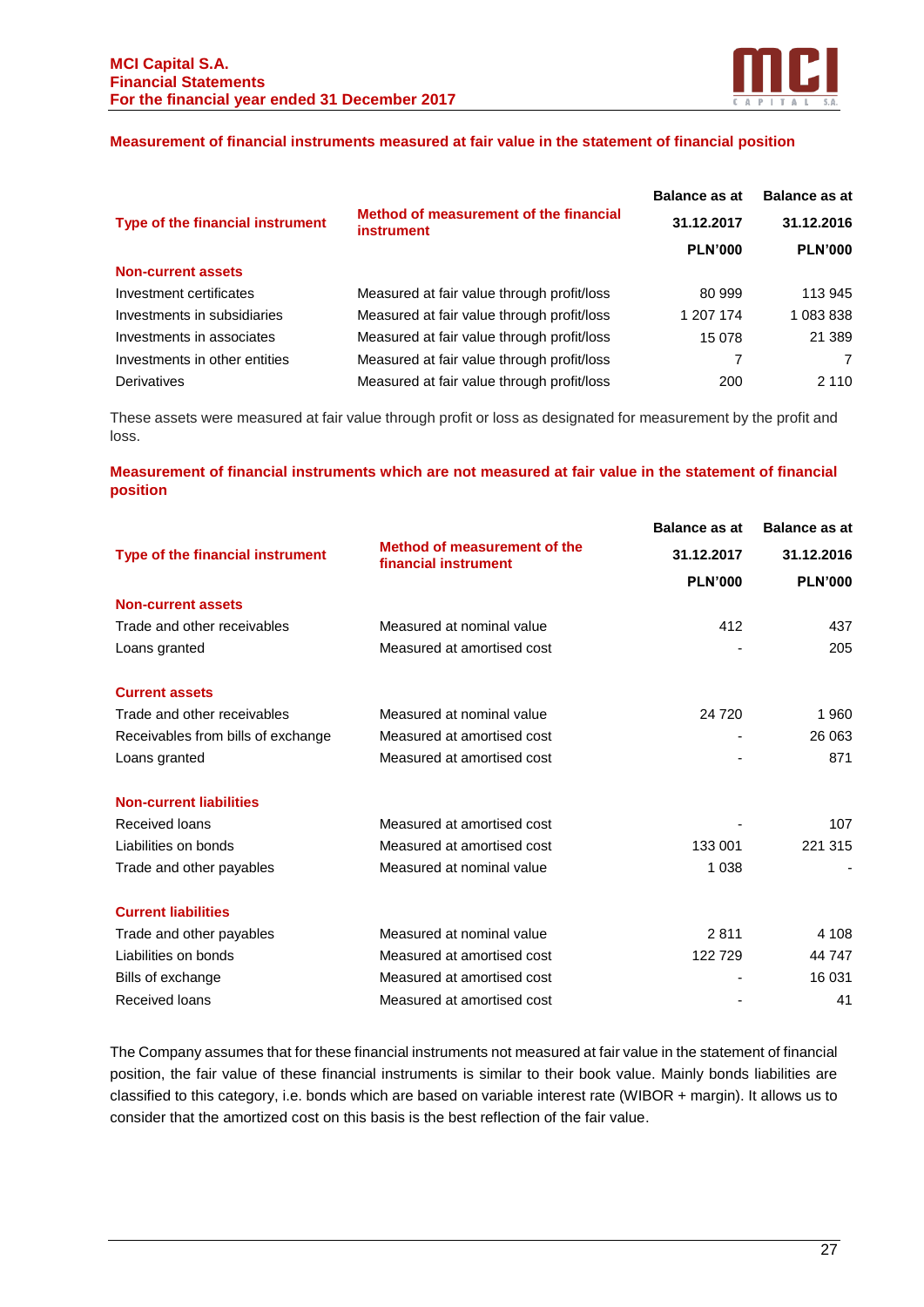

# **22. Employee Benefits**

# **As regards employee benefits, the statement of comprehensive income includes the following amounts:**

|                                                    | For the period:<br>from 01.01.2017<br>to 31.12.2017 | For the period:<br>from 01.01.2016<br>to 31.12.2016 |
|----------------------------------------------------|-----------------------------------------------------|-----------------------------------------------------|
|                                                    | <b>PLN'000</b>                                      | <b>PLN'000</b>                                      |
| Short-term employee benefits                       | 1 2 6 6                                             | 1417                                                |
| Social insurance                                   | 45                                                  | 34                                                  |
| Remuneration paid in shares and option programmes* | 521                                                 | 407                                                 |
| Other employee benefits                            | 58                                                  | 75                                                  |
|                                                    | 1890                                                | 1933                                                |

\*This item in 2017 includes:

− Remuneration in shares: PLN 364 thousand,

− Valuation of the incentive programme: PLN 157thousand.

This item in 2016 includes:

- − Remuneration in shares: PLN 357 thousand,
- − Settlement of the incentive programme: PLN 50 thousand.

# **Remuneration of key personnel**

|                                    | For the period: | For the period: |
|------------------------------------|-----------------|-----------------|
|                                    | from 01.01.2017 | from 01.01.2016 |
|                                    | to 31.12.2017   | to 31,12,2016   |
|                                    | <b>PLN'000</b>  | <b>PLN'000</b>  |
| <b>Management Board</b>            |                 |                 |
| Short-term employee benefits       | 684             | 671             |
| Settlement of incentive programmes |                 | 34              |
| Remuneration paid in shares        | 521             | 357             |
| Lump-sum for the use of cars       | 39              | 54              |
|                                    | 1 2 4 4         | 1 1 1 6         |
| <b>Supervisory Board</b>           |                 |                 |
| Short-term employee benefits       | 103             | 61              |
|                                    | 103             | 61              |

# **Employment / function**

|                          | <b>Balance as at</b>   | <b>Balance as at</b>   |
|--------------------------|------------------------|------------------------|
|                          | 31.12.2017             | 31.12.2016             |
|                          | Number of<br>employees | Number of<br>employees |
| Management Board         | 4                      | $\overline{4}$         |
| <b>Supervisory Board</b> | 5                      | 6                      |
| Operational staff        | 8                      | 8                      |
|                          | 17                     | 18                     |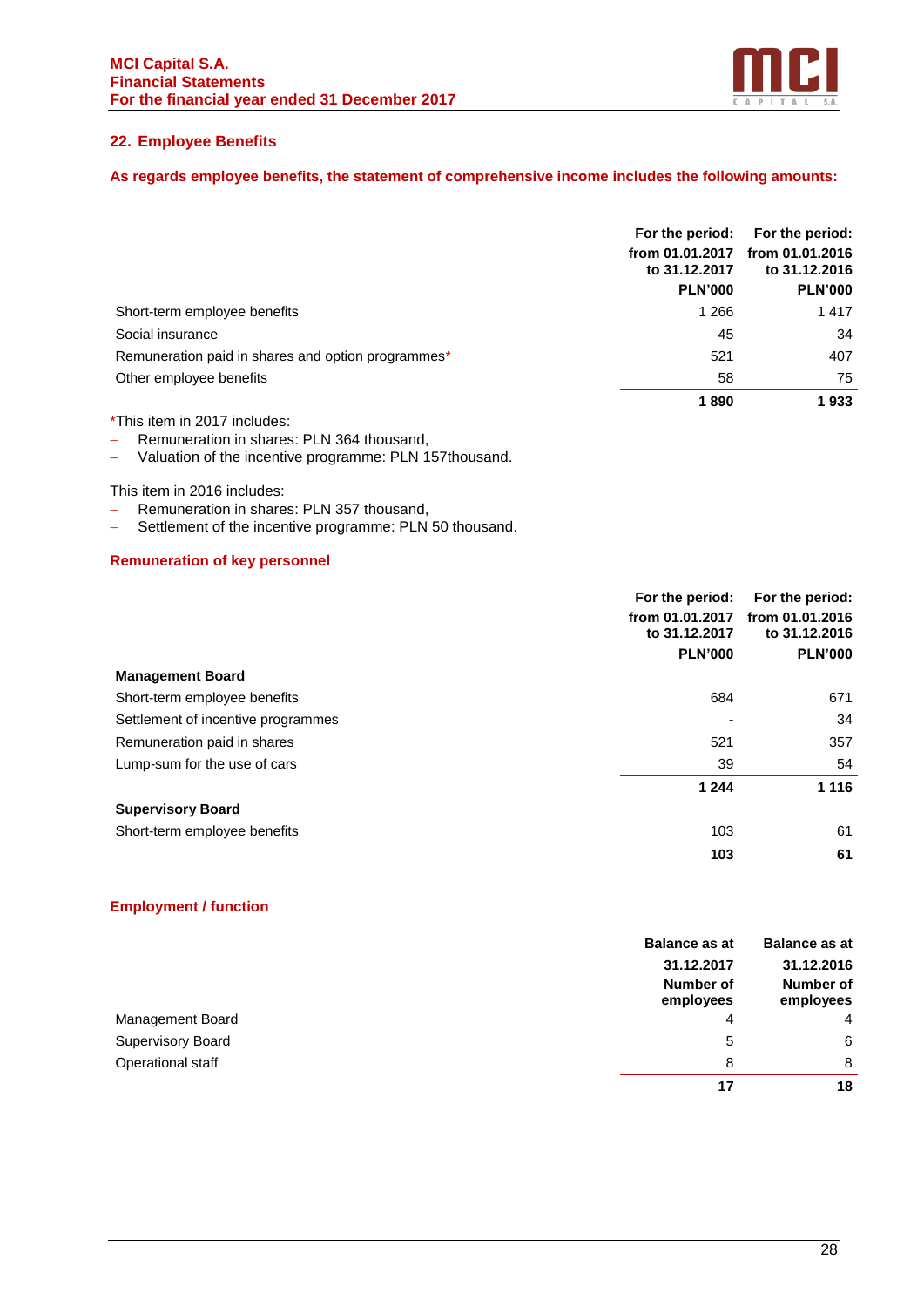

## **Advances granted to the members of the Management Board**

The Company did not grant advances to members of the Management Board in 2017 and 2016.

#### **Loans granted to members of the Management Board**

The Company did not grant loans to members of the Management Board in 2017 and 2016.

#### **23. Share-based incentive programmes**

#### **The incentive program for the President of the Management Board**

On 28 June 2016, the Ordinary General Meeting of the Company decided to issue subscription warrants dedicated to Mr. Tomasz Czechowicz in connection with execution of the remuneration program adopted by the Company's Supervisory Board by Resolution No. 1 of 25 May 2016 (the "Remuneration Program").

Within the Remuneration Program, the Company will issue no more than 100.446 registered C-series subscription warrants with the right to subscribe for no more than 100.446 ordinary shares of series A1 issued by the Company. The proposed purchase of warrants will be addressed exclusively to Mr. Tomasz Czechowicz ("entitled person"), while the issue of warrants will be in accordance with the Remuneration Program. Each subscription warrant will entitle to take 1 share. The issue price of shares acquired by the exercise of warrants will amounted to PLN 1,00 per share. Mr. Tomasz Czechowicz will be able to acquire shares by 31 December 2020, on condition that he remains on the position of the member of the Management Board of the Company for the period of acquiring the right to take up the warrants. The first period of acquiring rights means the period from 1 January 2016 to 31 December 2016, during which the entitled person acquires the right to 33.482 subscription warrants. The second vesting period is the period from 1 January 2017 to 31 December 2017, during which the entitled person acquires the right to 33.482 subscription warrants. Third period of acquiring rights means the period from 1 January 2018 to 31 December 2018, during which the entitled person acquires the right to 33.482 subscription warrants (a total of 100.446 warrants). The cost of PLN 364 thousand was recognised in the Company's books as regards the Remuneration Program in 2017. Analogous cost was recognised in 2016.

On 21 November 2017 Mr. Tomasz Czechowicz executed his rights to take subscription warrants acquired within the first vesting period and converted the warrants into shares, which was described in **Note 15** *"Equity"*.

#### **24. Remuneration of the entity authorised to audit financial statements (gross)**

|                                          | For the period:<br>to 31.12.2017<br><b>PLN'000</b> | For the period:<br>from 01.01.2017 from 01.01.2016<br>to 31.12.2016<br><b>PLN'000</b> |
|------------------------------------------|----------------------------------------------------|---------------------------------------------------------------------------------------|
| Audit of annual financial statements     | 158                                                | 160                                                                                   |
| Review of half-year financial statements | 70                                                 | 74                                                                                    |
| Other services*                          | 344                                                | $\blacksquare$                                                                        |
|                                          | 572                                                | 234                                                                                   |

\*Other services relate to works connected with bond issuance programme.

# **25. Dividend**

The Management Board indents to transfer net profit generated in 2017 in the amount of PN 104.686 thousand into reserve capital.

The Management Board did not adopt a resolution to pay a dividend for 2016.

# **26. Contingent assets and liabilities**

#### **JTT damages**

On 2 October 2006 attorneys of MCI Capital S.A. filed an action with the Circuit Court in Wrocław against the State Treasury for PLN 38,5m for the losses incurred and benefits lost by MCI Capital S.A. as the shareholder of JTT Computer S.A., resulting from illegal actions of the tax authorities. Following the binding judgement of the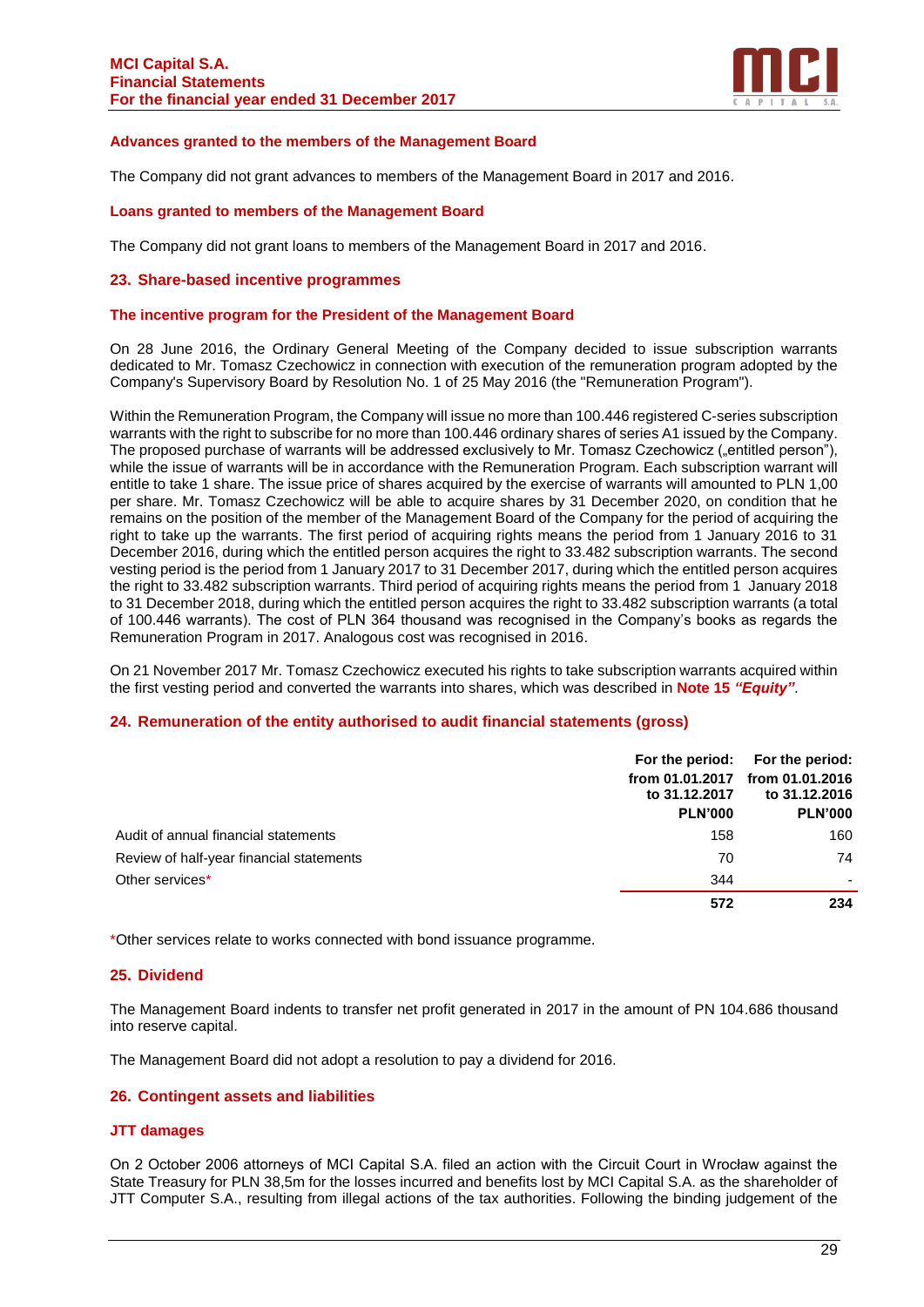

Appellate Court of 31 March 2011, MCI received a compensation of PLN 46,6m (including interest). The Treasury appealed against the judgment of the Court of Appeal and filed a cassation appeal to the Supreme Court. On 26 April 2012 the Supreme Court dismissed the judgment favourable to MCI and referred to case to be reviewed again by the Appellate Court. On 17 January 2013 the Appellate Court upheld the appealed judgment and reawarded the JTT compensation to MCI.

The State Treasury filed a cassation appeal to the Supreme Court against the second judgment of the Appellate Court in Wrocław of 17 January 2013. Following the cassation appeal, on 26 March 2014 the Supreme Court repealed the judgment of the Appellate Court of 17 January 2013 and referred the case to be reviewed again by the Appellate Court in Wrocław.

In July 2014 the first hearing before the Court of Appeal took place, which allowed evidence of supplementary hearing of witnesses. In March 2015 another hearing before the Court of Appeal took place during which subsequent witnesses were heard.

At the moment of preparing these financial statements, the proceedings are pending and the case is being reviewed by the Court of Appeal. The court obtained evidence from personal evidence, then asked the team of experts to prepare a supplementary written opinion from a hearing of the expert and specify the dates for that opinion. The experts expressed their readiness to draw up a supplementary opinion. On 4 March 2016, the experts informed the Court that the issue of the opinion would require the involvement of a panel of experts close to that of the first opinion, i.e. at the stage of the first instance court, and that the issue of the opinion would need the proceedings to be re-examined. In January 2017, the court addressed to the experts a letter urging them to submit an opinion. In response, the experts issued supplementary opinion on 6 March 2017, which supported the existing arrangements. The letter responding to the opinion has been submitted. Moreover, the State Treasury filed charges to the opinion. At current stage the court will be recognizing applications of each party concerning complementing the evidence. At the same time, the State Treasury filed to issue another supplementary opinion.

It should be noted that the final judgment of the common court was issued in this case and the judgment was made.

# **Corporate income tax – JTT compensation**

On 20 June 2011 MCI applied to the Minister of Finance for an interpretation regarding the income tax on the compensation obtained from the State Treasury for the impairment of the JTT shares which belonged to MCI. The Company believes that the compensation obtained from the State Treasury is not taxable income. In the individual interpretation of 14 September 2011, the tax authority found the Company's position invalid, so the Company appealed to the Voivodeship Administrative Court against the interpretation. In its judgment of 12 November 2012, the Voivodeship Administrative Court dismissed the appeal and stated, among others, that compensation granted under provisions of the civil law benefited from the exemption from taxation by the end of 1998, when the provision was deleted. In January 2013 the Company filed a cassation appeal against the judgment of the Voivodship Administrative Court to the Supreme Administrative Court.

After the hearing on 9 April 2015 the Supreme Administrative Court issued a judgment which dismissed the cassation appeal. The ruling is final. After receiving written justification for the judgment of the Supreme Administrative Court, a decision was made to bring an appeal complaint to the Constitutional Court on the unconstitutional nature of taxation of compensation obtained from the State Treasury. The constitutional appeal was lodged on 3 November 2015. On 26 April 2016, the Constitutional Court refused to proceed with a constitutional complaint. As a result, national procedural rules were exhausted and the possibility of questioning the operation of the State Treasury was exhausted.

On 30 December 2016 MCI applied to the Head of the First Mazovian Tax Office in Warsaw for the declaration of overpayment in corporate income tax for the tax year 2011. In the correction of the CIT-8 declaration for 2011, the company has shown an overpayment of PLN 5.3 m. As at the date of preparation of this report, the company is awaiting resolution in this case.

In the opinion of the Management Board, compensation received from the State Treasury is not a financial increment and therefore does not meet the definition of income under the Corporate Income Tax Act and should therefore not be treated as a taxable revenue. In addition, it should be noted that, in fact, the State Treasury reduced the compensation paid to the Company for the value of the Company's tax paid, whereas the damage suffered should, in the opinion of the Company's Management Board, be repaired entirely.

As a result, the Company decided to file a correction of the CIT declaration in order to claim a refund of the tax paid on the compensation it owed from the State Treasury.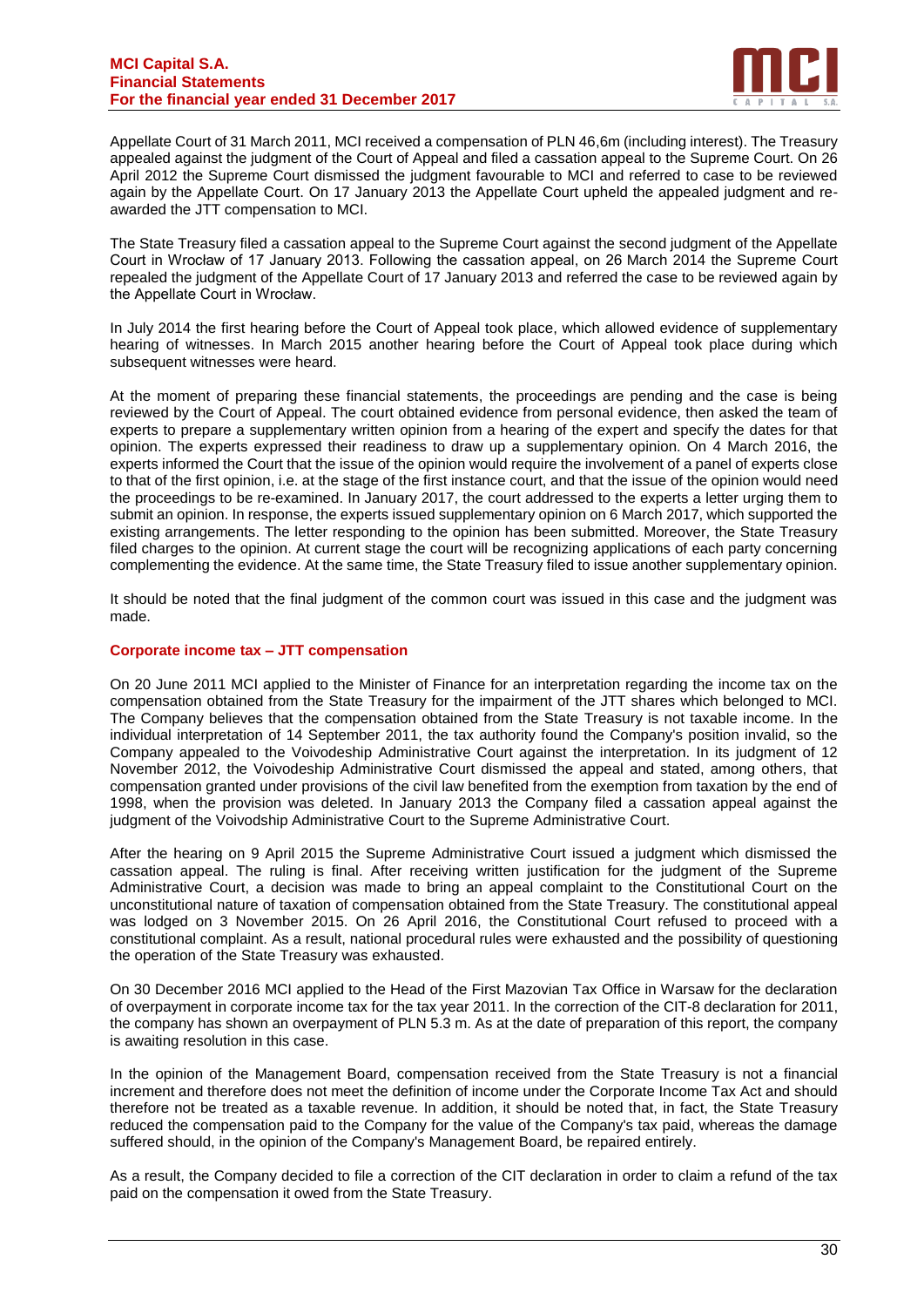

On 30 December 2017 the Company applied to the Head of First Masovian Tax Office in Warsaw for a statement of excess payment in corporate income tax for 2011. In correction of CIT-8 tax return for 2011, the Company indicated excess payment in the amount of PLN 5,3 million.

On 13 April 2017 the Company received notification from the Head of First Masovian Tax Office in Warsaw that the case regarding excess payment of corporate income tax for 2011 was forwarded to Second Masovian Tax Office in Warsaw.

On 8 June 2018 the Company received from Second Masovian Tax Office in Warsaw refusal to state the excess payment. The Company filed cancellation on 22 June 2017 to the appeal body, i.e. Director of Tax Administration Chamber in Warsaw. On 13 September 2017 the Company received a decision from the appeal body, which maintained the decision of first instance body, i.e. Head of Second Masovian Tax Office in Warsaw.

On 13 October 2017, the Company filed complaint to another appeal body, i.e. Provincial Administrative Court in Warsaw. Director of Tax Administrative Chamber in Warsaw filed to dismiss the complaint on 15 November 2017.

These financial statements do not include any amounts of overpayments in corporate income tax for the 2011 tax year. This will only occur when the refund requested is practically certain to receive.

# **Administrative proceedings initiated by the Financial Supervision Authority (KNF)**

On 3 November 2016, the Polish Financial Supervision Authority initiated proceedings against MCI concerning the imposition of a fine against the suspicion of breach by the Company of the provisions of the Act of 29 July 2015 on the offer and conditions for introducing financial instruments to organized trading and on public companies. The proceedings were initiated in connection with the acquisition by the Company in 2010 Travelplanet.pl S.A. shares.

On 1 September 2017 the Company has received the decision from Financial Supervision Authority of 29 August 2017, in which the KNF imposed a penalty on the Company and on the physical person in the amount of PLN 100 thousand for each party of the proceeding. The Company and the physical person act in the proceeding at the same side. Due to the fact that the physical person filed an application to re-examine the case, the decision issued by the KNF is not definitive. As at 31 December 2017 the Company had provision for this case in the amount of PLN 100 thousand.

# **27. Suretyship and guarantees**

# **Sureties granted to MCI.CreditVentures 2.0 FIZ**

# **- Surety of 23 June 2015**

On 23 June 2015 MCI Capital S.A. guaranteed a revolving loan of PLN 5.000.000 granted by Alior Bank S.A. to MCI CreditVentures 2.0. The guarantee covers liabilities of MCI CreditVentures 2.0 related to the loan agreement of 19 June 2015 if MCI CreditVentures 2.0 failed to repay such liabilities when due.

#### **- Surety of 13 February 2017**

On 13 February 2017, Private Equity Managers S.A. granted a surety for loan liabilities in the amount of PLN 15.300 thousand granted under the Loan Agreement for a revolving loan in a loan account dated 13 February 2017 by Alior Bank S.A. with headquarters in Warsaw for the benefit of MCI.CreditVentures 2.0 FIZ. The surety covers the Borrower's liabilities under the aforementioned Loan in the event that the Borrower fails to perform these obligations within the set time limit. The final repayment date is 14 November 2019.

On 11 May 2017, based on the Annex to the Loan Agreement, a revolving loan in the loan account dated 13 February 2017 changed the loan surety granted to MCI.CreditVentures 2.0 FIZ from Private Equity Managers SA. at MCI Capital S.A. The guarantee of Private Equity Managers S.A. expired, and MCI Capital S.A. it has become a new guarantor of the loan. The surety was granted up to PLN 30.600 thousand.

#### **Sureties granted to MCI.PrivateVentures FIZ**

#### **- Surety of 11 September 2014 – MCI.EuroVentures 1.0 subfund**

On 31 July 2015, MCI Capital S.A. granted a surety for liabilities under a loan granted by Alior Bank S.A. a revolving loan agreement in the credit account dated 11 September 2014 as amended by annex No. 1 dated 1 October 2014 and annex No. 2 dated 29 July 2015 in the amount of PLN 41.000 PLN for MCI.PrivateVentures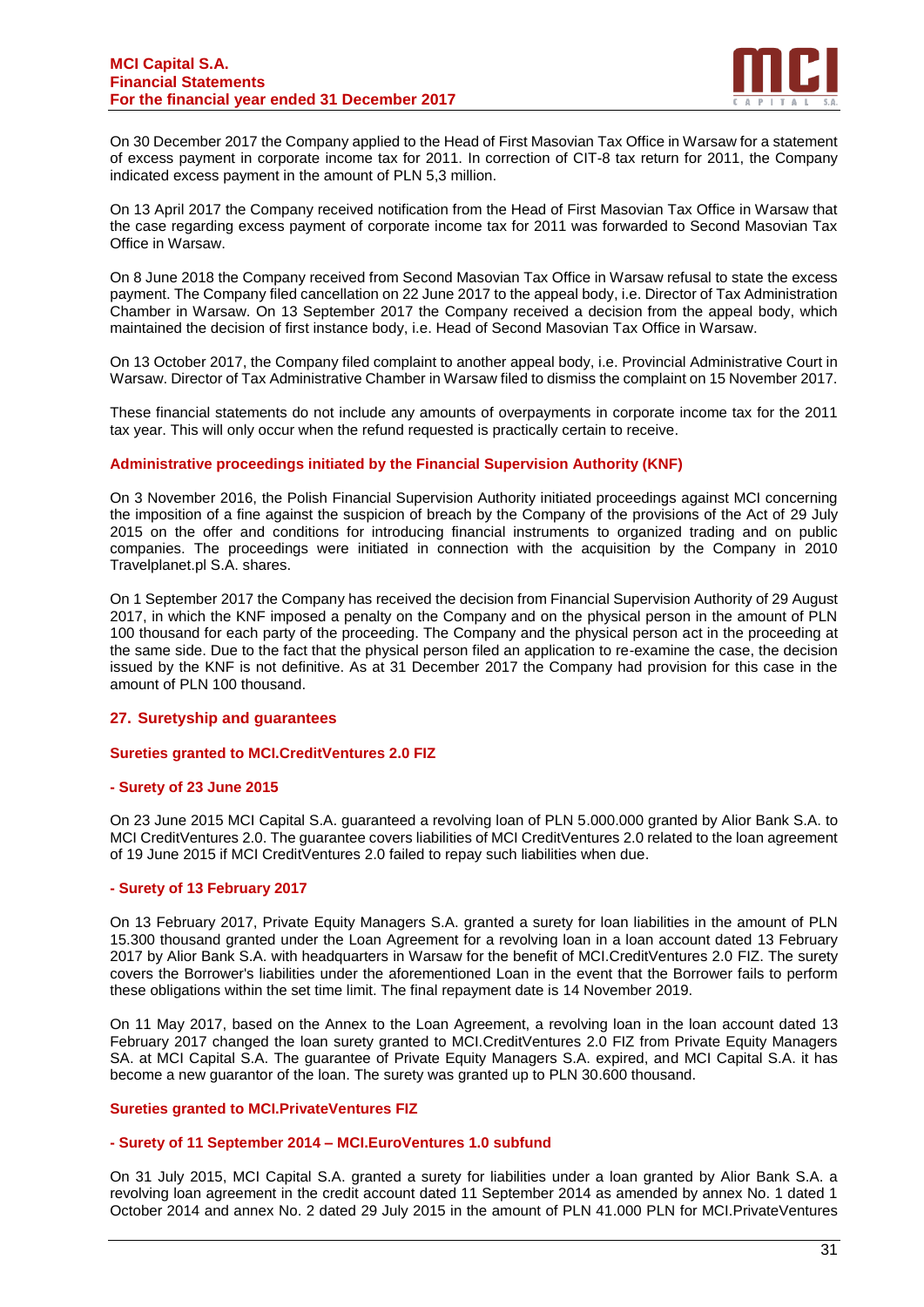

FIZ with a separate MCI.EuroVentures 1.0 subfund. On 7 March 2016, the Company signed a statement on the establishment of an enforcement title pursuant to art. 777 § 1 point 5 of the Civil Code up to a maximum amount of PLN 82.000 thousand. The bank is entitled to give the act the enforceability clause by 19 September 2020.

On 2 November 2016, an annex to the loan agreement was signed, based on which the maximum loan value was reduced from PLN 41.000 to PLN 30.000 thousand. On this basis, the maximum surety amount is also reduced from PLN 82.000 thousand to PLN 60.000 thousand.

On 11 September 2014. MCI Capital S.A. granted a surety, subsequently amended annex no. 1 to the surety of 31 July 2015 and annex no. 2 for surety from 8 November 2017. for loan liabilities granted by Alior Bank S.A. a revolving loan agreement in the loan account of 11 September 2014 with subsequent annexes of 1 October 2014; 29 July 2015; 7 January 2016; 2 November 2016; 8 September 2017; 6 October 2017 and 8 November 2017. in the amount of PLN 30.000 thousand to MCI.PrivateVentures FIZ with a separate MCI.EuroVentures 1.0 subfund. The company signed a statement on the establishment of an enforcement title pursuant to art. 777 § 1 point 5 of the Civil Code up to a maximum amount of PLN 60.000 thousand. The bank is entitled to give the act the enforcement clause by 6 November 2023.

# **- Surety of 31 July 2015 – subfund MCI.EuroVentures 1.0**

On 31 July 2015, MCI Capital S.A. granted a surety for a loan granted by Alior Bank S.A. for the benefit of MCI.PrivateVentures FIZ with a separate subfund MCI.EuroVentures 1.0 for liabilities under a Credit Facility for a revolving loan in a loan account of EUR 10.000 thousand. On 31 July 2015, the Company signed a statement on the establishment of an enforcement title pursuant to art. 777 § 1 point 5 of the Civil Code up to a maximum amount of EUR 20.000 thousand. The bank is entitled to give the act the enforceability clause by 28 July 2021.

## **- Surety of 31 July 2015 – subfund MCI.TechVentures 1.0**

On 31 July 2015, MCI Capital S.A. granted a surety for a loan granted by Alior Bank S.A. for the benefit of MCI.PrivateVentures FIZ with a separated MCI.TechVentures 1.0 sub-fund for liabilities under a Loan Agreement for a revolving loan in the loan's credit facility in the amount of EUR 10.000 thousand. On 31 July 2015, the Company signed a statement on the establishment of an enforcement title pursuant to art. 777 § 1 point 5 of the Civil Code up to a maximum amount of EUR 20.000 thousand. The bank is entitled to give the act the enforceability clause by 28 July 2021.

On 12 April 2017, the Annex to the aforementioned credit agreement granted by Alior to MCI.PrivateVentures FIZ with a separate sub-fund MCI.TechVentures 1.0. On the basis of the Annex, the loan amount has been reduced to EUR 3.000 thousand. On this basis, the maximum surety amount is reduced from EUR 20.000 thousand to EUR 6.000 thousand.

# **- Surety of 12 April 2017 - subfund MCI.TechVentures 1.0**

On 12 April 2017, MCI Capital S.A. granted a surety for a loan granted by Alior Bank S.A. for the benefit of MCI.PrivateVentures FIZ with a separate sub-fund MCI.TechVentures 1.0 for liabilities under a Credit Facility for a revolving loan in the credit loan account in the amount of PLN 30.000 thousand. The surety covers the Borrower's liabilities under the aforementioned Loan in the event that the Borrower fails to perform these obligations within the set time limit. On 12 April 2017, the Company signed a statement on the establishment of an enforcement title pursuant to art. 777 § 1 point 5 of the Civil Code up to a maximum amount of PLN 60.000 thousand.

#### **Financial guarantee for liabilities under bonds issued by MCI Venture Projects Sp. z o.o. VI SKA**

On 10 March 2016, the Company granted a financial guarantee in connection with the issue of bonds by MCI Venture Projects Spółka z o.o. VI Limited joint-stock partnership. The guarantee was granted on Czech law. The guarantee secures the following obligations of the Issuer:

- to pay the nominal value and interest on the Bonds:
- − due to unjust enrichment towards a given holder of the Bonds caused by the invalidity or annulment of the Bonds;
- for sanctions caused by improper or late payment of Bonds.

In connection with the additional issue of the Bonds on 11 October 2016, the total nominal value of the Bonds is CZK 699.000.000 (about PLN 110.651.700 using the CZK / PLN exchange rate of 11 October 2016, i.e. 0,1583). The value of interest on the Bonds determines the terms of issue of the Bonds. The interest is calculated on the basis of a variable interest rate, depending on the value of the 6M PRIBOR reference rate and increased by a margin of 3,8% per annum. The guarantee secures the above-mentioned liabilities up to an amount not higher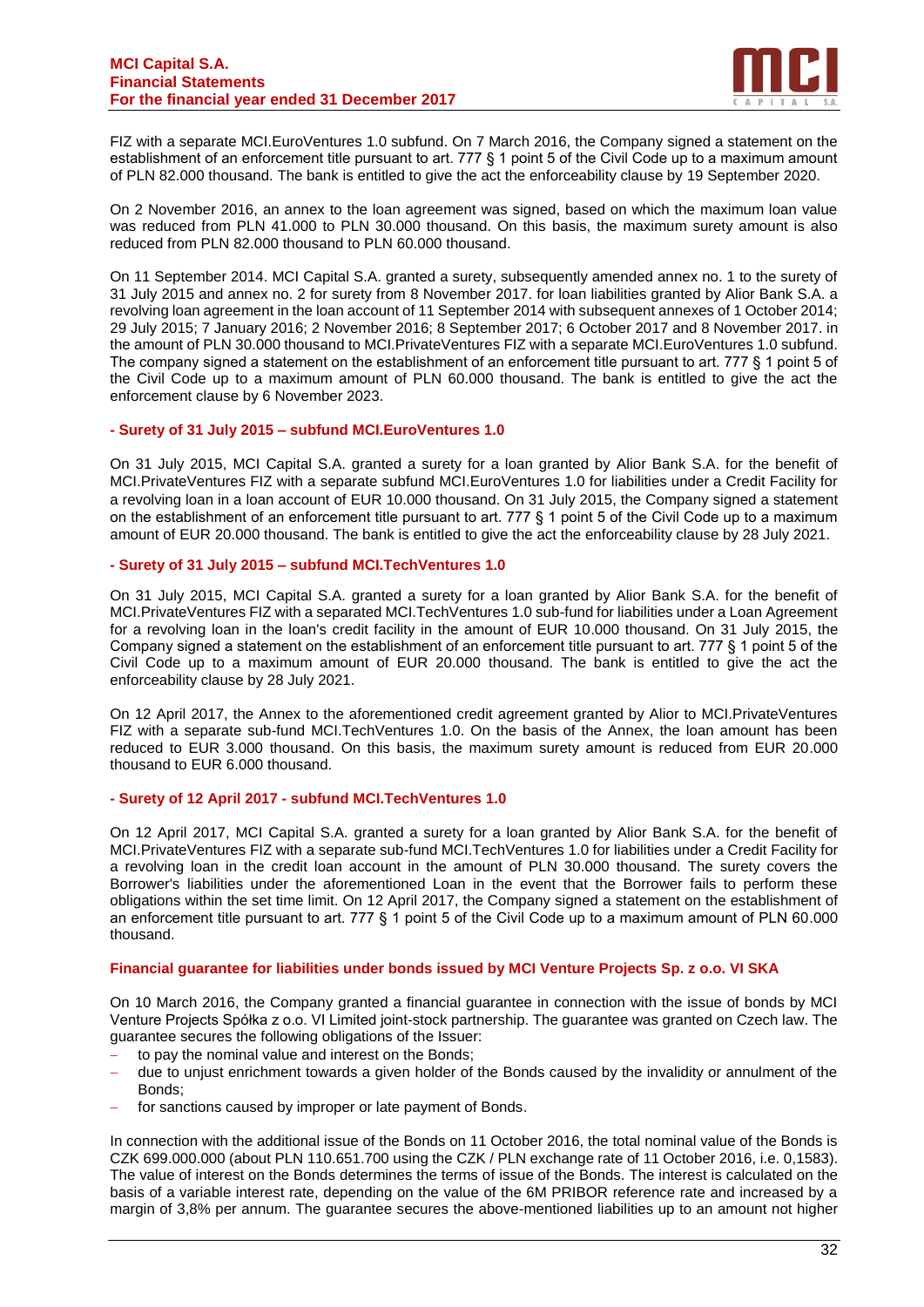

than 130% of the total nominal value of the issued Bonds, created up to 8 April 2021. The maximum value of the above liabilities to be repaid by the Company under the Guarantee (after the issue of 11 October 2016) will not exceed 908.700.000 Czech crowns (about 143.847.210 PLN assuming that 1 Czech crown corresponds to 0,1583).

The guarantee was granted until the day on which the obligations covered by the Guarantee are fully met, but no longer than until 8 April 2022.

Due to the granted financial guarantee, the Company claims a remuneration of 1% per annum from the value of collateral, which is approximately PLN 1,4 million per year.

# **28. Major events in 2017**

## **Merger of subsidiaries**

On 29 December 2017, the District Court for Warsaw in Warsaw, has made an entry into register of companies, of merger of subsidiaries: MCI Fund Management Sp. z o.o. (the acquiring company), MCI Fund Management Sp. z o.o. II MCI.PrivateVentures S.K.A. (the company being acquired), MCI Fund Management Sp. z o.o. IV MCI.PrivateVentures S.K.A. (the company being acquired) and MCI Fund Management II Sp. z o.o. (the company being acquired). The merger of the above companies was processed in accordance with article 492 § 1 point 1) of the Commercial Code by transferring the entire assets of each company being acquired for the acquiring company.

MCI holds 100% shares in the share capital of MCI Fund Management Sp. z o.o.

## **Alternative Investment Company status**

In connection with ambiguous wording of Act on investment funds and discrepancies in their interpretation, MCI has prudentially submitted to KNF an application for a permit to act as managing alternative investment companies. As of the day of preparation these financial statements, the Company is awaiting for decision of KNF in this case.

#### **Own share repurchase programme**

In 2017, the Company implemented the Buy-Back Programme of its own shares in order to redeem them. The legal basis for the purchase of the Company's own shares is the resolution No. 5 of the Extraordinary General Meeting of MCI Capital S.A. dated 17 November 2015, which was amended on 14 November 2016 by Resolution No. 4 of the Extraordinary General Meeting of MCI Capital SA, pursuant to which the Company was authorized to purchase a maximum of 10.000.000 own shares with a nominal value of PLN 1.00. The authorization to purchase shares was granted for the period up to 31 December 2018.

As part of the Buy-Back Program, the Company purchased to redeem:

- in February 2017, 1.257.660 own shares, representing 2.14% of the share capital of the Company (average share purchase price PLN 8,82);
- in April 2017, 4.641.424 own shares, which accounted for 7.90% of the Company's share capital (average share purchase price PLN 10,00);

On 23 June 2017, the Company redeemed a total of 5.899.084 own shares (shares purchased in 2017 as part of the Buy-Back Program). As a result of the redemption, the share capital of the Company decreased from PLN 58.752.198 to PLN 52.853.114.

#### **Redemption of I1 series bonds**

On 17 October 2017 I1 series bonds with total nominal value of PLN 31.000.000 issued by the Company on 17 October 2014 were redeemed. These bonds were quoted on Catalyst run by BondSpot S.A.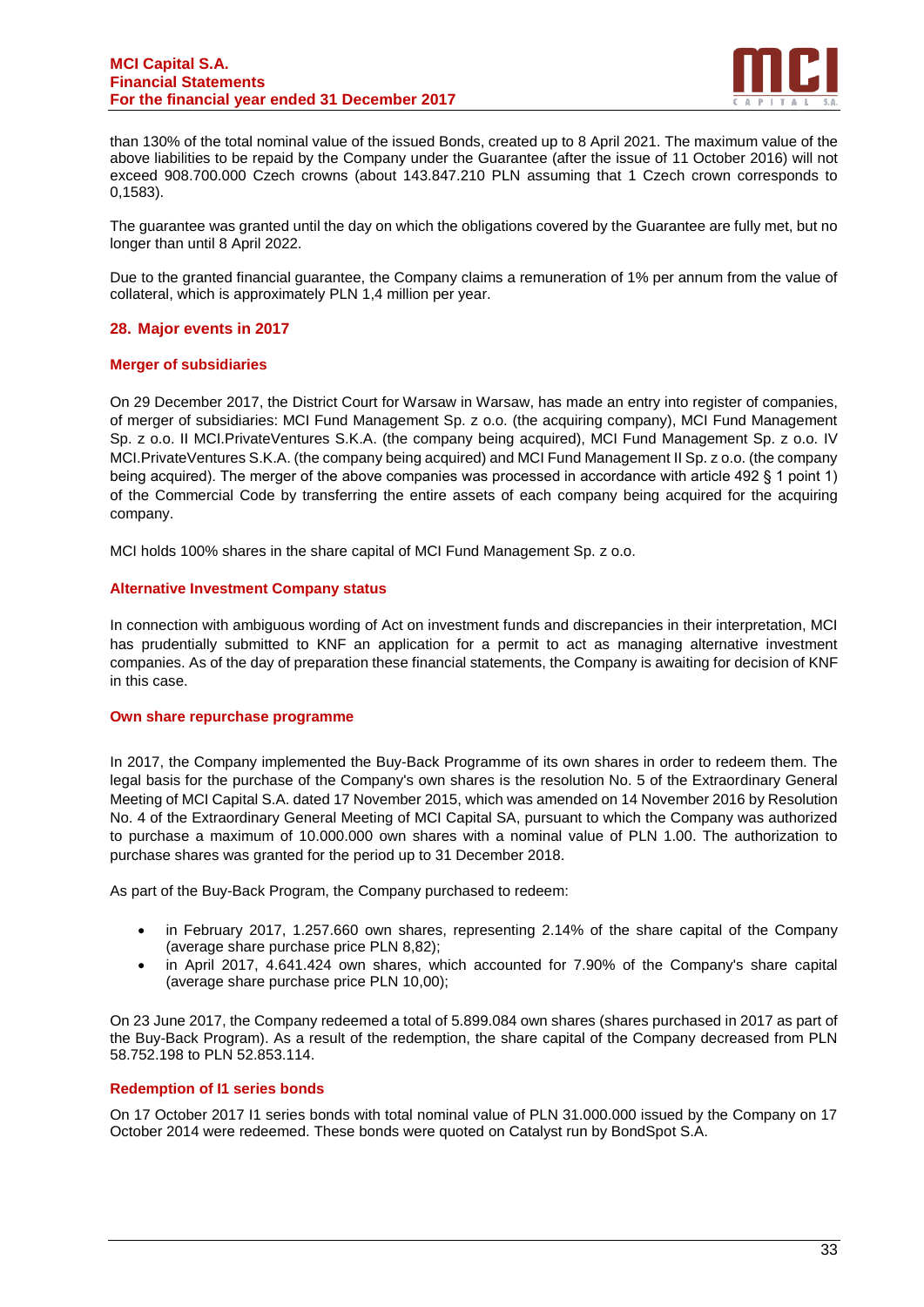

# **Issue of O series bonds**

On 20 June 2017 the Company issued 20.000 bearer bonds of O series with nominal value PLN 1.000 each, with total nominal value of PLN 20.000.000. The redemption date was set to 19 June 2020. Interest of the bonds amounts to WIBOR 6M plus 3.90% margin. Payment of interests will be made in semi-annual periods. Bonds were introduced to alternative trading system Catalyst organised by BondSpot S.A.

In accordance with the decision of the District Court for Warsaw in Warsaw of 6 and 8 June 2017, the registered pledge in the form of 71.630 investment certificates of MCI.PrivateVentures FIZ with subfund MCI.TechVentures 1.0. and 349 investment certificates of MCI.PrivateVentures FIZ with subfund MCI.EuroVentures 1.0. belonging for the subsidiary – MCI Fund Management Sp. z o.o., was set.

## **29. Subsequent events**

#### **Issue of P series bonds**

On 5 March 2018, the Company issued 37.000 bearer bonds of P series with nominal value PLN 1.000 each, with total nominal value of PLN 37.000.000. Bonds were issued with 98,6% discount. Redemption date was set to 4 March 2021. Interest rate of the bonds amounts to WIBOR 6M + 4.00%. Bonds are secured on 135.680 investment certificates of subfund MCI.TechVentures 1.0 separated from MCI.PrivateVentures FIZ.

## **Redemption of G1 series bonds**

On 21 March 2018, The Company redeemed 50.000 bonds of G1 series with nominal value PLN 1.000 each, with total nominal value of PLN 50.000.000.

#### **Public issuance programme**

MCI plans to implement the first public bond program addressed to retail clients. As part of the program, the Company will issue bonds with a total nominal value of up to PLN 150.000.000. Work on the approval of the prospectus by the Polish Financial Supervision Authority is underway.

## **Granting a financial guarantee**

On 16 March 2018, the Company granted a financial guarantee to AAW X Sp. z o.o. in connection with the planned issue of bonds on the Czech market. The guarantee was granted on Czech law. The guarantee is collateral up to an amount not higher than 130% of the nominal value of issued bonds, i.e. up to CZK 222.320.000.

# **30. Abbreviated financial information on the MCI investment funds**

The subject of MCI investments are closed-end investment funds.

As at 31 December 2017, the Company held:

- − 25,38% of investment certificates MCI.CreditVentures FIZ 2.0,
- − 47,21% of investment certificates Internet Ventures FIZ, and
- − 45,28% of investment certificates Helix Ventures Partners FIZ.

In addition, an MCI direct subsidiary, i.e. MCI Fund Management Sp. z o.o. ("MCI FM") (MCI has 100% of shares in MCI FM) invests in investment certificates of closed-end investment funds.

As at 31 December 2017, the Company held:

- 93,34% of investment certificates Subfund MCI.EuroVentures 1.0 separated from MCI.PrivateVentures FIZ, and
- − 51,23% of investment certificates Subfund MCI.TechVentures 1.0 separated from MCI.PrivateVentures FIZ.

Investment certificates are measured at fair value. Measurement is based on measurement at fair value of elements of the Fund investments and other assets and liabilities. Any change in the measurement of the aforementioned assets and liabilities is reflected in the net asset value ("NAV") of each of the Funds, which translates directly to the revaluation of investment certificates.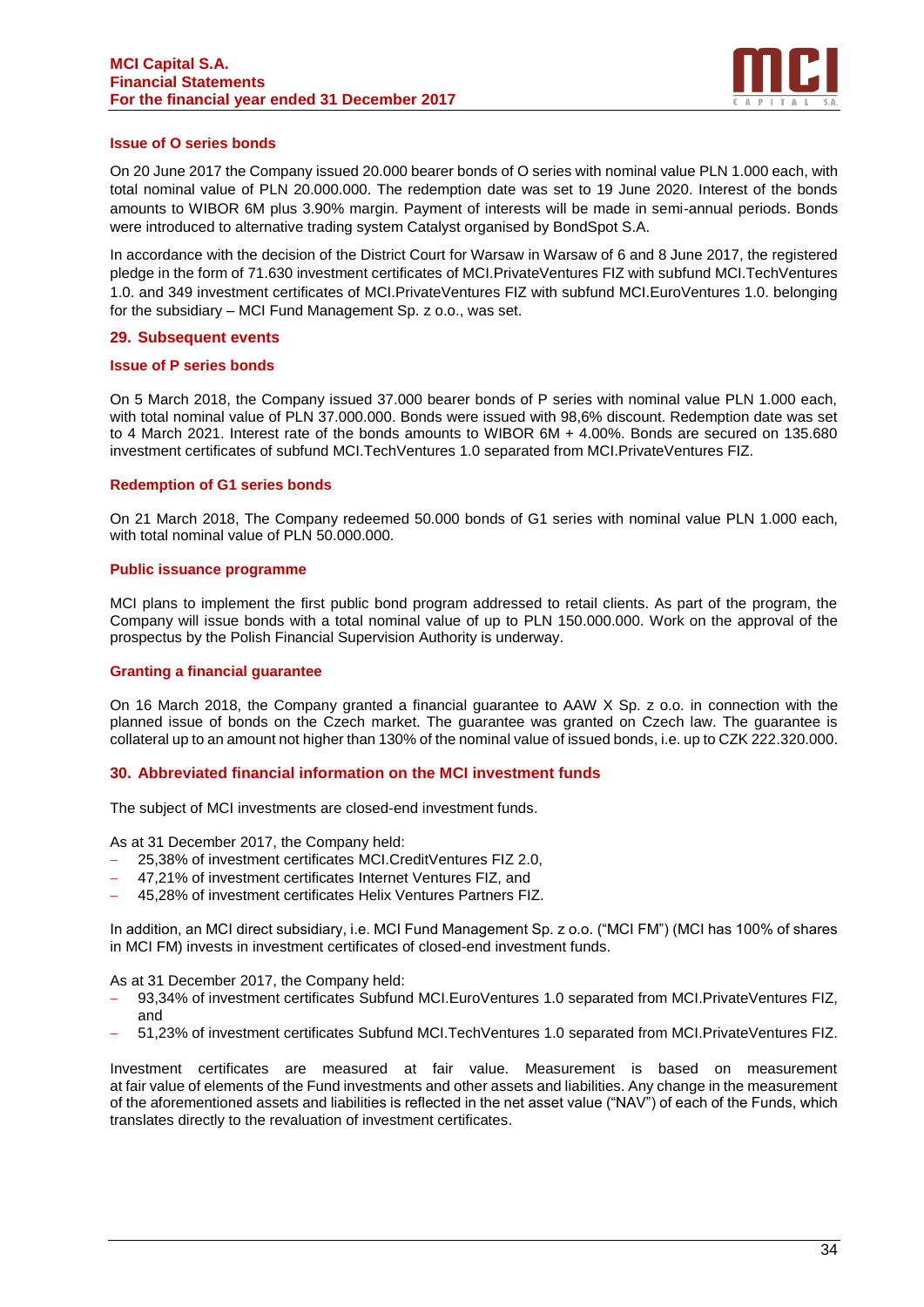

Below is condensed financial information as at 31 December 2017 concerning investment funds in which MCI and MCI FM have investment certificates (based on reporting measurements of the funds):

|                                       | <b>Credit Ventures FIZ</b> |                            | <b>Internet Ventures FIZ</b> |                  | <b>Helix Ventures</b><br><b>Partners FIZ</b> |                            | <b>Subfund</b><br><b>MCI.EuroVentures 1.0</b> |                     | <b>Subfund</b><br><b>MCI.TechVentures 1.0</b> |                  | <b>Total</b>   | Total                             |
|---------------------------------------|----------------------------|----------------------------|------------------------------|------------------|----------------------------------------------|----------------------------|-----------------------------------------------|---------------------|-----------------------------------------------|------------------|----------------|-----------------------------------|
|                                       | 31.12.2017                 | <b>MCI</b><br><b>Share</b> | 31.12.2017                   | <b>MCI Share</b> | 31.12.2017                                   | <b>MCI</b><br><b>Share</b> | 31.12.2017                                    | MCI<br><b>Share</b> | 31.12.2017                                    | <b>MCI Share</b> | 31.12.2017     | <b>MCI/MCI</b><br><b>FM Share</b> |
| <b>Item</b>                           | 100,00%                    | 25,38%                     | 100,00%                      | 47,21%           | 100,00%                                      | 45,28%                     | 100,00%                                       | 93,34%              | 100,00%                                       | 51,23%           | 100,00%        |                                   |
|                                       | <b>PLN'000</b>             | <b>PLN'000</b>             | <b>PLN'000</b>               | <b>PLN'000</b>   | <b>PLN'000</b>                               | <b>PLN'000</b>             | <b>PLN'000</b>                                | <b>PLN'000</b>      | <b>PLN'000</b>                                | <b>PLN'000</b>   | <b>PLN'000</b> | <b>PLN'000</b>                    |
| NAV structure:                        | 201 559                    | 51 154                     | 55 452                       | 26 180           | 8 1 0 0                                      | 3668                       | 842 271                                       | 786 218             | 864 301                                       | 442 797          | 971 683        | 310 017                           |
| - Public companies                    |                            |                            |                              |                  |                                              |                            | 6709                                          | 6 2 6 2             | 35 490                                        | 18 182           | 42 199         | 24 4 44                           |
| - Non-public companies                | 202 648                    | 51 430                     | 56 571                       | 26 708           | 7853                                         | 3556                       | 771 018                                       | 719 710             | 854 515                                       | 437 784          | 892 605        | 239 188                           |
| - Cash, including deposits            | 20 597                     | 5 2 2 8                    | 356                          | 168              | 261                                          | 118                        | 64 410                                        | 60 120              | 30 5 24                                       | 15 637           | 116 148        | 81 271                            |
| - Other assets                        | 254                        | 64                         | 12                           | 6                | 35                                           | 16                         | 225 124                                       | 210 131             | 1 2 9 9                                       | 665              | 226 724        | 210 882                           |
| - Liabilities                         | 21 940                     | 5 5 6 8                    | 1487                         | 702              | 49                                           | 22                         | 224 990                                       | 210 006             | 57 527                                        | 29 471           | 305 993        | 210 882                           |
| Net investment income                 | 8448                       | 2 1 4 4                    | (2581)                       | (1218)           | (76)                                         | (34)                       | 28 578                                        | 26 675              | (26787)                                       | (13723)          | 7582           | 245 769                           |
| Realized and unrealized profit / loss | 4 8 8 0                    | 1 239                      | 9516                         | 4 4 9 3          | (598)                                        | (271)                      | 73 416                                        | 68 526              | 82 213                                        | 42 118           | 169 427        | 13844                             |
| Result from operations for the period | 13 328                     | 3383                       | 6935                         | 3274             | (674)                                        | (305)                      | 101 994                                       | 95 201              | 55 4 26                                       | 28 395           | 177 009        | 116 105                           |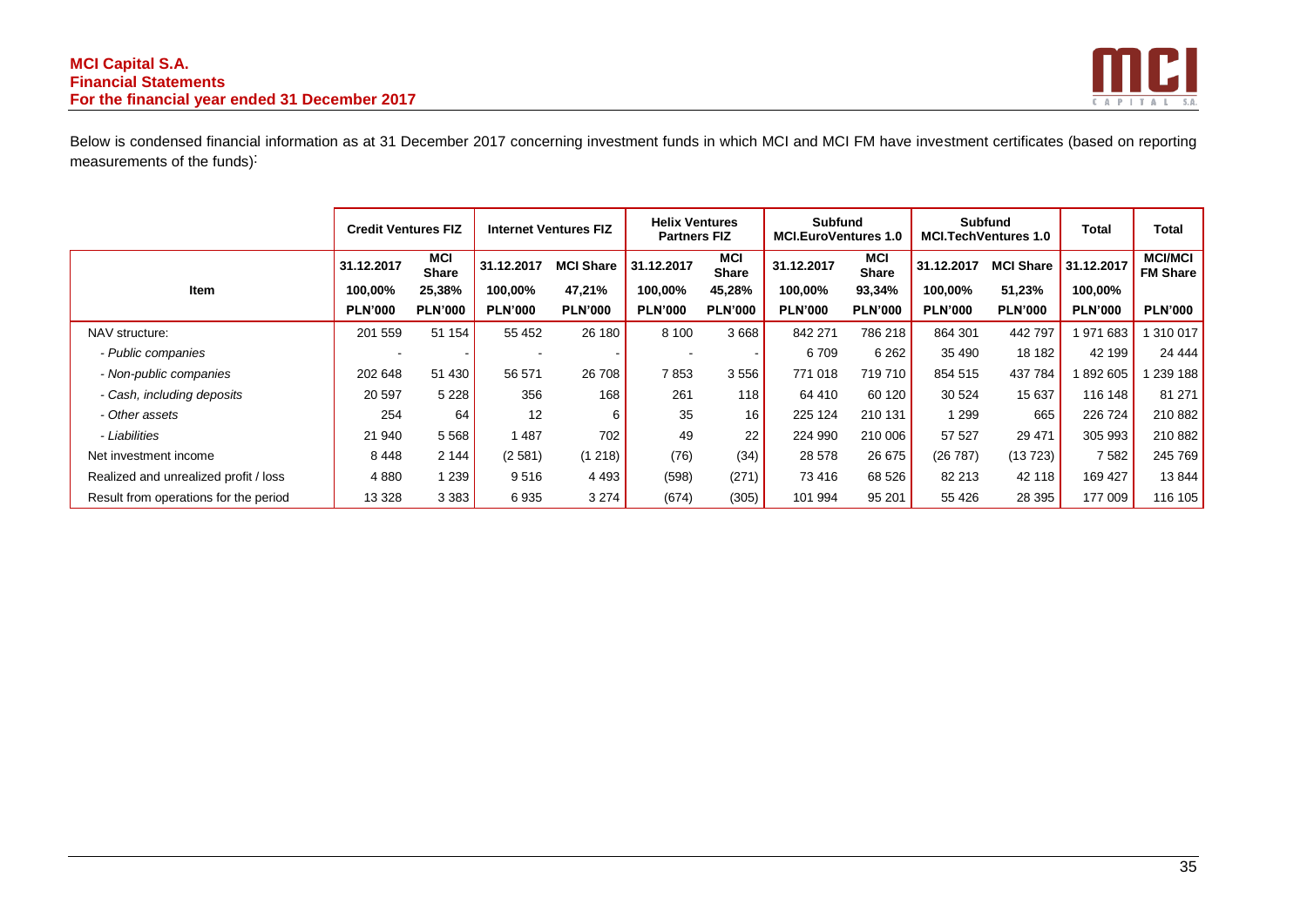

Below is condensed financial information as at 31 December 2016 concerning investment funds in which MCI and MCI FM have investment certificates (based on reporting measurements of the funds):

|                                       | <b>Credit Ventures FIZ</b> |                            | <b>Internet Ventures FIZ</b> |                            | <b>Helix Ventures</b><br><b>Partners FIZ</b> |                            |                | Sub-fund<br>Sub-fund<br><b>MCI.EuroVentures 1.0</b><br><b>MCI.TechVentures 1.0</b> |                      |                      | <b>Total</b>   | Total            |
|---------------------------------------|----------------------------|----------------------------|------------------------------|----------------------------|----------------------------------------------|----------------------------|----------------|------------------------------------------------------------------------------------|----------------------|----------------------|----------------|------------------|
|                                       | 31.12.2016                 | <b>MCI</b><br><b>Share</b> | 31.12.2016                   | <b>MCI</b><br><b>Share</b> | 31.12.2016                                   | <b>MCI</b><br><b>Share</b> | 31.12.2016     |                                                                                    | MCI Share 31.12.2016 | MCI Share 31.12.2016 |                | <b>MCI/MCIFM</b> |
| Item                                  | 100,00%                    | 46,34%                     | 100,00%                      | 48,02%                     | 100,00%                                      | 50,00%                     | 100,00%        | 91,37%                                                                             | 100,00%              | 55,44%               | 100,00%        | <b>Share</b>     |
|                                       | <b>PLN'000</b>             | <b>PLN'000</b>             | <b>PLN'000</b>               | <b>PLN'000</b>             | <b>PLN'000</b>                               | <b>PLN'000</b>             | <b>PLN'000</b> | <b>PLN'000</b>                                                                     | <b>PLN'000</b>       | <b>PLN'000</b>       | <b>PLN'000</b> | <b>PLN'000</b>   |
| NAV structure:                        | 185 894                    | 86 156                     | 47898                        | 23 000                     | 9574                                         | 4 7 8 7                    | 789 807        | 721 647                                                                            | 990 248              | 548 993              | 2 023 421      | 1 384 584        |
| - Public companies                    | 7815                       | 3621                       |                              |                            |                                              |                            | 92 246         | 84 285                                                                             | 55 950               | 31 019               | 156 011        | 118 925          |
| - Non-public companies                | 171 291                    | 79 376                     | 41 272                       | 19819                      | 9 2 5 1                                      | 4 6 2 6                    | 790 790        | 706 956                                                                            | 825 931              | 457 896              | 838 535        | 1 268 673        |
| - Cash, including deposits            | 7 2 4 3                    | 3 3 5 6                    | 261                          | 125                        | 341                                          | 171                        | 94 676         | 86 505                                                                             | 2 1 2 0              | 1 1 7 5              | 104 641        | 91 333           |
| - Other assets                        | 127                        | 72                         | 6492                         | 3 1 1 7                    | 42                                           | 21                         | 711            | 650                                                                                | 138 364              | 76 709               | 145 736        | 80 569           |
| - Liabilities                         | 582                        | 270                        | 127                          | 61                         | 60                                           | 30                         | 188 616        | 156 750                                                                            | 32 117               | 17 806               | 221 502        | 174 916          |
| Net investment income                 | 4 9 31                     | 2 2 8 5                    | (1633)                       | (784)                      | (60)                                         | (30)                       | (24653)        | (22 034)                                                                           | (32 212)             | (17858)              | (53627)        | (38 421)         |
| Realized and unrealized profit / loss | (718)                      | (333)                      | (7969)                       | (3827)                     | 1657                                         | 829                        | (28585)        | (26 610)                                                                           | 4 2 5 4              | 2 3 5 8              | (31361)        | (27582)          |
| Result from operations for the period | 4 2 1 3                    | 1952                       | (9602)                       | (4611)                     | 1597                                         | 799                        | (53 238)       | (48644)                                                                            | (27958)              | (15, 500)            | (84988)        | (66004)          |

\*On 30 November 2016, all shares indirectly held by the MCI.EuroVentures 1.0 subfund of Wirtualna Polska were sold for PLN 390 m (PLN 50 per share). It was the largest such transaction on the WSE in 2016, as well as one of the largest transaction on the Polish capital market.

\*\*Negative measurement of derivative instruments is presented in conjunction with measurement of portfolio companies.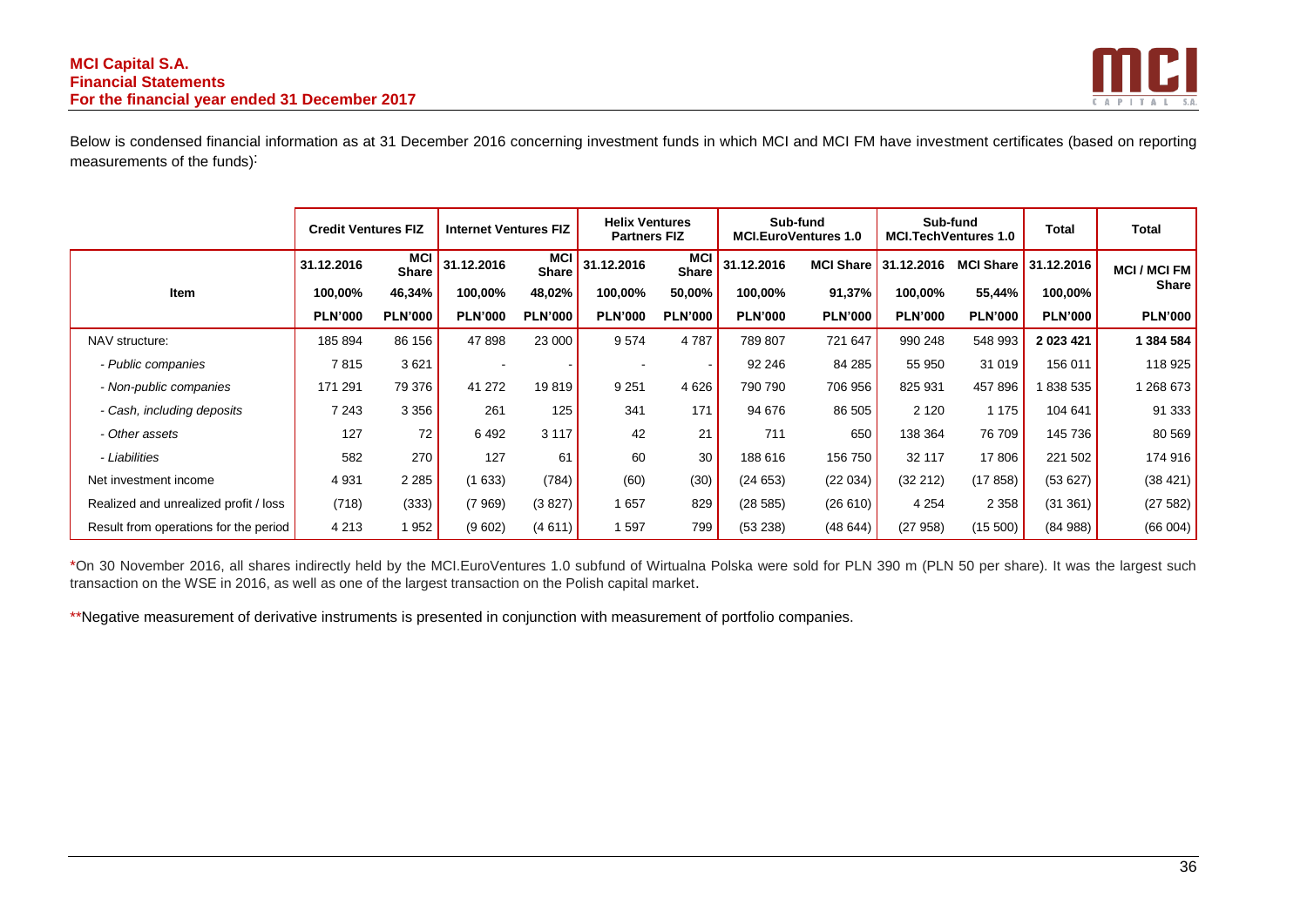

# **31. Related entities**

# **Information on transactions with related entities as at 31 December 2017**

|                                                 | <b>Ultimate</b><br>controlling<br>entity | <b>Subsidiaries</b> | <b>Associates</b> | Other<br>related<br>entities* | Total     |
|-------------------------------------------------|------------------------------------------|---------------------|-------------------|-------------------------------|-----------|
| Investments:                                    |                                          |                     |                   |                               |           |
| Investments in subsidiaries                     |                                          | 1 207 174           |                   |                               | 1 207 174 |
| Investments in associates                       |                                          |                     | 15 078            |                               | 15 078    |
| Investment certificates                         |                                          |                     |                   | 80 999                        | 80 999    |
| Derivatives                                     |                                          |                     |                   | 200                           | 200       |
| Receivables:                                    |                                          |                     |                   |                               |           |
| Trade and other receivables                     |                                          | 3                   | 2 0 8 1           | 21 533                        | 23 617    |
| Liabilities:                                    |                                          |                     |                   |                               |           |
| Trade and other payables                        |                                          | 154                 | 4                 |                               | 158       |
| Liabilities on bonds                            | 19 265                                   |                     |                   |                               | 19 265    |
| Income and expenses:                            |                                          |                     |                   |                               |           |
| Revaluation of shares                           | ۰                                        | 123 334             | (6312)            |                               | 117 022   |
| Revaluation of investment certificates          |                                          | ۰                   |                   | 8 2 8 3                       | 8 2 8 3   |
| Revaluation of derivative financial instruments |                                          |                     |                   | (1910)                        | (1910)    |
| Operating expenses                              |                                          |                     | (1)               |                               | (1)       |
| Revenues from dividends received                |                                          |                     | 1 0 2 7           |                               | 1 0 2 7   |
| Financial income                                |                                          | 841                 | 56                | 4 1 3 4                       | 5 0 31    |
| <b>Financial expenses</b>                       | (1 230)                                  | (675)               |                   | (157)                         | (2062)    |

\*As other related entities are presented: all investment funds, portfolio companies under the funds, companies for which PEM is the parent entity, i.e. MCI Capital TFI S.A., PEM Asset Management Sp. z o.o. and indirect subsidiaries of MCI.

# **Information on transactions with related entities as at 31 December 2016**

|                                                 | <b>Ultimate</b><br>controlling<br>entity | <b>Subsidiaries</b> | <b>Associates</b>        | Other<br>related<br>entities* | <b>Total</b> |
|-------------------------------------------------|------------------------------------------|---------------------|--------------------------|-------------------------------|--------------|
| Investments:                                    |                                          |                     |                          |                               |              |
| Investments in subsidiaries                     | $\overline{\phantom{a}}$                 | 1 083 838           |                          |                               | 1 083 838    |
| Investments in associates                       |                                          |                     | 21 389                   |                               | 21 389       |
| Investment certificates                         |                                          |                     | $\blacksquare$           | 113 945                       | 113 945      |
| Derivatives                                     |                                          |                     |                          | 2 1 1 0                       | 2 1 1 0      |
| Receivables:                                    |                                          |                     |                          |                               |              |
| Trade and other receivables                     |                                          | 1                   | 994                      | 77                            | 1 0 7 2      |
| Receivables from bills of exchange              |                                          | 22 148              | 1 0 0 9                  | 2 9 0 6                       | 26 063       |
| Loans granted                                   |                                          | 205                 | $\overline{\phantom{0}}$ | 328                           | 533          |
| Liabilities:                                    |                                          |                     |                          |                               |              |
| Trade and other payables                        |                                          | 440                 |                          | 442                           | 882          |
| Liabilities on bonds                            | 19 117                                   |                     |                          |                               | 19 117       |
| Income and expenses:                            |                                          |                     |                          |                               |              |
| <b>Revaluation of shares</b>                    |                                          | (56058)             | (20337)                  |                               | (76395)      |
| Revaluation of investment certificates          |                                          |                     |                          | (10959)                       | (10959)      |
| Revaluation of derivative financial instruments |                                          |                     |                          | 326                           | 326          |
| Other income on investments                     |                                          |                     |                          | 12 080                        | 12 080       |
| Operating expenses                              |                                          |                     | (6)                      | (3)                           | (9)          |
| Revenues from dividends received                |                                          |                     | 5 0 5 3                  |                               | 5 0 5 3      |
| Financial income                                |                                          | 166                 | 9                        | 4 4 0 1                       | 4576         |
| Financial expenses                              | (1 221)                                  | (768)               |                          | (31)                          | (2 020)      |

\*As other related entities are presented: all investment funds, portfolio companies under the funds, companies for which PEM is the parent entity, i.e. MCI Capital TFI S.A., PEM Asset Management Sp. z o.o. and indirect subsidiaries of MCI.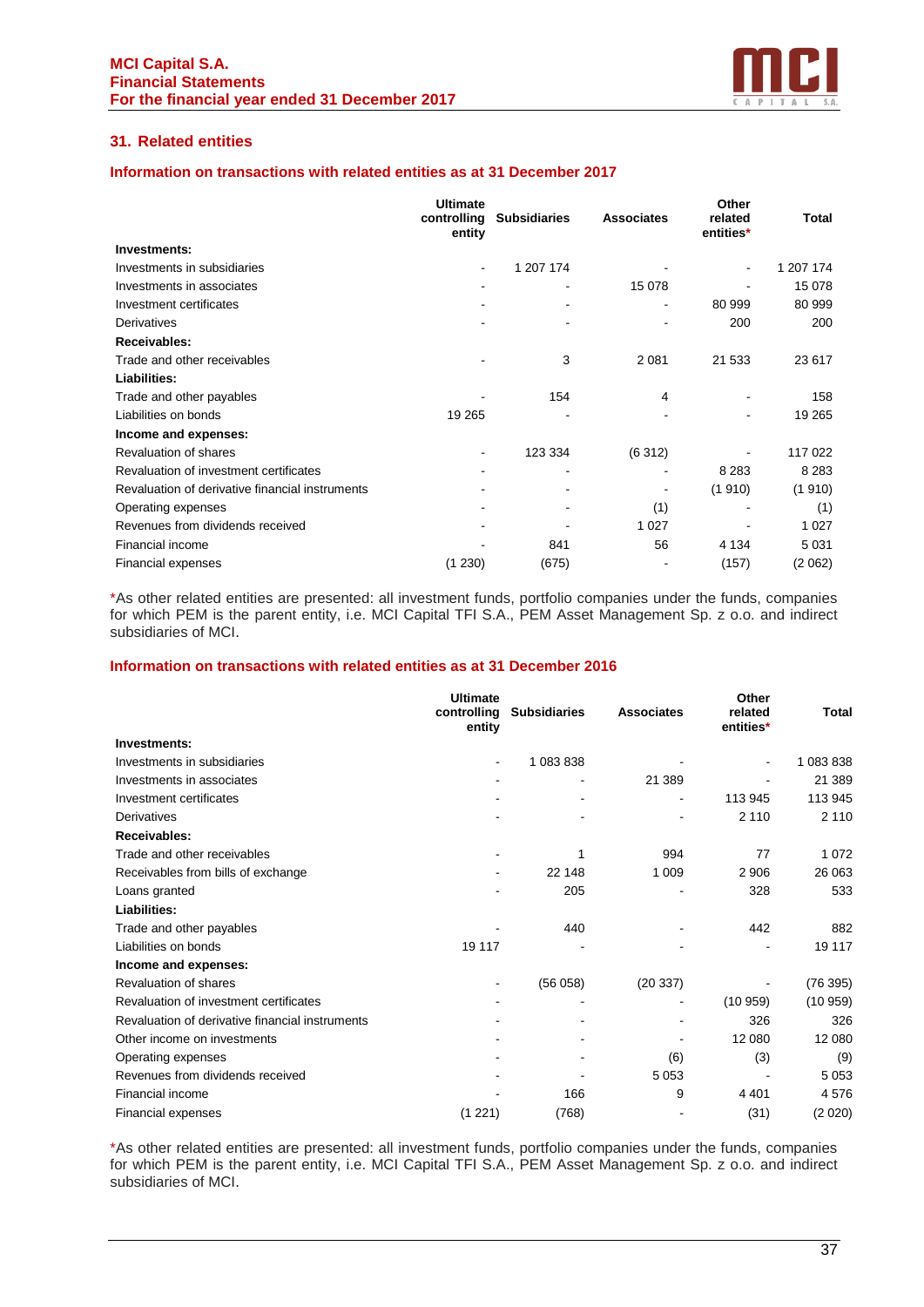

# **32. Operating lease agreements**

As at the balance sheet date, the Company does not use any fixed assets under an operating lease agreement.

# **33. Operating segments**

The company does not separate operating or geographical segments.

# **34. Description of material accounting policies**

Material accounting policies applied while preparing these financial statements are presented below.

## **Comparative data**

For comparative data presented in the financial statements, the accounting principles identical to information as at and for the twelve months ended 31 December 2017 were adopted.

## **Going concern**

The financial statements of the Company were prepared on the assumption that the Company would continue as a going concern in the foreseeable future comprising a period not shorter than 12 months after the balance sheet date, i.e., after 31 December 2017. As at the date the financial statements are approved, the Management Board of the Company is aware of no facts or circumstances that would pose a threat to the going concern by the Company during 12 months after the balance sheet date as a result of intended or forced discontinuation or material restriction of the existing activities by the Company.

# **Investment entity**

The Company does not consolidate subsidiaries, because it has the status of an individual investment entity as it fulfils the criteria of IFRS 10 par. 27.

The Company meets the criteria for classification as an investment entity as defined in paragraph 27 of IFRS 10, namely:

- − obtains funds from one or more investors for the purpose of providing those investor(s) with investment management services;
- − commits to its investor(s) that its business purpose is to invest funds solely for returns from capital appreciation, investment income, or both; and
- measures and evaluates the performance of substantially all of its investments on a fair value basis, thus it can be classified as an investment entity.

In accordance with IFRS 10.31, an investment entity does not extend consolidation over its subsidiaries other than the subsidiaries which carry on investment activities. Therefore, investments in subsidiaries which carry on investment activities are fully consolidated. Investments in subsidiaries which do not carry on investment activities are measured at fair value through profit or loss and recognised in the financial result for the period.

The fair value of investments in subsidiaries (which do not carry on investment activities) is calculated on the basis of adjusted net asset value of each of the subsidiaries at the balance sheet date. The adjusted net asset value is determined on the basis of measurement of net asset value of the funds which issue investment certificates in which the subsidiaries invest. The value of investment certificates of these funds, in turn, is based on the fair value measurement of investments in portfolio companies, adjusted for liabilities of the funds.

# **Investments in subsidiaries**

Investments in subsidiaries are measured at fair value through profit or loss and recognised in the financial result for the period in accordance with IAS 10.31. The fair value of investments in subsidiaries (which do not carry on investment activities) is calculated on the basis of adjusted net asset value of each of the subsidiaries at the balance sheet date. The adjusted net asset value is determined on the basis of measurement of net asset value of the funds which issue investment certificates in which the subsidiaries invest. The value of investment certificates of these funds, in turn, is based on the fair value measurement of investments in portfolio companies, adjusted for liabilities of the funds.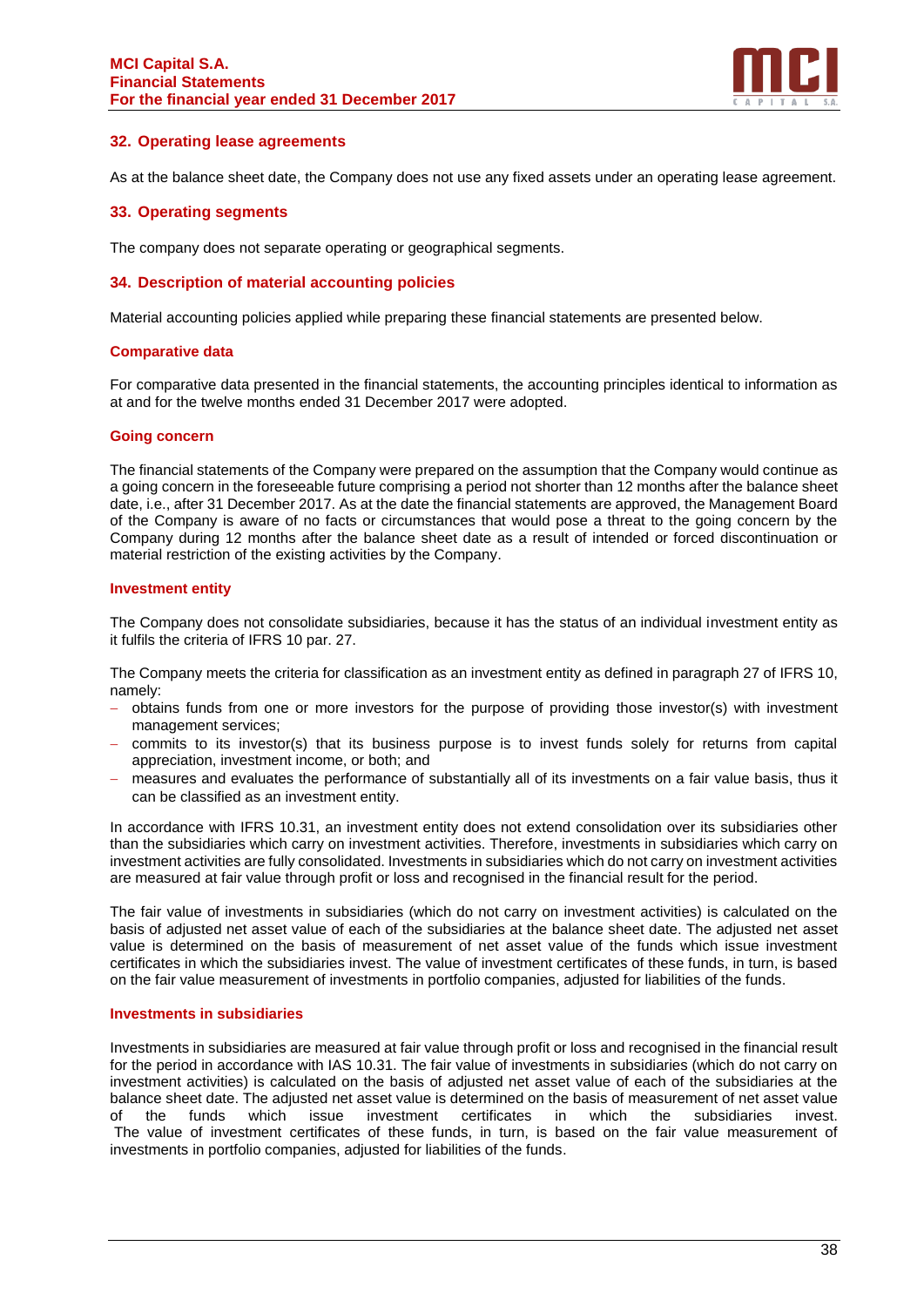

## **Investments in associates**

An associate is an entity over which the investor has significant influence. A significant influence is the ability to participate in decision-making on financial and operating matters of the entity in which the investment was made, but at the same time it does not imply maintaining control or joint control over the policy.

In line with IFRS 27.11 MCI measures its investments in associated entities or joint ventures at fair value through profit and loss by the financial result in line with IFRS 9.

Measurement of investments in associated entities at fair value is disclosed in the financial statements in line with IFRS 27.11.

Measurement of investments in associated entities at fair value is based on:

- − for listed companies quotations of shares on the public market as at the balance sheet date,
- for companies not listed on the public market:
	- a) at fair value of net assets of an associated entity as at the balance sheet date or,
	- b) for representative sales transactions of shares of an associated entity in the reporting period at the value of the share from this sales transaction.

## **Foreign currencies**

As at the balance sheet date financial assets and liabilities denominated in foreign currencies are converted according to the average rate determined by the National Bank of Poland applicable on that day. Profits and losses arising on the currencies translations are disclosed directly in the statement of profit and loss, except for if they arose as a result of measurement of assets and liabilities when changes of fair value are disclosed directly in equity.

## **General and administrative expenses**

General and administrative expenses are the administrative and economic costs connected with the maintenance of the Company and ensuring of its proper functioning. General and administrative expenses include, among others:

- salaries and employee benefits, as well as the costs of social security (this applies to persons employed under an employment contract, mandate contracts or contracts for a specific work),
- costs of third party services,
- − depreciation of fixed assets and amortization of intangible assets,
- − consumption of materials and energy,
- taxes and fees.
- − other costs.

# **Employee benefits**

Amounts of short-term employee benefits, other than those on account of employment termination and capital benefits, are recognised as liabilities, after acknowledging all amounts which have already been paid, and at the same time they are posted as costs of the period, unless the benefit is to be recognised as original costs of the asset.

Employee benefits in the form of paid absences are recognised as liabilities and costs at the moment when employees performed work if the work performed causes an increase of possible future paid absences or at the moment when they occur if there is no connection between work and increase of possible future paid absences.

# **Share-based payments**

Equity compensation plans include shares, share options and other capital instruments issued by an entity, as well as cash payments the value of which depends on the future market price of the entity's shares.

The total amount charged to costs during the period when staff obtains entitlements to realise options is determined on the basis of the fair value of granted options, with exclusion of the effect of potential non-market conditions of obtaining entitlements (e.g. goals to be achieved as regards profitability and sales increase).

Proceeds from realisation of options (less transaction costs directly related to the realisation) are disclosed in the share capital (nominal value) and the share premium from the sales of shares above their nominal value.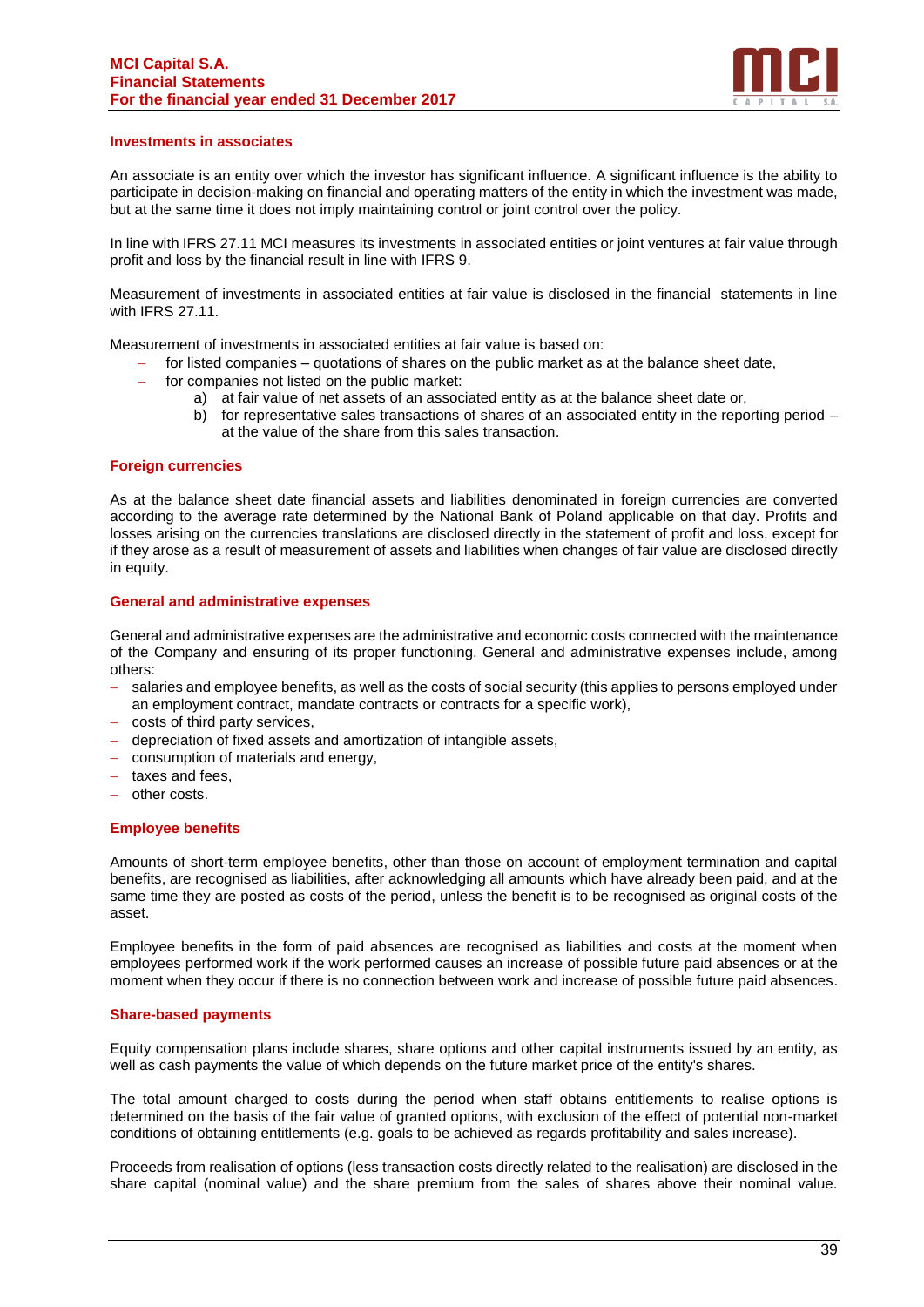

# **Tax**

Compulsory charges on the financial result include: the current tax and the deferred tax. The current tax liability is calculated on the basis of the tax result (taxation base) for a given financial year. Tax profit (loss) differs from net accounting profit (loss) due to exclusion of taxable revenues and tax deductible costs in the following periods, as well as items of revenues and expenses which are never subject to taxation. The tax liability is calculated on the basis of tax rates valid in the given financial year.

The deferred tax is calculated using the balance sheet method as the tax to be paid or returned in the future on the differences between the carrying value of assets and liabilities and the corresponding tax values used to calculate the taxation base.

The deferred tax provision is set up on all positive taxable transitional differences, while the deferred tax asset is recognized to the likely value of reducing future taxable profits by recognized negative transitional differences.

No tax asset or liability occurs if the transitional difference occurs as a result of the goodwill or primary recognition of another asset or liability in the transaction which does not affect the tax result or accounting result.

The value of the deferred tax asset is analysed on each balance sheet date. If the expected future tax profits are insufficient to realise the asset or part of that asset, it is written down.

The deferred tax is calculated with tax rates valid when the asset is realised or the liability matures.

The deferred tax is recognised in the income statement, except when it refers to items directly recognised in equity. In the latter case, the deferred tax is also settled directly into equities.

As a result of the creation of the Tax Group, during the Tax Group period the companies forming the Tax Group are obliged to maintain a profitability ratio of at least 3% (profit of revenues ratio) for each tax year.

Losses generated by companies before Tax Group are not subject to expiration. For this reason, MCI will be entitled to settle tax losses for the next five consecutive fiscal years, with the Tax Group period not being taken into account when calculating successive tax years in succession.

# **Financial instruments**

Assets and financial liabilities are disclosed in the balance sheet at the moment when the Company becomes a party to a binding agreement.

The Company classifies financial instruments to the following categories: components of financial assets or financial liabilities measured at fair value through profit/loss, held-to-maturity investments, borrowings and receivables, financial assets available for sale.

# **Financial assets**

The Company classifies the following components of financial assets at fair value through profit/ loss: investments in subsidiaries and associated entities, investment certificates, derivatives.

Investments in subsidiaries and associated entities are measured at fair value through profit/ loss at initial recognition in line with IFRS 10, 28 and 27. The measurement method at fair value depends on the type of available source information applied during the measurement. For entities whose shares are not quoted on the active market, the fair value is determined on the basis of measurement techniques commonly applied by market participants. The presumptions of measurement techniques are not based on information coming from the active market, but indicate best the fair value of these entities.

The fair value of investment certificates is determined based on net asset value of funds.

The fair value of derivatives is determined on the basis of measurements at fair value with the use of available source information.

Changes in fair value of these assets are disclosed in the income statement. Financial assets are disclosed under the following items of the balance sheet:

- investments in subsidiaries.
- investments in associated entities: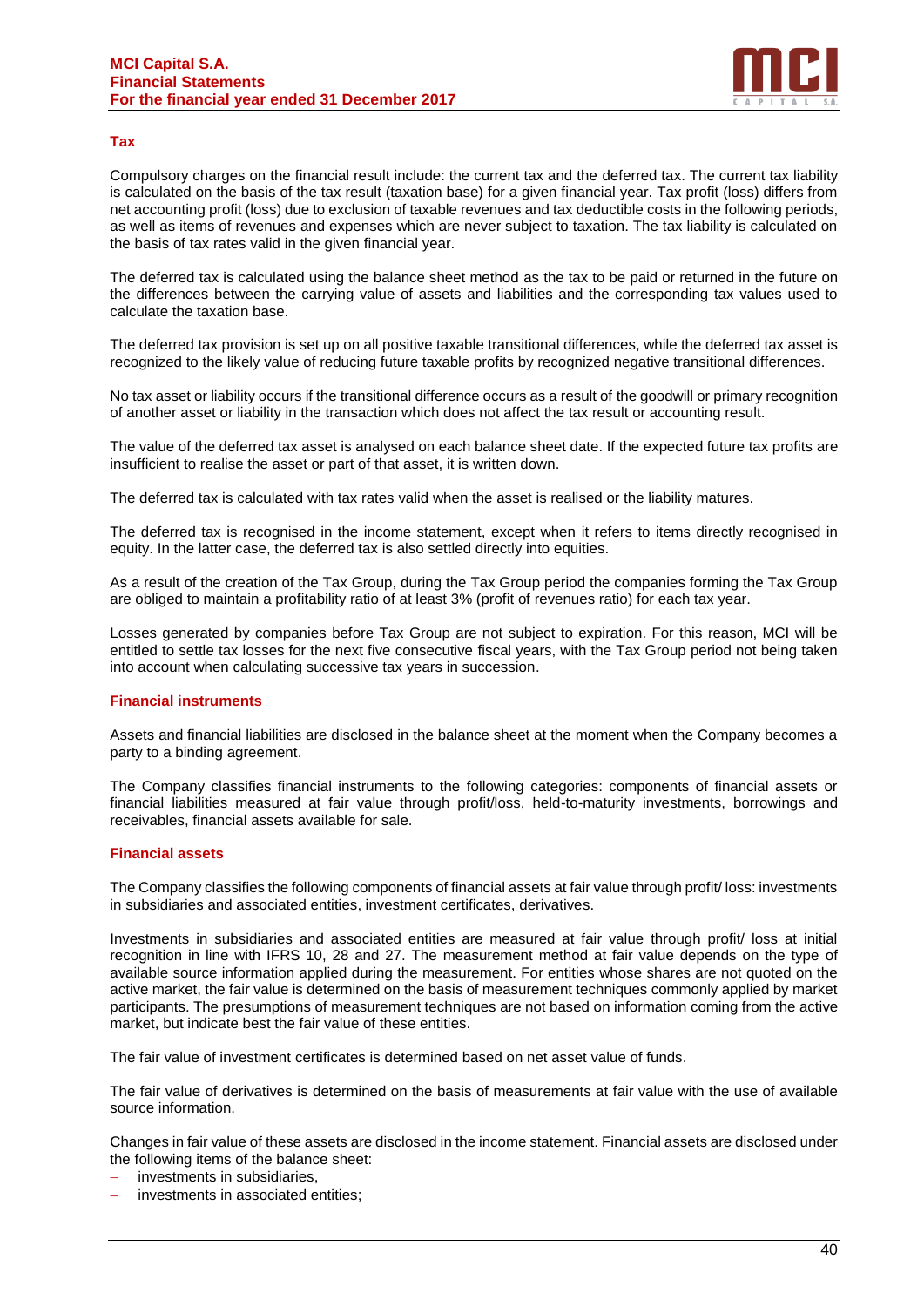

- − investment certificates,
- − derivatives
- − cash and cash equivalents,
- − trade receivables,
- − other financial assets bills of exchange,
- − loans granted.

## **Financial revenue and expenses**

Financial revenue and expenses include interest generated by the particular financial asset or liability and are recognised on the accruals basis, i.e. in the financial year which these relate to.

## **Impairment of financial assets**

As at each balance sheet date the Company evaluates if there is objective evidence for impairment of a financial assets component or a group of financial assets.

For assets disclosed at amortised cost if there is objective evidence that an impairment loss is incurred, the amount of the impairment loss equals the difference between the carrying value of a financial assets component and the current value of estimated future cash flows (exclusive of future losses on uncollected receivables which have not yet been incurred), discounted through applying the primary effective interest rate (i.e. interest rate determined at initial recognition). The impairment amount is disclosed in the income statement.

In the first place the Company assesses if there is objective evidence for impairment of financial assets components which are material as individual components, as well as evidence for impairment of financial assets which are not material as individual assets. Objective evidence for impairment of financial assets components or of a group of assets includes information obtained by a holder of asset components and relating to the following events:

- the issuer or debtor having material financial difficulties,
- not keeping terms of an agreement,
- the lender grants the borrower certain facilities due to the borrower's economic difficulties,
- high probability of the borrower's bankruptcy or other financial restructuring,
- disappearance of an active market for a given financial asset due to financial difficulties.

If a conducted analysis reveals that there is no objective evidence for impairment of a financial asset which was tested individually, regardless of its being material or immaterial, the Company includes this asset to a group of financial assets with a similar credit risk and tests it for impairment jointly. Assets which are tested for impairment individually and for which an impairment loss is recognised, or for which it has been decided that the current loss would not be changed, are not considered for combined evaluation of a group of assets for impairment. If the impairment loss decreases in the following period and this decrease is objectively connected with an event taking place after the recognition of the loss, the loss recognised previously is reversed. The reversal of the impairment loss is disclosed in the income statement in the amount in which the carrying value of the asset did not exceed its depreciated cost/ recoverable amount as at the reversal date.

#### **Investment certificates**

Investment certificates are measured at fair value through profit or loss and are recognized in the financial result of the current period. The fair value of investment certificates is the reporting valuation of funds (or official valuation if reporting valuation is not available), i.e. the net asset value of the investment certificates ("NAV per IC") held by the Company. Valuation of investment certificates is made at the frequency specified in the fund's Statute, but not less than once every three months. It is based on an estimate of the value of the financial instruments in which the fund invests. Individual components of the fund's investments (shares, derivatives, debt instruments, etc.) are measured at fair value. The revaluation of investment components is made quarterly. Valuation of other assets and liabilities of funds is also carried out at fair value. Therefore, the reporting and official valuation of funds (i.e. NAV per IC) is the best reflection of the fair value of investment certificates.

# **Cash and cash equivalents**

Cash and short-term deposits reported on the balance sheet include cash in bank and cash at hand and shortterm deposits with the initial maturity up to three months.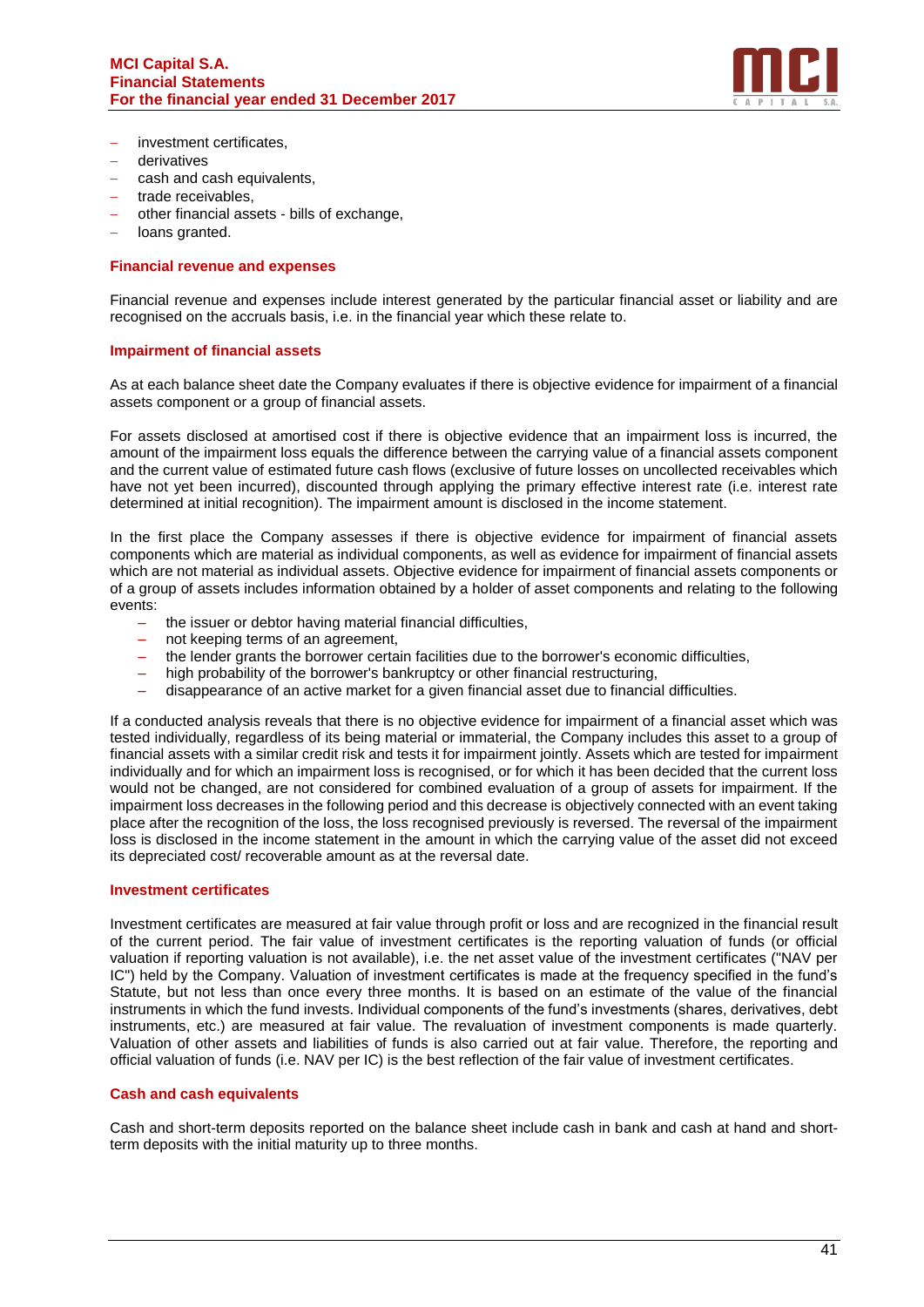

# **Financial liabilities**

After the initial recognition the Company measures financial liabilities at amortised cost with the use of the effective interest rate method. Financial liabilities are disclosed under the following items:

- loans, borrowings,
- bonds,
- bills of exchange,
- trade and other payables.

Profits and losses in measurements of financial liabilities are disclosed in the income statement under financial income and expenses.

#### **Bonds convertible into shares**

The Company issued convertible bonds, which are classified as financial liabilities. Convertible bonds at the time of issue are the obligation of the issuer and are recognized in accordance with the rules provided for financial liabilities. Convertible bonds are an instrument of complex – commitment, but also an equity instrument, containing a conversion option into shares of the parent company. Upon initial recognition of the bond, the liability component and the equity component must be individually separated. The sum of the carrying amounts of: the liability and equity components is equal to the fair value that would be ascribed to the instrument as a whole. Upon initial recognition, first place the carrying value of the liability component is determined by measuring the fair value of a similar liability that does not have an associated equity component. The carrying amount of the equity component is then determined by deducting the fair value of the financial liability from the fair value of the complex financial instrument as a whole. Due to the fact that the market in which the transaction took place is not significantly different from the main market, it should be considered that the transaction price reliably determines the fair value of convertible bonds. Convertible bonds have been valued as the sum of the value of the variable bond and the option of conversion of the bond into shares of the parent company. The ordinary bond component was measured separately from the possibility of converting the instrument into shares, by measuring the discounted cash flows from interest (from the point of view of the bondholder), whereby the discount rate is the interest rate that the Company would pay for the bonds without the right to convert the bonds into shares. The value of the equity component was calculated according to provisions of IAS 32.32, by subtracting the liability component from the fair value of the convertible bond. The liability component is presented under liabilities on the balance sheet, while the equity component is presented as a component of equities.

#### **Provisions for liabilities**

Provisions for liabilities are established when the Company is under present obligation (legal or customary) resulting from past events and it is probable that meeting this obligation will cause a reduction of the Company's economic benefits and that one may reliably estimate the liability amount. If the Company expects that provisioned costs can be reimbursed, for example under an insurance contract, then the refund is posted as a separate asset, only when it is basically certain that the refund is to actually take place. Costs of a provision are posted to the income statement, decreased by all the refunds. Provisions for future operating losses are not established.

#### **Functional currency. Disclosure of figures in the financial statements**

The items included in the financial statements relating to the Company are measured using the primary currency of the economic environment in which the Company operates ("the functional currency"), which is the Polish zloty. The data in the financial statements are presented in thousands of Polish zlotys, unless stated otherwise.

# **Changes in IFRS**

**Standards, Interpretations and amendments to published Standards as adopted by the EU that are not yet effective for annual periods ending on 31 December 2017:**

| Standards and Interpretations adopted by EU                                                                                              | Nature of impending change in accounting policy                                                                                                                                                                                                                                                                                                                                                                                                                                        |
|------------------------------------------------------------------------------------------------------------------------------------------|----------------------------------------------------------------------------------------------------------------------------------------------------------------------------------------------------------------------------------------------------------------------------------------------------------------------------------------------------------------------------------------------------------------------------------------------------------------------------------------|
| <b>IFRS 15 Revenue from Contracts with Customers</b><br>and<br><b>Clarifications to IFRS 15 Revenue from Contracts</b><br>with Customers | The new Standard provides a framework that replaces existing revenue recognition quidance in IFRS. Entities will<br>adopt a five-step model to determine when to recognise revenue, and at what amount. The new model specifies that<br>revenue should be recognised when (or as) an entity transfers control of goods or services to a customer at the<br>amount to which the entity expects to be entitled. Depending on whether certain criteria are met, revenue is<br>recognised: |
|                                                                                                                                          | over time, in a manner that depicts the entity's performance; or                                                                                                                                                                                                                                                                                                                                                                                                                       |
|                                                                                                                                          | at a point in time, when control of the goods or services is transferred to the customer.<br>٠                                                                                                                                                                                                                                                                                                                                                                                         |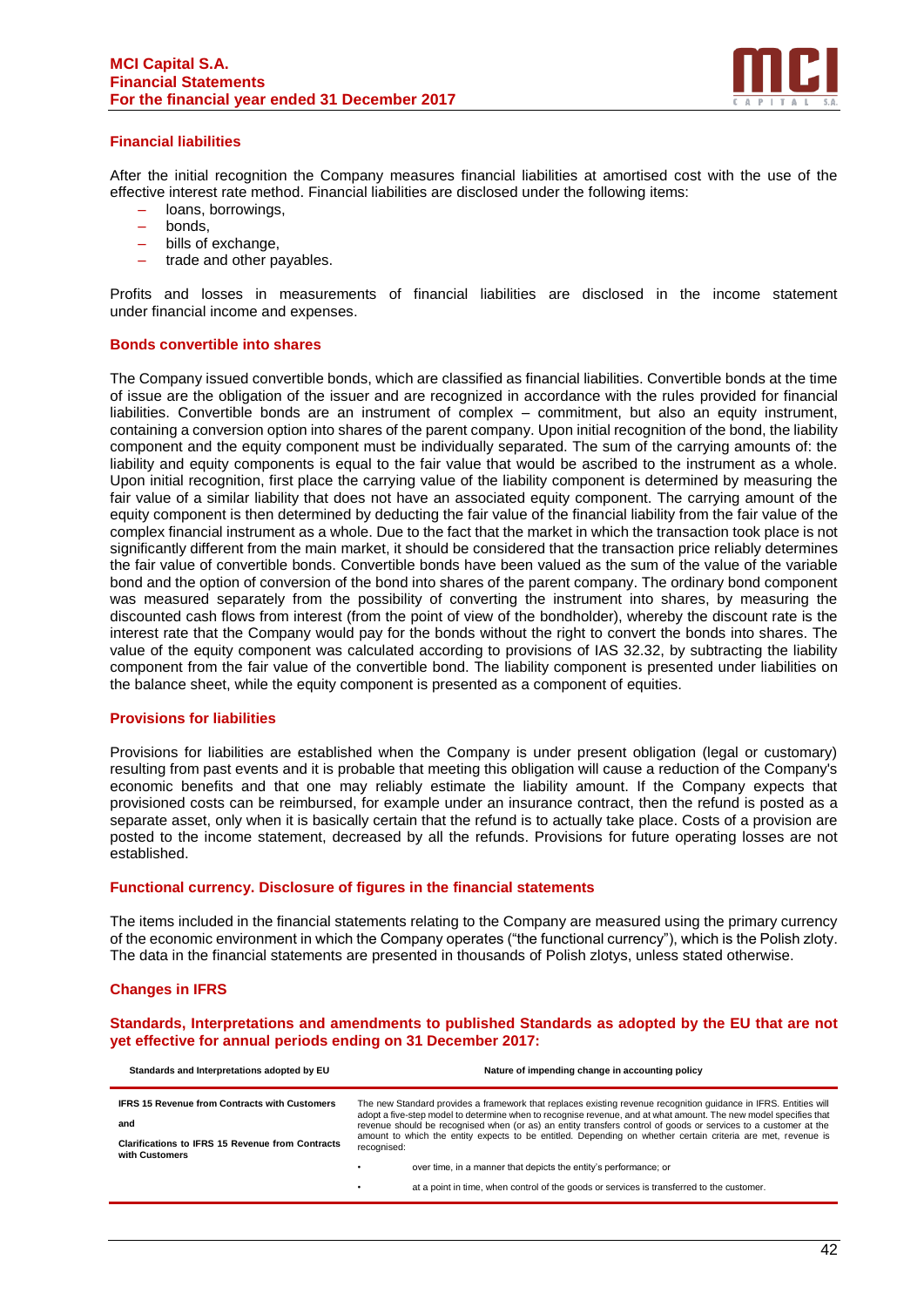

| Standards and Interpretations adopted by EU | Nature of impending change in accounting policy                                                                                                                                                                                                                                                                                                                                                                                                                                                                                                                                  |
|---------------------------------------------|----------------------------------------------------------------------------------------------------------------------------------------------------------------------------------------------------------------------------------------------------------------------------------------------------------------------------------------------------------------------------------------------------------------------------------------------------------------------------------------------------------------------------------------------------------------------------------|
|                                             | IFRS 15 also establishes the principles that an entity shall apply to provide qualitative and quantitative disclosures<br>which provide useful information to users of financial statements about the nature, amount, timing, and uncertainty<br>of revenue and cash flows arising from a contract with a customer.                                                                                                                                                                                                                                                              |
|                                             | The Clarifications to IFRS 15 clarify some of the Standard's requirements and provide additional transitional relief<br>for companies that are implementing the new Standard.                                                                                                                                                                                                                                                                                                                                                                                                    |
|                                             | The amendments clarify how to:                                                                                                                                                                                                                                                                                                                                                                                                                                                                                                                                                   |
|                                             | identify a performance obligation - the promise to transfer a good or a service to a customer- in a<br>contract;                                                                                                                                                                                                                                                                                                                                                                                                                                                                 |
|                                             | determine whether a company is a principal (the provider of a good or service) or an agent (responsible<br>for arranging for the good or service to be provided); and                                                                                                                                                                                                                                                                                                                                                                                                            |
|                                             | determine whether the revenue from granting a license should be recognised at a point in time or over<br>time.                                                                                                                                                                                                                                                                                                                                                                                                                                                                   |
|                                             | The amendments also provide entities with two additional practical expedients:                                                                                                                                                                                                                                                                                                                                                                                                                                                                                                   |
|                                             | An entity need not restate contracts that are completed contracts at the beginning of the earliest period<br>presented (for entities that using the full retrospective method only);                                                                                                                                                                                                                                                                                                                                                                                             |
|                                             | For contracts that were modified before the beginning of the earliest period presented, an entity need<br>$\bullet$<br>not retrospectively restate the contract but shall instead reflect the aggregate effect of all of the<br>modifications that occur before the beginning of the earliest period presented (also for entities<br>recognising the cumulative effect of initially applying the standard at the date of initial application).                                                                                                                                   |
| <b>IFRS 9 Financial Instruments (2014)</b>  | This Standard replaces IAS 39, Financial Instruments: Recognition and Measurement, except that the IAS 39<br>exception for a fair value hedge of an interest rate exposure of a portfolio of financial assets or financial liabilities<br>continues to apply, and entities have an accounting policy choice between applying the hedge accounting<br>requirements of IFRS 9 or continuing to apply the existing hedge accounting requirements in IAS 39 for all hedge<br>accounting until the standard resulting from the IASB's project in macro hedge accounting is effective. |
|                                             | Although the permissible measurement bases for financial assets – amortised cost, fair value through other<br>comprehensive income (FVOCI) and fair value through profit or loss (FVTPL) – are similar to IAS 39, the criteria for<br>classification into the appropriate measurement category are significantly different.                                                                                                                                                                                                                                                      |
|                                             | A financial asset is measured at amortized cost if the following two conditions are met:                                                                                                                                                                                                                                                                                                                                                                                                                                                                                         |
|                                             | the assets is held within a business model whose objective is to hold assets in order to collect<br>contractual cash flows; and                                                                                                                                                                                                                                                                                                                                                                                                                                                  |
|                                             | its contractual terms give rise, on specified dates, to cash flows that are solely payments of principal<br>and interest on the principal outstanding.                                                                                                                                                                                                                                                                                                                                                                                                                           |
|                                             | Otherwise, e.g. in the case of equity instruments of other entities, a financial asset will be measured at fair value.                                                                                                                                                                                                                                                                                                                                                                                                                                                           |
|                                             | Gains and losses on remeasurement of financial assets measured at fair value are recognised in profit or loss, other<br>than assets held within a business model whose objective is achieved by both collecting contractual cash flows and<br>selling financial assets - such remeasurement gains and losses are recognized in OCI.                                                                                                                                                                                                                                              |
|                                             | In addition, for a non-trading equity instrument, a company may elect to irrevocably present subsequent changes in<br>fair value (including foreign exchange gains and losses) in OCI. These are not reclassified to profit or loss under any<br>circumstances.                                                                                                                                                                                                                                                                                                                  |
|                                             | For debt instruments measured at FVOCI, interest revenue, expected credit losses and foreign exchange gains and<br>losses are recognised in profit or loss in the same manner as for amortised cost assets. Other gains and losses are<br>recognised in OCI and are reclassified to profit or loss on derecognition.                                                                                                                                                                                                                                                             |
|                                             | The impairment model in IFRS 9 replaces the 'incurred loss' model in IAS 39 with a forward-looking an 'expected<br>credit loss' (ECL) model, which means that a loss event will no longer need to occur before an impairment allowance<br>is recognised. The new impairment model will apply to financial assets measured at amortized cost or FVOCI, except<br>for investments in equity instruments, and to contract assets.                                                                                                                                                   |
|                                             | Under IFRS 9, loss allowances will be measured on either of the following bases:                                                                                                                                                                                                                                                                                                                                                                                                                                                                                                 |
|                                             | 12-month ECLs: these are ECLs that result from possible default events within the 12 months after the<br>reporting date; and                                                                                                                                                                                                                                                                                                                                                                                                                                                     |
|                                             | Lifetime ECLs: these are ECLs that result from all possible default events over the expected life of a<br>financial instrument.                                                                                                                                                                                                                                                                                                                                                                                                                                                  |
|                                             | IFRS 9 includes a new general hedge accounting model, which aligns hedge accounting more closely with risk<br>management. The types of hedging relationships - fair value, cash flow and foreign operation net investment -<br>remain unchanged, but additional judgment will be required.                                                                                                                                                                                                                                                                                       |
|                                             | The standard contains new requirements to achieve, continue and discontinue hedge accounting and allows<br>additional exposures to be designated as hedged items.                                                                                                                                                                                                                                                                                                                                                                                                                |
|                                             | Extensive additional disclosures regarding an entity's risk management and hedging activities are required.                                                                                                                                                                                                                                                                                                                                                                                                                                                                      |
| Annual Improvements to IFRS 2014-2016 Cycle | The Improvements to IFRSs (2014-2016) contains 3 amendments to standards. The main changes were to:                                                                                                                                                                                                                                                                                                                                                                                                                                                                              |
|                                             | delete short-term exemptions for first-time adopters (IFRS 1 First-time Adoption of International<br>Financial Reporting Standards) relating, inter alia, to transition provisions of IFRS 7 Financial Instruments -<br>Disclosures regarding comparative disclosures and transfers of financial assets, and of IAS 19 Employee Benefits;<br>The exemptions were deleted due to the fact that these reliefs had been available to entities only for reporting periods<br>that had passed;                                                                                        |
|                                             | clarify that requirements of IFRS 12 Disclosure of Interest in Other Entities (with an exception of<br>disclosure of summarized financial information in accordance with paragraphs B10-B16 of that standard) apply to<br>entities that have an interest in subsidiaries, or joint arrangements, or associates, or unconsolidated structured<br>entities, which are classified as held for sale or discontinued operations in accordance with IFRS 5 Non-current<br>Assets Held for Sale and Discontinued Operations; and                                                        |
|                                             | clarify that election of exemption from applying the equity method per IAS 28 Investments in Associates<br>and Joint Ventures shall be made separately for each associate or joint venture at initial recognition of the associate<br>or joint venture                                                                                                                                                                                                                                                                                                                           |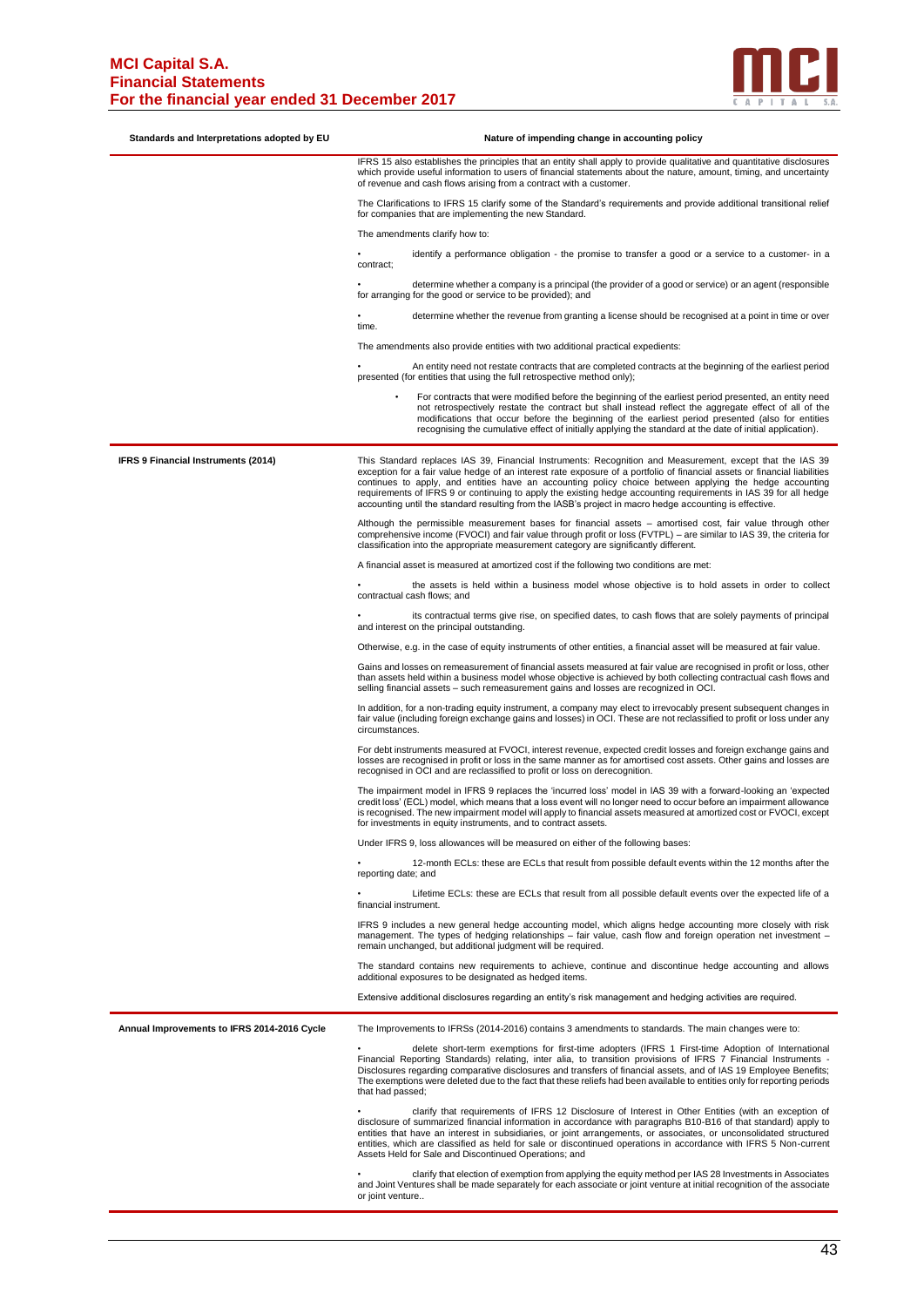

## **Standards and interpretations not yet endorsed by the EU as at 31 December 2017:**

| Standards and Interpretations awaiting to be<br>adopted by EU                                                 | Nature of impending change in accounting policy                                                                                                                                                                                                                                                                                                                                                                                                                                                                                                                                                                                                                                                                                                                                                                                                                                                                                                                                                                                                                                                                                                                                                                                                                                                                                  |
|---------------------------------------------------------------------------------------------------------------|----------------------------------------------------------------------------------------------------------------------------------------------------------------------------------------------------------------------------------------------------------------------------------------------------------------------------------------------------------------------------------------------------------------------------------------------------------------------------------------------------------------------------------------------------------------------------------------------------------------------------------------------------------------------------------------------------------------------------------------------------------------------------------------------------------------------------------------------------------------------------------------------------------------------------------------------------------------------------------------------------------------------------------------------------------------------------------------------------------------------------------------------------------------------------------------------------------------------------------------------------------------------------------------------------------------------------------|
| IFRIC 22 Foreign Currency Transactions and<br><b>Advance Consideration</b>                                    | IFRIC 22 provides requirements about which exchange rate to use in reporting foreign currency transactions (such<br>as revenue transactions) when payment is made or received in advance and clarifies that the transaction date is the<br>date on which the company initially recognises the prepayment or deferred income arising from the advance<br>consideration. For transactions involving multiple payments or receipts, each payment or receipt gives rise to a<br>separate transaction date.                                                                                                                                                                                                                                                                                                                                                                                                                                                                                                                                                                                                                                                                                                                                                                                                                           |
| <b>IFRIC 23 Uncertainty over Income Tax Treatments</b>                                                        | IFRIC 23 clarifies the accounting for income tax treatments that have yet to be accepted by tax authorities, whilst<br>also aiming to enhance transparency. Under IFRIC 23, the key test is whether it is probable that the tax authority will<br>accept the entity's chosen tax treatment. If it is probable that the tax authorities will accept the uncertain tax treatment<br>then the tax amounts recorded in the financial statements are consistent with the tax return with no uncertainty<br>reflected in measuring current and deferred taxes. Otherwise, the taxable income (or tax loss), tax bases and unused<br>tax losses shall be determined in a way that better predicts the resolution of the uncertainty, using either the single<br>most likely amount or expected (sum of probability weighted amounts) value. An entity must assume the tax authority<br>will examine the position and will have full knowledge of all the relevant information.                                                                                                                                                                                                                                                                                                                                                          |
| Amendments to IFRS 2 Classification and<br>Measurement<br>of<br>Share-based<br>Payment<br><b>Transactions</b> | The amendments clarify share-based payment accounting on the following areas:<br>the effects of vesting and non-vesting conditions on the measurement of cash-settled share-based<br>payments;<br>share-based payment transactions with a net settlement feature for withholding tax obligations; and<br>a modification to the terms and conditions of a share-based payment that changes the classification of<br>the transaction from cash-settled to equity settled.                                                                                                                                                                                                                                                                                                                                                                                                                                                                                                                                                                                                                                                                                                                                                                                                                                                          |
| <b>Amendments to IFRS 9: Financial Instruments</b>                                                            | These amendments address concerns raised about accounting for financial assets that include particular contractual<br>prepayment options. In particular, the concern was related to how a company would classify and measure a debt<br>instrument if the borrower was permitted to prepay the instrument at an amount less than the unpaid principal and<br>interest owed. Such a prepayment amount is often described as including 'negative compensation'. Applying IFRS<br>9, a company would measure a financial asset with so-called negative compensation at fair value through profit or<br>loss.<br>The amendments enable entities to measure at amortized cost some prepayable financial assets with so-called<br>negative compensation.                                                                                                                                                                                                                                                                                                                                                                                                                                                                                                                                                                                |
| Amendments to IAS 28 Long-term Interests in<br><b>Associates and Joint Ventures</b>                           | The Amendments clarifies that companies account for investments in associates or joint ventures, for which equity<br>method is not applied, in accordance with provisions of IFRS 9 Financial Instruments.                                                                                                                                                                                                                                                                                                                                                                                                                                                                                                                                                                                                                                                                                                                                                                                                                                                                                                                                                                                                                                                                                                                       |
| Amendments to IAS 19: Employee Benefits                                                                       | The Amendments require that the Entity uses current and updated assumptions when a change to a plan, and<br>amendment, curtailment or settlement, takes place to determine current service cost and net interest for the<br>remainder of the reporting period after the change to the plan                                                                                                                                                                                                                                                                                                                                                                                                                                                                                                                                                                                                                                                                                                                                                                                                                                                                                                                                                                                                                                       |
| Annual Improvements to IFRS 2015-2017 Cycle                                                                   | The Improvements to IFRSs (2015-2017) contains four amendments to standards. The main changes were to:<br>clarify that the entity remeasures its previously held interest in a joint operation when it obtains control<br>of the business in accordance with IFRS 3 Business Combinations;<br>clarify that the entity does not remeasure its previously held interest in a joint operation when it obtains<br>joint control of the joint operation in accordance with IFRS 11 Joint Arrangements;<br>clarify that the entity should always accounts for income tax consequences of dividend payments in<br>profit or loss, other comprehensive income or equity according to where the entity originally recognized past<br>transactions or events that generated distributable profits; and<br>clarify that the entity should exclude from the funds that the entity borrows generally borrowings made<br>specifically for the purpose of obtaining a qualifying asset until substantially all the activities necessary<br>to prepare that asset for its intended use or sale are complete as borrowings made specifically for the<br>purpose of obtaining a qualifying asset should not apply to a borrowing originally made specifically to<br>obtain a qualifying asset if that asset is ready for its intended use or sale. |

#### **35. Impact of new standards on the financial statements**

#### **IFRS 9** *Financial instruments*

IFRS 9 *Financial instruments* is effective for all financial statements for periods beginning on or after 1 January 2018.

In accordance with IFRS 9, financial assets as of initial recognition are classified to the following categories:

- 1. Financial assets measured at amortised cost,
- 2. Financial assets measured at fair value through other comprehensive income,
- 3. Financial assets measured at fair value through profit or loss.

Classification is made upon initial recognition and dependent on model of management of financial assets adopted by the company, as well as on characteristics on cash flows from these instruments.

The Company values all significant items of financial assets, i.e. investment certificates and investments in subsidiaries and associates, at fair value through profit or loss.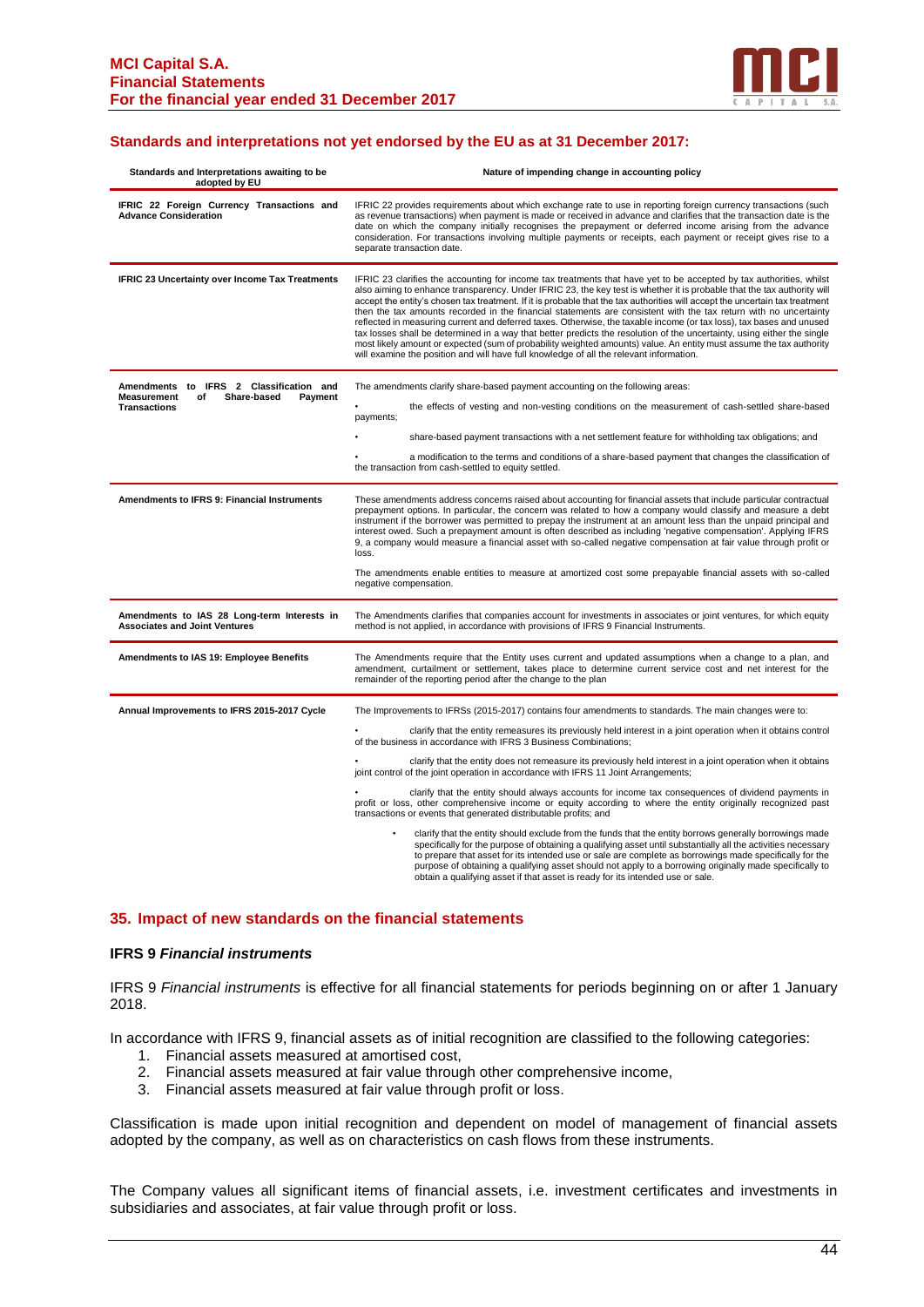

IFRS 9 replaces existing impairment model described in IAS 39 as model of "incurred loss" with new model based on "expected credit loss". Consequence of this change is the requirement to calculate impairment allowances based on expected credit losses concerning forecast and expected macroeconomic conditions while assessing risk.

In accordance with IFRS 9 financial assets are classified into following categories:

- Basket 1 exposures with no impairment, for which 12-months expected loss is estimated;
- Basket 2 exposures with significant increase in risk since the moment of initial recognition, but for which no impairment has been identified as of the reporting day. For these exposures expected credit loss is estimated for the lifetime of the exposure;
- Basket 3 impaired exposures.

In order to monitor and identify significant increase in credit risk, the company is applying following qualitative criteria:

- Delay in repayment over 30 days, unless the Company has rational and possible to proof information that are available with no excess cost or efforts, which indicate that the credit risk did not increase significantly since initial recognition, despite payments are more than 30 days overdue;
- Forbearance, which is extension of the repayment date or dividing payment due into instalments except for cases, where extension of repayment date or dividing payment due into instalments is the tool of managing liquidity and concern transactions with related parties, investment funds managed by MCI Capital TFI S.A. and portfolio companies of these funds, and the Group has full control over it;
- Events associated with increase in risk, so called "soft evidence" of impairment, identified as part of analysis of relationship with contractor.

As part of conducted analysis, following main categories of assets has been identified, for which potential correction resulting from applying expected credit loss model required by IFRS maybe necessary:

- Investment certificates.

The investment certificates of the MCI.CreditVentures 2.0 FIZ, Internet Ventures FIZ and Helix Ventures Partners FIZ funds are an important item in the Company's balance sheet. These certificates are subject to credit risk. Credit risk arises as a result of the inability of the other party to pay, and the maximum exposure to this risk equals the carrying amount of financial assets (Investment certificates). Credit risk, which is burdened with Investment certificates, is associated with the risk of non-solvency of the mentioned investment funds, resulting from investments in limited liquidity portfolio companies. The Company measures investment certificates at fair value through profit or loss. All risk factors are reflected in the fair value of Investment Certificates, therefore the Management Board of the Company waives the estimation of the expected credit loss.

- Trade and other receivables.

The main component of the aforementioned item are receivables from the MCI.CreditVentures 2.0 FIZ fund and the associate of Private Equity Managers SA. As a result of the analysis, the Company did not identify significant components of receivables over 30 days, and there were no repayment facilities to extend the repayment period or spread the amount due in instalments. The company did not record a risk increase based on subjective analyses of "soft indications" of impairment that could affect the contractors' ability to meet their financial obligations in the future.

According to estimates of the Management Board, correction due to expected credit loss will not be significant.

# **IFRS 15** *Revenue from contracts with customers*

IFRS 15 *Revenue from contracts with customers* is effective for all financial statements for periods beginning on or after 1 January 2018.

Changes implemented by IFRS 15 concern all agreements that lead to recognize revenue. Fundamental principle of new standard is recognizing all revenues in the moment of transfer of control over goods or services for the client, in the amount of transaction price. All goods or services sold in packages, which may be extracted from the package, should be recognized separately, moreover all discounts concerning the transaction price should have been allocated to particular components of the package. In case, when the amount of revenue is variable, according to new standard, variable amounts are classified to revenue, if there is high probability that in the future there will be no reverse of recognized revenue as a result of revaluation.

Depending on meeting particular criteria, revenues connected with separated provisions are:

Settled over time in the manner described in the agreement, or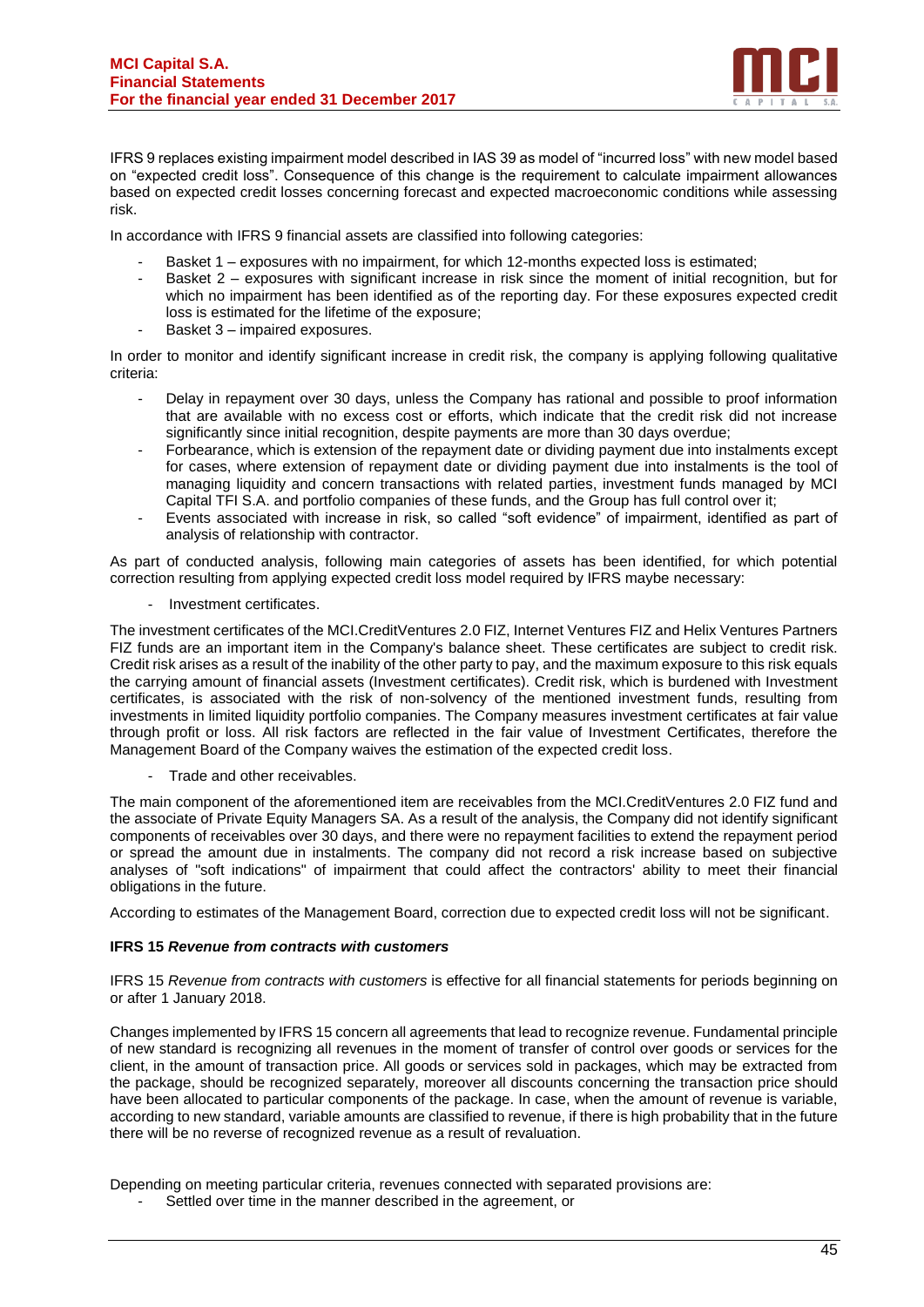

Recognized as single shot in the moment when control over goods or services is transferred for the client.

Moreover, in according with IFRS 15, costs incurred in order to acquire and secure contract with customer, should have been activated and settled over time of consuming benefits from this contract.

The main source of revenues generated in the Company is the revaluation of investment certificates as well as subsidiaries and affiliates, as well as the result on the sale of investment certificates. In addition, in 2017, the Company generated financial revenues that were directly related to the granting of a guarantee for the issue of bonds issued by the subsidiary on the Czech market.

Therefore, as part of the analysis, no significant revenue items were identified which should be recognized in accordance with IFRS 15 and therefore, in the opinion of the Management Board of the Company, implemented as at 1 January 2018. IFRS 15 will not have a material impact on the recognition of revenue Company.

# **36. Financial risk management**

Risks to which the Company is exposed:

- − market risk
- − investment risk,
- − credit risk.

Below the most significant risks to which the Company is exposed are presented.

# **MARKET RISK**

The Company is exposed to market risk, including the risk of changes in interest rates. The Company's exposure to market risk resulting from changes in interest rates relates primarily to bank deposits, loans borrowed and bills and bonds issued.

The Company does not hedge its investment portfolio with derivative financial instruments. For the measurement of interest rate risk, the Company uses sensitivity analysis.

#### **The risk of changes in measurement of financial assets**

The risk associated with a decrease in the value of financial instruments - shares. Subsidiaries are measured to the fair value of assets held at least once a quarter. Hence changes in the fair value are reflected in the financial statements on the ongoing basis. The measurement methods are described in **Note 9,** *"Investments in subsidiaries"*.

#### **Interest rate risk**

The Company's exposure to market risk resulting from changes in interest rates relates primarily to bank deposits, loans borrowed and own securities issued (bill of exchange and bonds).

The Company does not hedge the interest rate risk with derivative financial instruments. For the measurement of interest rate risk, the Company uses sensitivity analysis.

Interest rate risk management is focused on minimizing fluctuations in interest cash flows on financial assets and liabilities which bear interest at variable interest rates.

# **Liquidity risk**

The nature of transactions and financial assets means that financial liquidity risk is low. The Company manages liquidity risk by monitoring payment dates and demand for cash required for payments (current transactions monitored on a weekly basis) and the demand for cash. The demand for cash is compared with the available sources of funding (including in particular by assessing the ability to obtain financing in the form of loans, borrowings and bonds) and is compared to investments with available funds.

The Company manages the risk by monitoring the liquidity ratios based on balance sheet items, analysis of the level of liquid assets in relation to cash flows and maintaining access to various sources of financing (including the reserve credit facilities).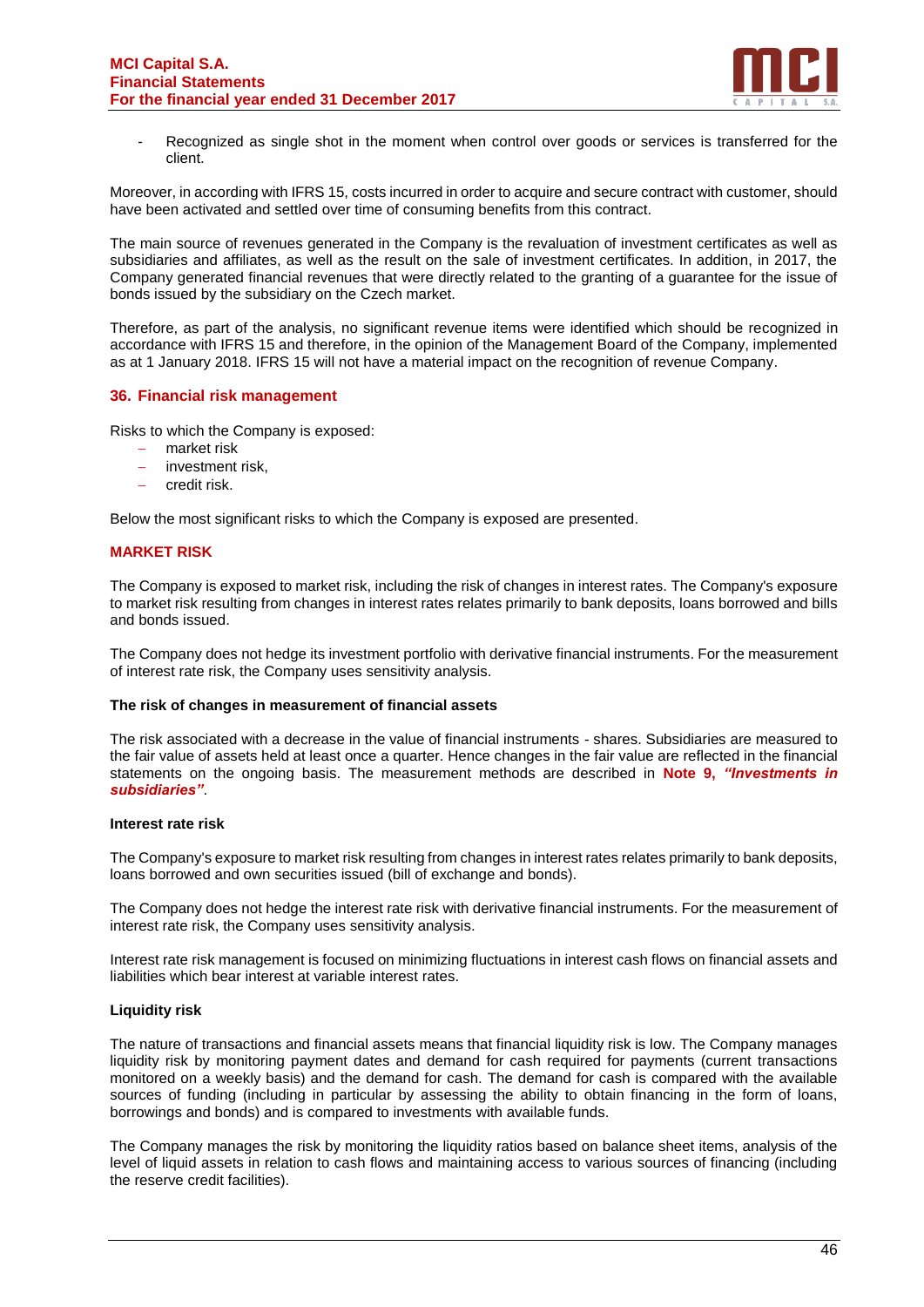

The liquidity management process is optimised by way of centralised management of funds within the MCI Group, where liquid surplus of cash generated by individual companies which are part of the Group is invested in loans and other instruments issued by entities which belong to the group (lower credit risk). Company's cash surplus is invested in short-term liquid financial instruments, such as bank deposits.

One of the methods of liquidity risk management is maintaining open and unused credit lines. They create a liquidity reserve.

# **FX risk**

In the period from 1 January to 31 December 2015 the Company did not conclude transactions that would expose it to currency risk. In addition, the Funds make investments in currencies other than the zloty. In view of the above, fluctuations in exchange rates will have an effect on the reported value of the investment, which will go down in the case of appreciation of the zloty against the currencies in which individual investments in the investment period are carried out. Fluctuations in investment rates, by means of decline in measurement or value of revenues earned from the sale of the investment, may affect the drop in value of the fund's assets, and consequently, the drop in the value of investment certificates held by MCI. Whenever possible, the management company enforces the policy of hedging the foreign exchange risk by matching foreign currency funding in relation to the original investment currency.

# **INVESTMENT RISK**

The essence of venture capital investments is the ability to achieve higher returns by investing in projects with higher levels of risk. Before making venture capital investments, the investment teams conduct an in-depth analysis of the business plan, which does not ensure that the development project will be consistent with the assumptions. In particular, this is true for the technological innovations which have no application on the market yet, and thus are difficult to assess. If the business model of a company does not succeed, this may adversely affect the value of their investment and result in losses. As a result, this may translate into negative financial results of the Company by a decline in the value of investment certificates.

## **The risk related to the measurement of managed companies which affects the value of assets being managed**

Once a quarter, MCI measures the fair value of assets held in funds, and the measurement value translates to the value of assets being managed and the level of remuneration received. Funds the certificates of which are held by MCI and subsidiaries of MCI invest capital for a period from 5 to 10 years. Usually, entities the securities of which are not listed on the stock exchange are subsidized. Thus, liquidity of such investments is limited, and the profit is earned by selling - usually to industry or financial investors - of shares of the company. There is no assurance that in future the funds will find potential buyers for their investment and will be able to exit the investments with assumed rates of return. The risk of economic and stock market downturn may also hinder the possibility of the exit or significantly limit the realizable rate of return. This may adversely affect the financial results of MCI.

# **Competition risk associated with acquisition of new investment projects**

Development of MCI is closely related to the potential to make new investments in promising and technologically advanced economic projects. The market has seen an increase in competition from other funds (venture capital, private equity) and business angels also interested in investing in companies dealing with modern technologies. The Management Board of MCI addresses this risk by geographical expansion to new, promising markets, where competition is smaller. A major competitive leverage of MCI Capital S.A. is its recognizability in Poland and abroad, which allows the Company to win new projects.

# **The risk associated with the structure of the investment portfolio of funds**

In the creation of the portfolio, the appropriate diversification of the portfolio is crucial, as it aims to reduce investment risk. Funds the certificates of which MCI holds try to reduce the risk by limiting capital exposure in a single project.

At the same time, funds are consistently pursuing geographic and sectoral diversification policies. Funds acquire shares in companies operating in Poland, but also in Central and Eastern Europe (CEE), German-speaking countries (DACH), former USSR (CIS), Turkey, and Israel. Geographic diversification allows for spreading the investment risk of funds (the decrease in profitability through the deterioration of the economic situation in one market may be minimized due to the good situation on another market) and to benefit from the increase in value of investments in emerging markets. In addition, funds diversify their investments by segments of the companies,